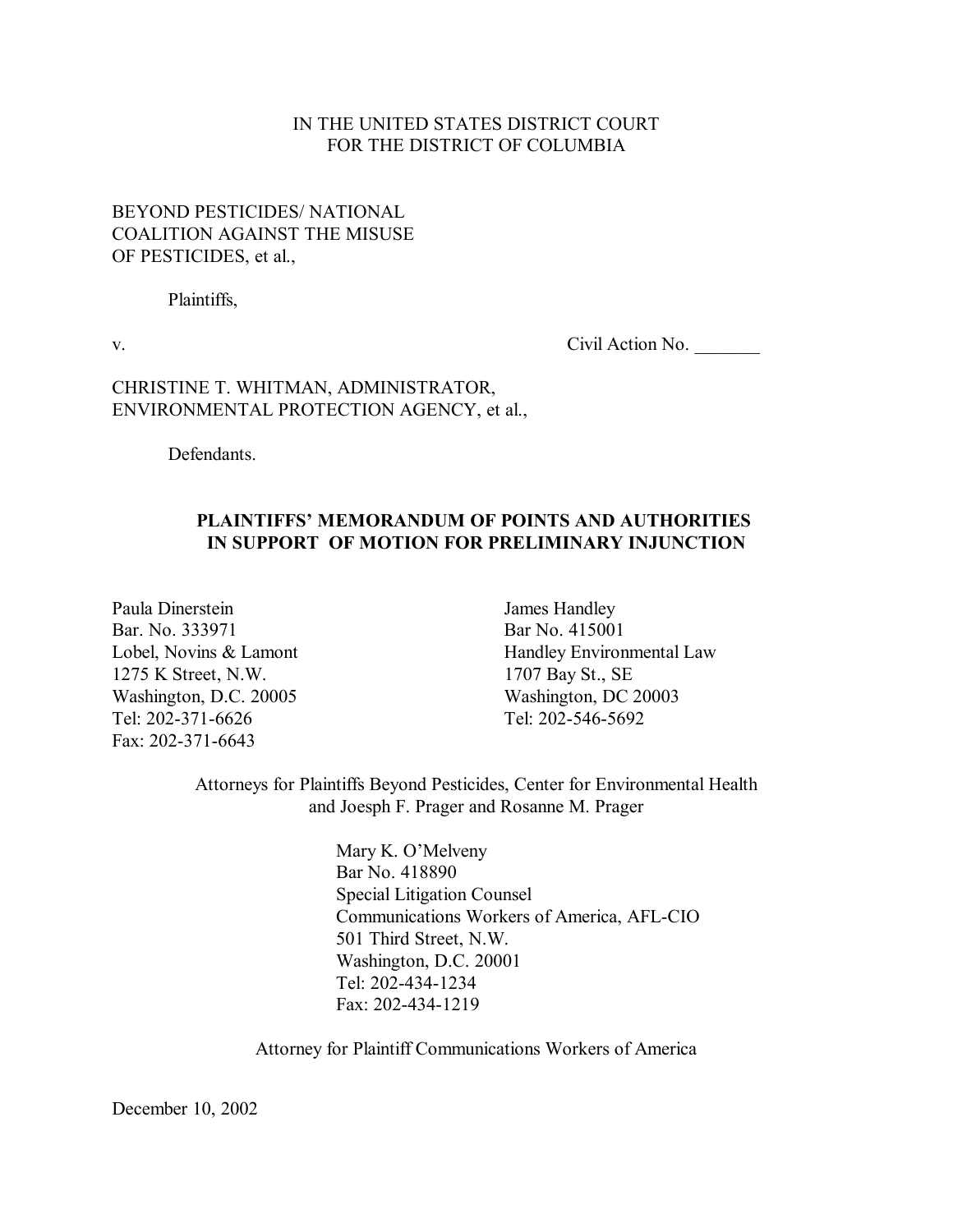| 1. The Federal Insecticide, Fungicide and Rodenticide Act ("FIFRA") 10<br>2. Cancellation, Suspension and Emergency Suspension of Pesticide Registrations  11<br>3. Judicial Review of EPA's Failure to Cancel or Suspend Pesticides 12<br>4. The Rebuttable Presumption Against Registration and Special Review  13<br>1. Plaintiffs Have a Strong Likelihood of Success on the Merits  18<br>2. Plaintiffs and the Public Would Suffer Irreparable Injury Absent an Injunction 25<br>3. An Injunction Would Not Substantially Injure Other Parties  26 |
|----------------------------------------------------------------------------------------------------------------------------------------------------------------------------------------------------------------------------------------------------------------------------------------------------------------------------------------------------------------------------------------------------------------------------------------------------------------------------------------------------------------------------------------------------------|
|                                                                                                                                                                                                                                                                                                                                                                                                                                                                                                                                                          |
|                                                                                                                                                                                                                                                                                                                                                                                                                                                                                                                                                          |
|                                                                                                                                                                                                                                                                                                                                                                                                                                                                                                                                                          |
|                                                                                                                                                                                                                                                                                                                                                                                                                                                                                                                                                          |

# **TABLE OF CONTENTS**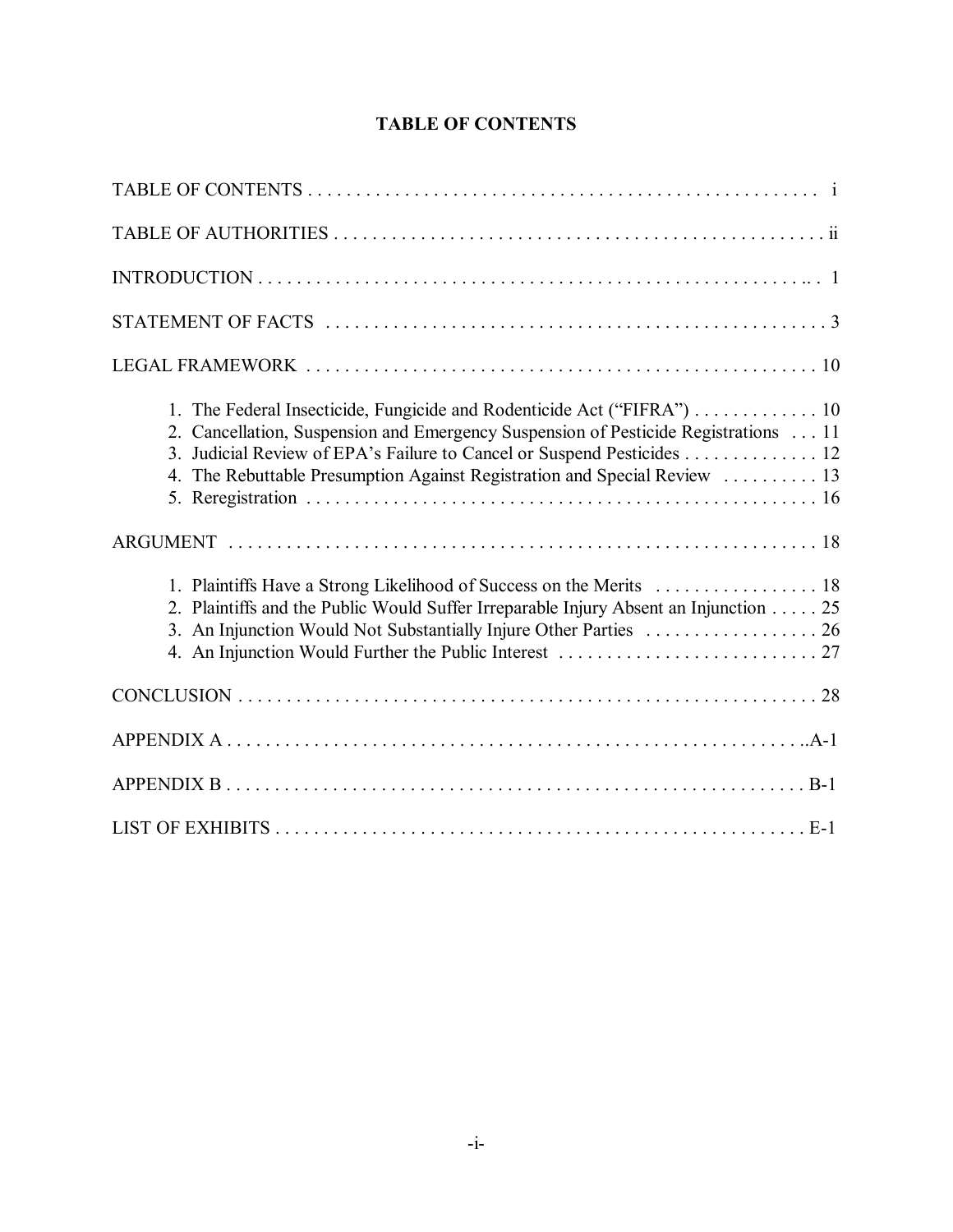# **TABLE OF AUTHORITIES**

| Cases<br>Page                                                                                                          |
|------------------------------------------------------------------------------------------------------------------------|
| CityFed Financial Corp. v. Office of Thrift Supervision, 58 F.3d 738 (D.C. Cir. 1995) 18                               |
| Cuomo v. Nuclear Regulatory Commission, 772 F.2d 972 (D.C. Cir. 1985). 18                                              |
| Davenport v. International Brotherhood of Teamsters, 166 F.3d 356 (D.C. Cir. 1999). 18                                 |
| *Dow Chemical Co. v. Blum, 469 F. Supp. 892 (E.D. Mich. 1979). 22, 23, 27                                              |
| *Environmental Defense Fund v. Environmental Protection Agency, 465 F.2d 528 (D.C. Cir.<br>passim                      |
| *Environmental Defense Fund v. Hardin, 428 F.2d 1093 (D.C. Cir. 1970). 12, 25                                          |
| Environmental Defense Fund v. Ruckelshaus, 439 F.2d 584 (D.C. Cir. 1971)  12, 13,19                                    |
| Government of the Virgin Islands v. Virgin Islands Paving, Inc., 714 F.2d 283 (3 <sup>rd</sup> Cir. 1983)<br>. 28      |
|                                                                                                                        |
|                                                                                                                        |
|                                                                                                                        |
| Love v. Thomas, 858 F.2d 1347(9 <sup>th</sup> Cir. 1988), cert. denied sub nom AFL-CIO v. Love, 490 U.S.<br>11, 19, 22 |
| Miami Bldg. & Const. Trades Council v. Secretary of Defense, 143 F. Supp.2d 19 (D.D.C. 2001)<br>. 18                   |
|                                                                                                                        |
| National Coalition Against the Misuse of Pesticides v. EPA, 867 F. 2d 636 (D.C. Cir. 1989). .13,<br>19, 23             |
| Tozzi v. U.S. Dept. of Health and Human Services, 271 F.3d 301 (D.C. Cir. 2001). App. A-5                              |
| United Food & Commercial Workers Union v. Southwest Ohio Regional Transit Authority, 163                               |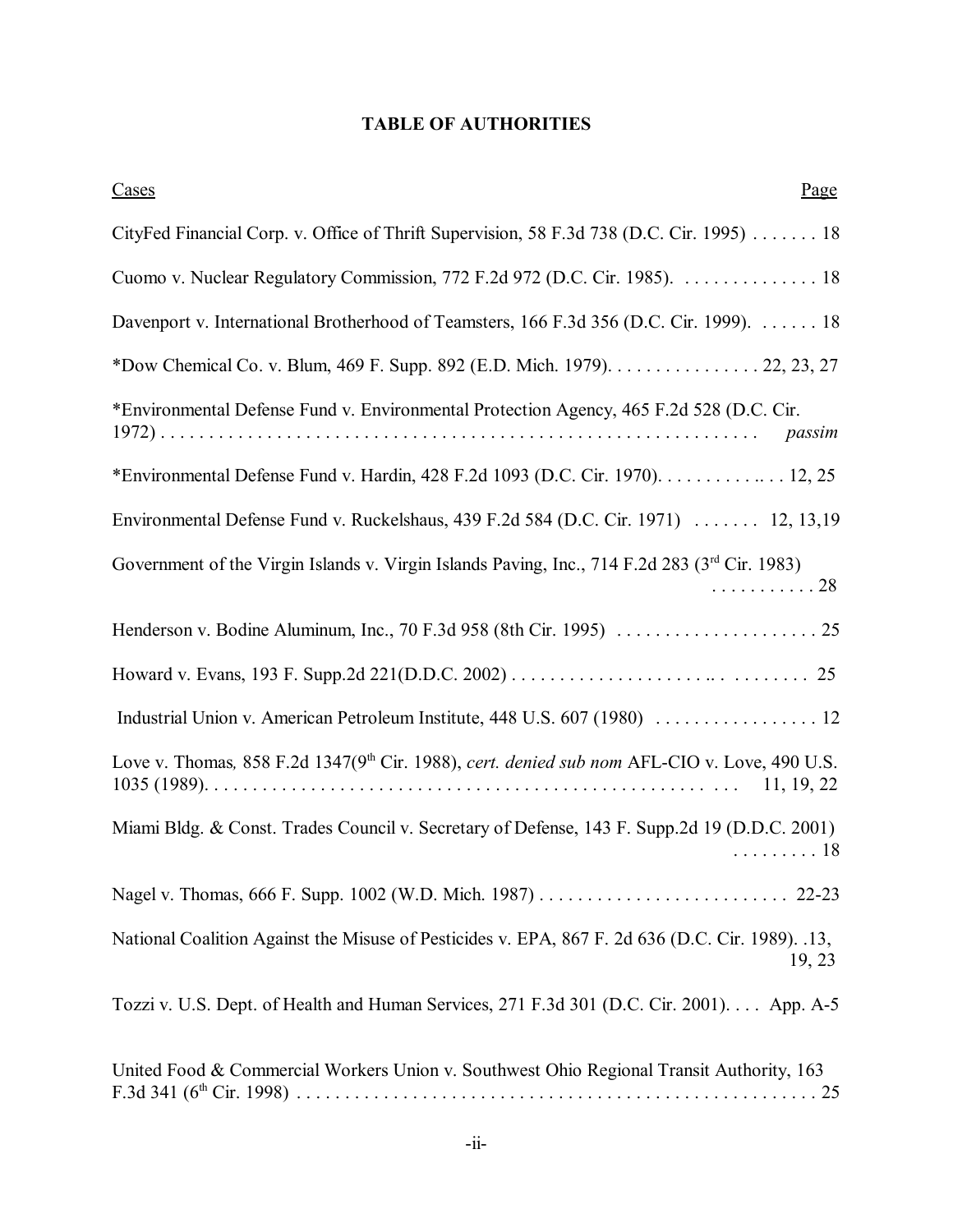# **Statutory Provisions**

| Comprehensive Environmental Response, Compensation and Liability Act, 52 U.S.C. § 9601 et  |
|--------------------------------------------------------------------------------------------|
| Federal Insecticide, Fungicide and Rodenticide Act ("FIFRA"), 7 U.S.C. § 136 et seq. 1, 10 |
|                                                                                            |
|                                                                                            |
|                                                                                            |
|                                                                                            |
|                                                                                            |
|                                                                                            |
|                                                                                            |
|                                                                                            |
|                                                                                            |
|                                                                                            |
|                                                                                            |
|                                                                                            |
|                                                                                            |
| <b>Regulations</b>                                                                         |
|                                                                                            |
| 16                                                                                         |
|                                                                                            |
| 13                                                                                         |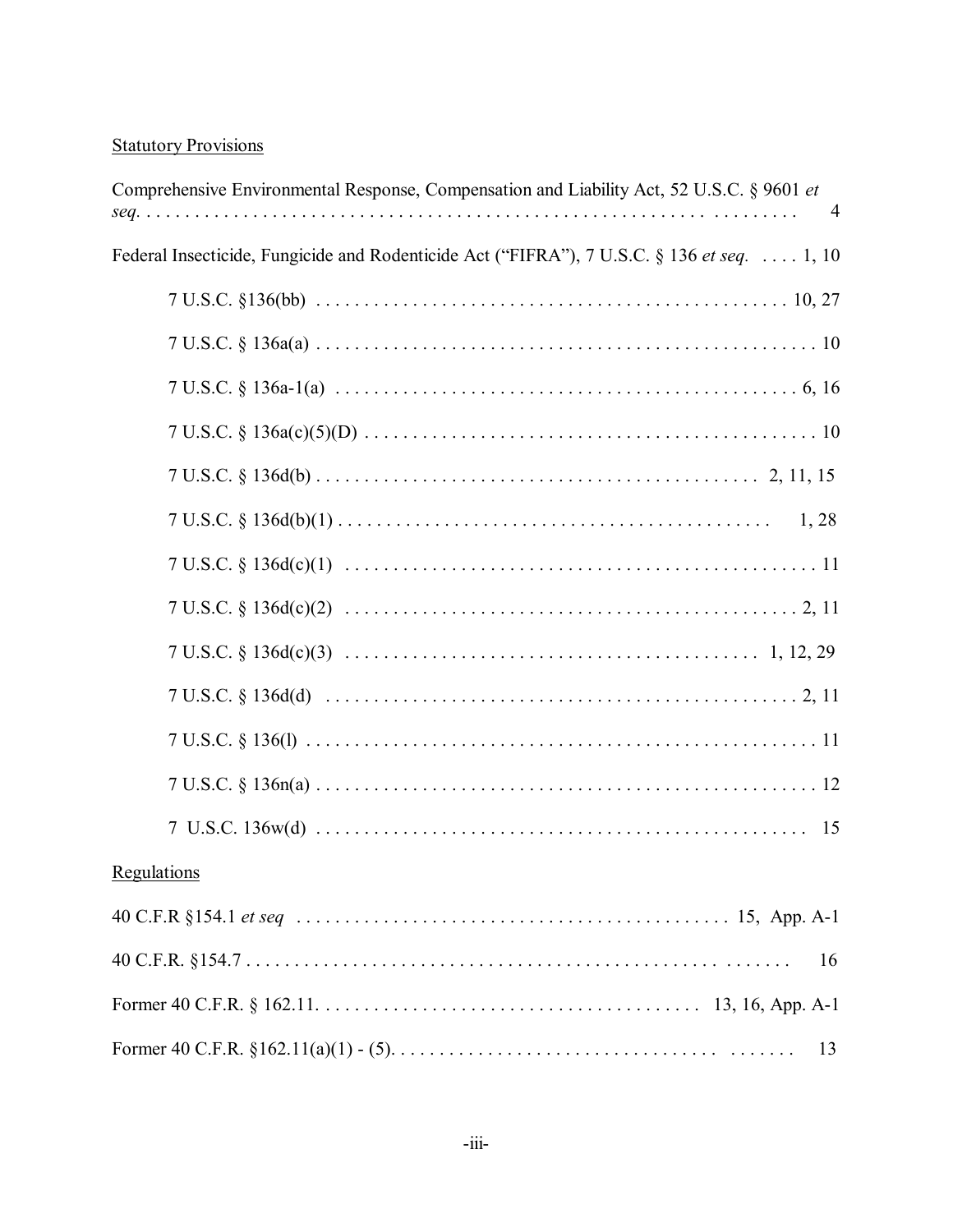# Federal Register Notices

| "Conclusion of Special Review, Inorganic Arsenicals, 58 Fed. Reg. 64579 (Dec. 8, 1993)  16                                                                                                                                                                           |
|----------------------------------------------------------------------------------------------------------------------------------------------------------------------------------------------------------------------------------------------------------------------|
| *"Creosote, Pentachlorophenol, and the Inorganic Arsenicals, Preliminary Notice of<br>Determination Concluding the Rebuttable Presumption Against Registration of the Wood<br>Preservative Uses of Pesticide Products," 46 Fed. Reg. 13020 (Feb. 19, 1981)  App. A-2 |
| *"Creosote, Pentachlorophenol and Inorganic Arsenicals; Intent to Cancel Registrations," 49 Fed.                                                                                                                                                                     |
| "Creosote, Pentachlorophenol, and Inorganic Arsenicals, Amendment of Notice of Intent to<br>Cancel Registrations," 51 Fed. Reg. 1334 (January 10, 1986)  16, App. A-3                                                                                                |
| *"Final Determination and Intent to Cancel and Deny Applications for Registrations of Pesticide<br>Products Containing Pentachlorophenol (Including But Not Limited To Its Salts and Esters) for                                                                     |
| "Initiation of Schedule for Review of Wood Preservative Pesticides," 43 Fed. Reg. 48154 (Oct.                                                                                                                                                                        |
| "Inorganic Arsenicals, Preliminary Determination to Cancel," 56 Fed. Reg. 50567 (Oct. 7, 1991).<br>21                                                                                                                                                                |
| "Intent to Cancel Registration of Pesticide Products Containing Creosote and Coal Tar for<br>Nonwood Purposes," 50 Fed. Reg. 41943 (Oct. 16, 1985)<br>27                                                                                                             |
| "Notice of Rebuttable Presumption Against Registration and Continued Registration of Pesticide<br>Products Containing Pentachlorophenol,"43 Fed. Reg. 48443 (Oct. 18, 1978) App. A-1                                                                                 |
| "Notice of Rebuttable Presumption Against Registration and Continued Registration of Pesticide<br>Products Containing Inorganic Arsenicals," 43 Fed. Reg. 48267 (Oct. 18, 1978)  App. A-1                                                                            |
| "Notice of Rebuttable Presumption Against Registration and Continued Registration of Pesticide<br>Products Containing Coal Tar, Creosote, and Coal Tar Neutral Oil," 43 Fed. Reg. 48154 (Oct.                                                                        |
| "Pentachlorophenol; Amendment of Notice of Intent to Cancel Registrations," 52 Fed. Reg. 140                                                                                                                                                                         |
| Proposed Rule, "Special Review of Pesticides Criteria and Procedures," 50 Fed. Reg. 12188                                                                                                                                                                            |
| "Sodium Pentachlorophenate (Sodium Salt of Pentachlorophenol) Non-wood Uses: Final                                                                                                                                                                                   |

-iv-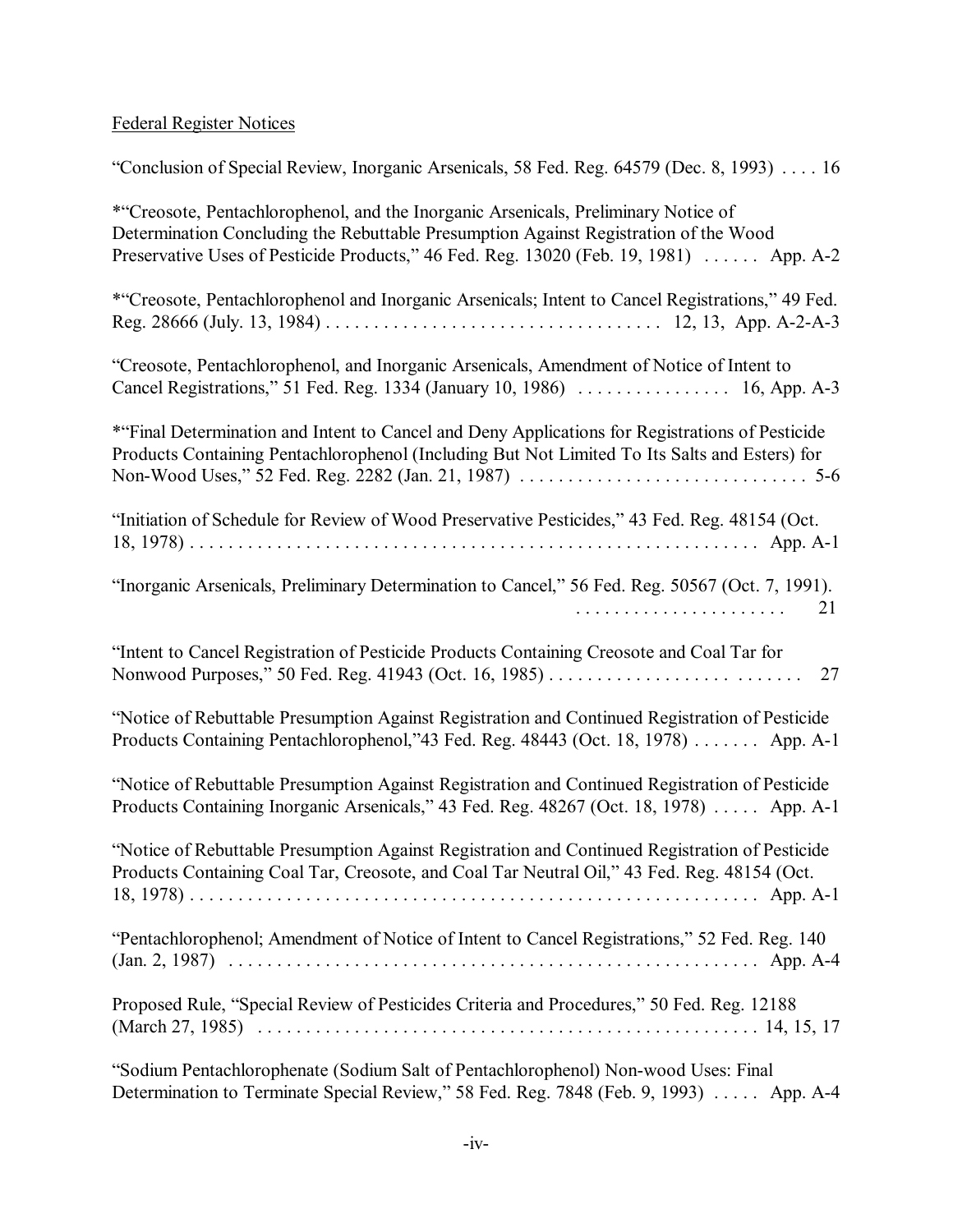| "Special Review of Pesticides; Criteria and Procedures," 50 Fed. Reg. 49003 (Nov. 27, 1985).<br>15, 16                                                                                   |
|------------------------------------------------------------------------------------------------------------------------------------------------------------------------------------------|
| <b>Legislative History</b>                                                                                                                                                               |
| House Report No. 104-669(II) (Committee on Commerce) (July 23, 1996), reprinted in, 1996                                                                                                 |
| Senate Report No. 92-838 (Committee on Agriculture and Forestry) (June 7, 1972), reprinted in,                                                                                           |
| Senate Report No. 92-970 (Committee on Commerce) (July 19, 1972), reprinted in, 1972 U.S.                                                                                                |
| Miscellaneous                                                                                                                                                                            |
| American Wood Preservers Institute, 1996. "The 1995 Wood Preserving Industry Protection                                                                                                  |
| Beyond Pesticides/NCAMP, et al. (December 21, 2001), "Petition for Suspension and                                                                                                        |
| Beyond Pesticides, National Coalition Against the Misuse of Pesticides, Dec. 1999, "Pole<br>Pollution - New Utility Pole Chemical Risks Identified by EPA While Survey Shows Widespread  |
| Environmental Protection Agency, Environmental News, July 11, 1984, "EPA Restricts Use of                                                                                                |
| Environmental Protection Agency, "National Primary Drinking Water Regulations, Consumer<br>Fact Sheet on: Pentachlorophenol,"available at www.epa.gov/safewater/dwh/c-soc/pentachl.html. |
| Environmental Protection Agency, "Pentachlorophenol 87-86-5," available at<br>http:/www.epa.gov/ttnatw/hlthef/pentachl.html  App. A-4                                                    |
| Environmental Protection Agency, "Product Matrix - Wood Preservatives," available at<br>http://www.epa.gov/grtlakes/seahome/housewaste/house/woodpre.htm. App. A-5                       |
| *Environmental Protection Agency, 1999. Science Chapter for the Reregistration Eligibility<br>Decision Document (RED) for Pentachlorophenol (PC Code: 063001, Registration Case Number   |
| Environmental Protection Agency, 1998, "Status of Pesticides in Registration, Reregistration and                                                                                         |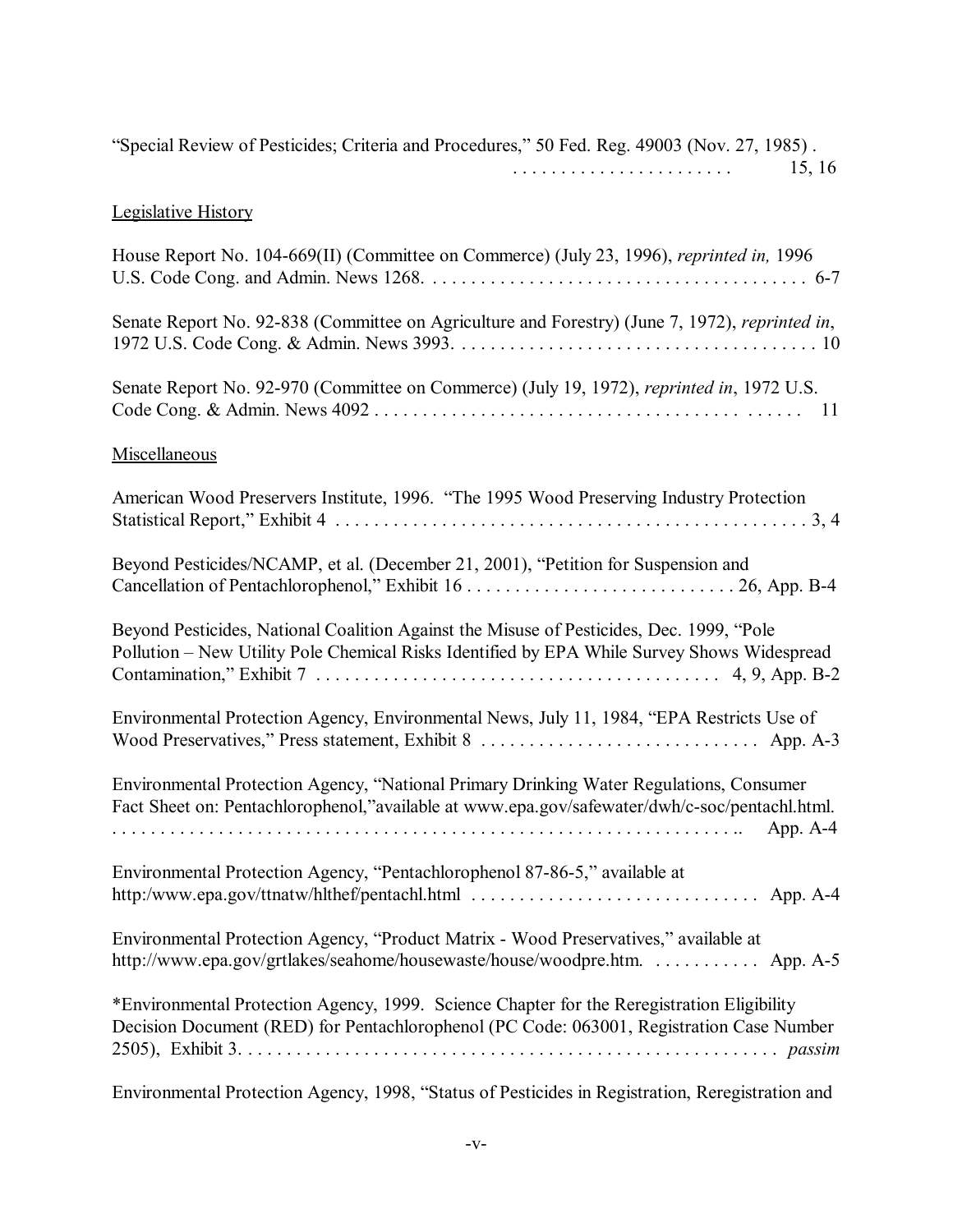| Special Review (Rainbow Report)," available at www.epa.gov.oppsrrd1/Rainbow/98rainbo.pdf.<br>15, 16<br>.                                                                                                                                       |
|------------------------------------------------------------------------------------------------------------------------------------------------------------------------------------------------------------------------------------------------|
| European Union Commission Decision, Oct. 26, 1999 (1999/831/EC), available at<br>http://europa.eu.int/eur-lex/pri/en/oj/dat/1999/1 329/-1-329/-1-32919991222en00150024.pdf4                                                                    |
| General Accounting Office, March, 1991, "EPA's Use of Benefit Assessments in Regulating<br>Pesticides," GAO/RCED-91-52, available at www.gao.gov/decdblite/getrpt.php?rptno=RCED-                                                              |
| National Coalition Against the Misuse of Pesticides 1997, "Poison Poles - A Report About their                                                                                                                                                 |
| United Nations, "Consolidated List of Products Whose Consumption and/or Sale Have Been<br>Banned, Withdrawn, Severely Restricted or Not Approved by Governments," Fifth Issue, 1994.                                                           |
| United Nations Environment Programme, November, 1999, "Inventory of Information Sources<br>on Chemicals: Persistent Organic Pollutants," available at                                                                                          |
| United Nation Environment Programme, "Prior Informed Consent Decision Guidance<br>Document," available at www.chem.unep.ch at http://193.247.37.2/picsite/chemicals-to-<br>del/5%20-third%20set%20of%20pesticides/pentachlorophenol/penta.doc4 |
| United Nation Environment Programme, December 10, 2000, Press Release, "Governments<br>Finalize Persistent Organic Pollutants Treaty," available at<br>5                                                                                       |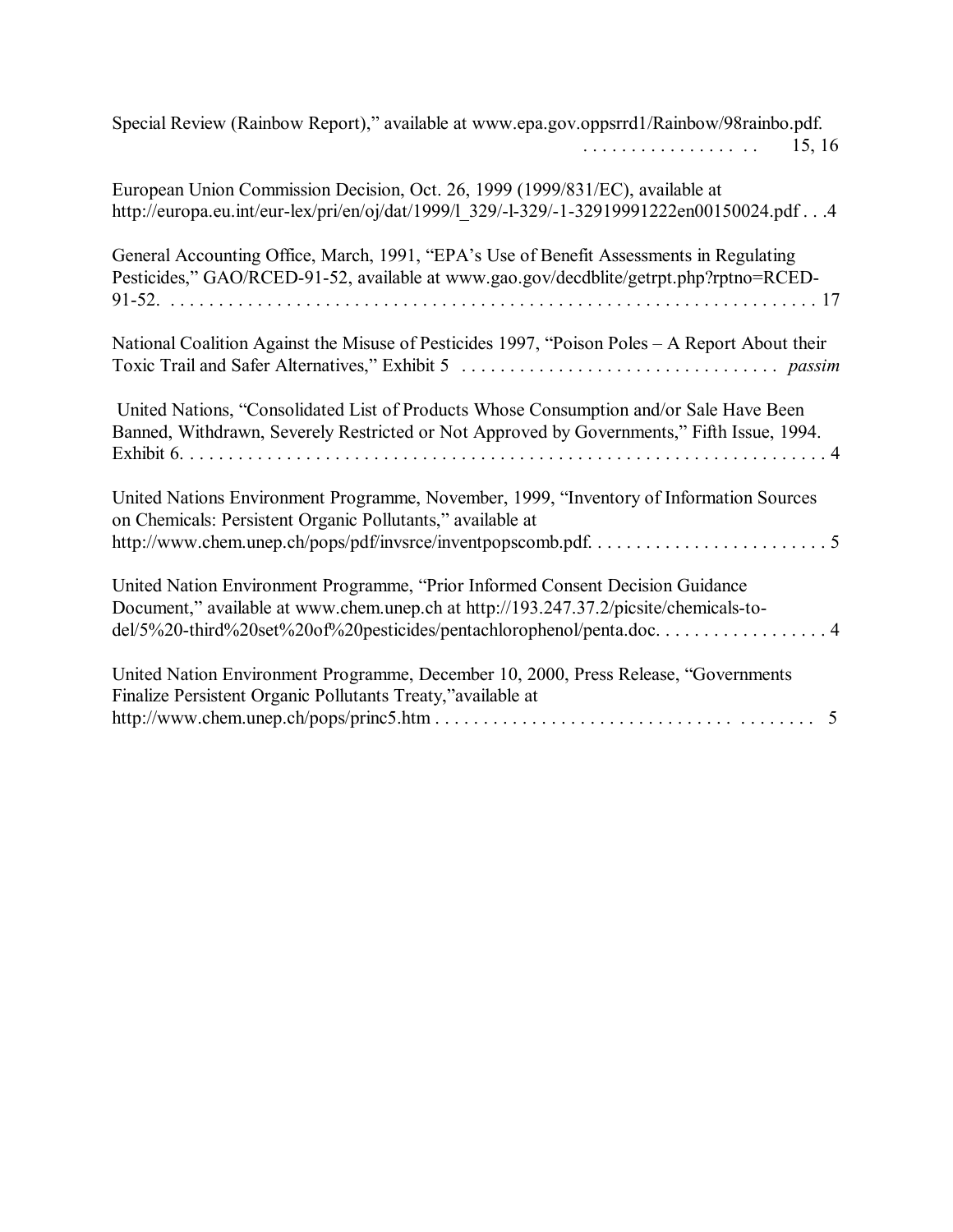## PLAINTIFFS' MEMORANDUM OF POINTS AND AUTHORITIES **IN SUPPORT OF MOTION FOR A PRELIMINARY INJUNCTION**

### INTRODUCTION

Plaintiffs Beyond Pesticides/National Coalition Against the Misuse of Pesticides ("Beyond Pesticides"), Communications Workers of American ("CWA"), Center for Environmental Health ("CEH"), and Joseph S. Prager and Rosanne M. Prager seek a preliminary injunction compelling defendant Christine T. Whitman, Administrator of the Environmental Protection Agency ("EPA") and EPA to issue a notice of cancellation of the registrations of all products containing pentachlorophenol ("penta") intended for use as wood preservatives, pursuant to  $7 \text{ U.S.C. }$  § 136d(b)(1), and at the same time to issue an emergency order pursuant to 7 U.S.C.  $\S$  136d(c)(3) to suspend immediately those registrations.<sup>1</sup> EPA issued preliminary findings in 1999 concerning the health hazards of the wood preservative use of penta to children and to utility and wood treatment workers which vastly exceed EPA's own action thresholds and meet the standards for emergency action under the Federal Insecticide, Fungicide and Rodenticide Act ("FIFRA"), 7 U.S.C. § 136 *et seq.* Specifically, EPA found cancer risks to children up to 220 times higher than its usual action trigger for unreasonable risk. For one category of workers, EPA found a *more than 100%* lifetime risk of cancer (*i.e.*, multiple cancers per worker), and risks to other categories of workers ranging from ten to a thousand times the "acceptable" threshold that EPA applies to occupational exposures. Despite these alarmingly high preliminary risk findings, and

<sup>&</sup>lt;sup>1</sup> The complaint filed in this matter seeks the cancellation and suspension of registrations and other relief based upon EPA's inaction and unreasonable delay with regard to three wood preservatives which EPA has considered together in its regulatory reviews; penta, creosote and chromated copper arsenate ( $CCA$ <sup>\*</sup>). The preliminary injunctive relief sought by this motion is limited to the cancellation and emergency suspension of penta, due to EPA's 1999 findings of extremely high risk to the public from this pesticide. Plaintiffs also plan to file a motion for summary judgment seeking a determination based on the undisputed facts before the Court that plaintiffs are entitled to all of the relief sought in the complaint.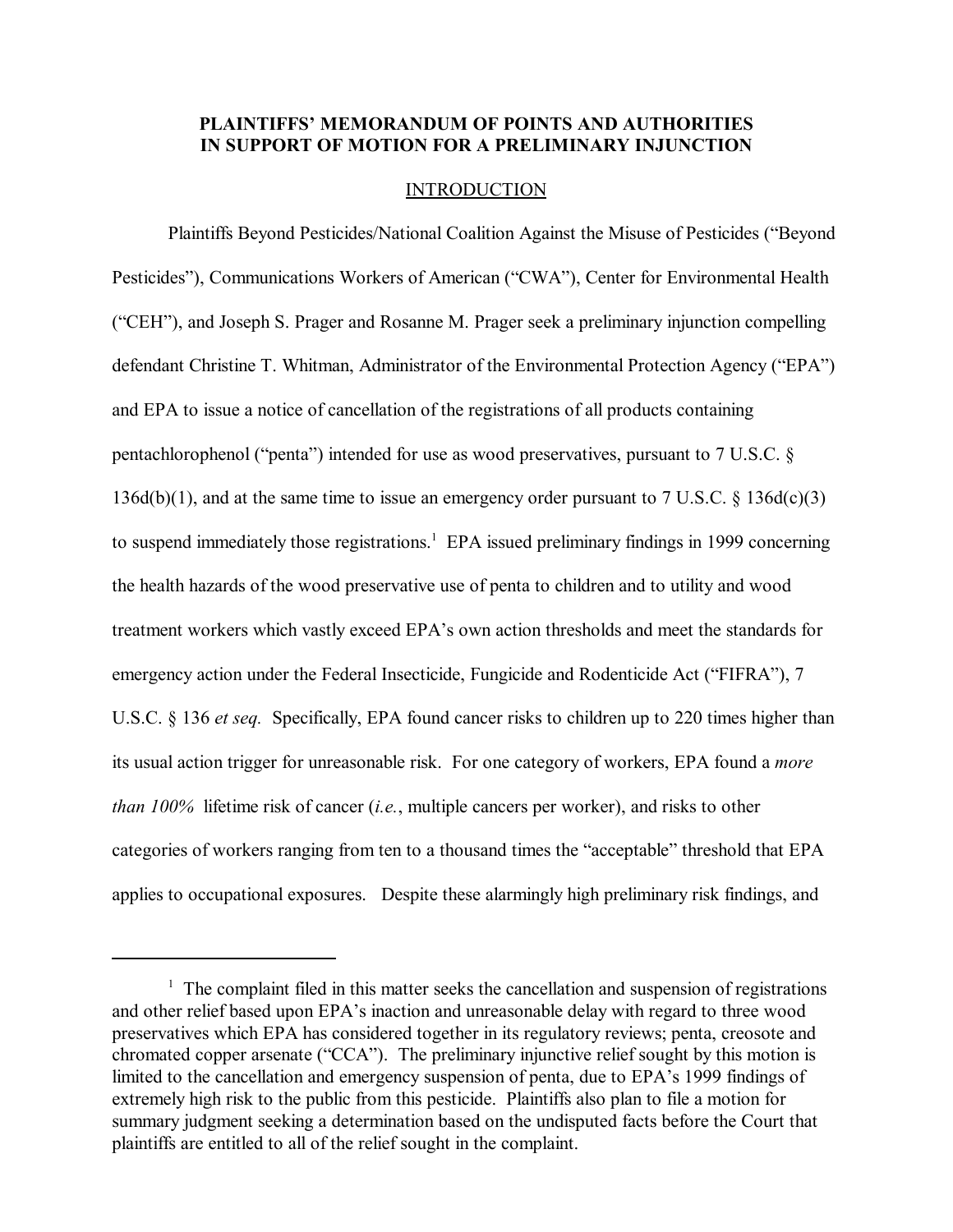plaintiff Beyond Pesticidesí repeated petitions for action, EPA has failed and effectively refused to finalize these findings or to take appropriate protective action.

Moreover, as long ago as 1984, after a six year exhaustive analysis, EPA determined that the risks associated with the wood preservative uses of penta would warrant cancellation of pentaís registration, but for the lack of economically viable alternatives. Since the 1984 decision, economically viable alternatives for all of penta's wood preservative uses have been developed and made commercially available. Information concerning alternative products has been brought to EPA's attention repeatedly, beginning at least as early as 1993. The availability of these costeffective alternatives has removed EPA's sole justification for penta's continued registration.

Because of the extremely high risks of injury and death posed by continued use of penta, preliminary relief is warranted until this case can be heard on the merits. If the Court orders EPA to suspend penta's registration on an emergency basis, sale and use of penta and the attendant risks to the public will be halted immediately. However, the ultimate decision concerning the future use of penta will be subject to this Court's consideration on the merits, and as well to elaborate procedural protections under FIFRA, which provides for adjudicatory suspension and cancellation hearings where all of the relevant scientific and economic issues are explored in great depth.  $7 U.S.C. \S 136d(b), (c)(2)$  and (d). The Court's order would merely provide the interim protection from an "imminent hazard" which EPA is required to, but has failed to provide under FIFRA. 7 U.S.C. ß 136d(c).

Plaintiffs do not ask the Court to make any determinations of contested scientific or economic issues, or to second guess EPA's findings in these areas. Rather, plaintiffs ask the Court to determine that findings EPA *has already made* meet the statutory standards for cancellation and emergency suspension.

-2-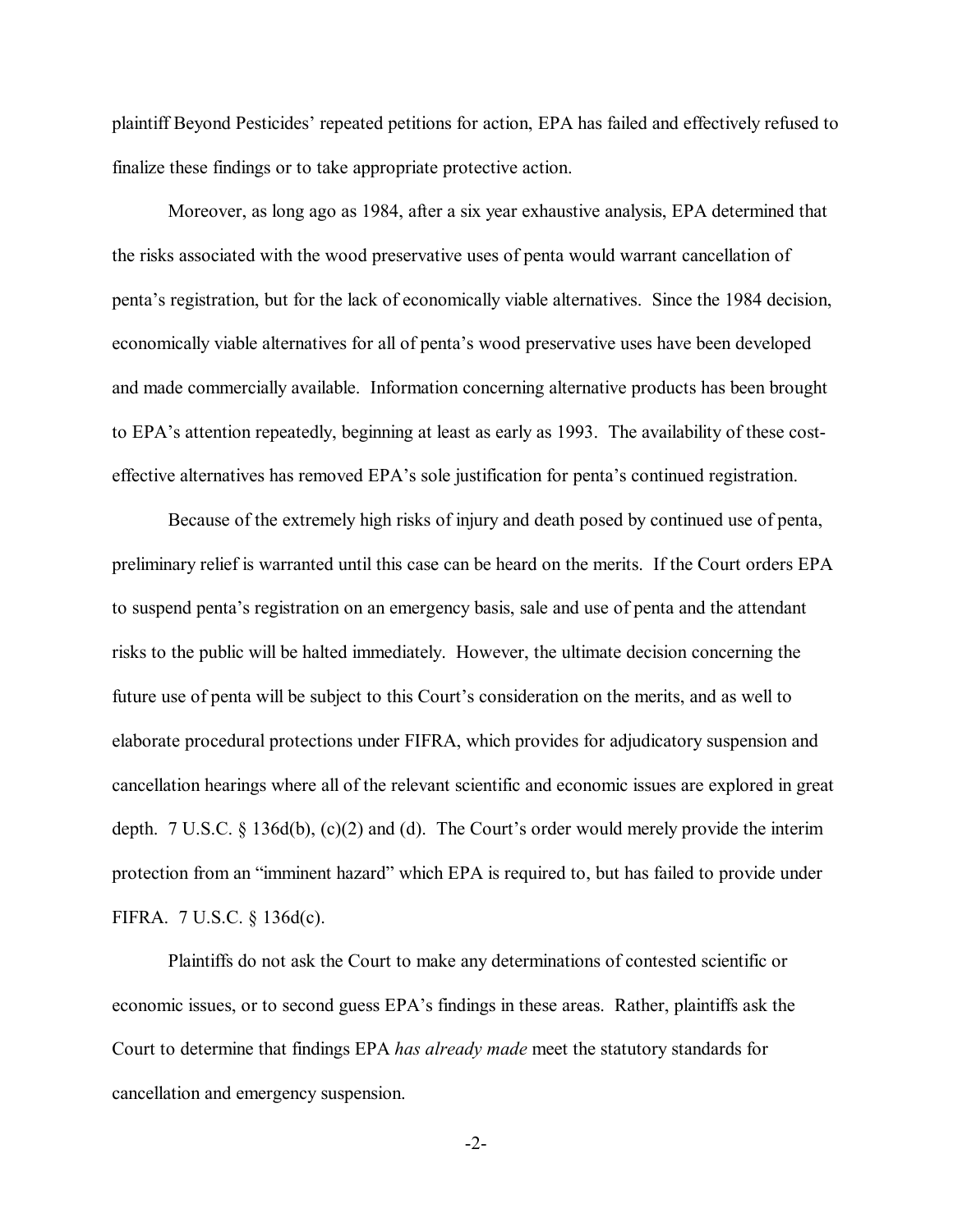#### STATEMENT OF FACTS

1. Pentachlorophenol ("penta") is an aromatic chlorinated hydrocarbon chemical derived from coal and oil. At one time it was used in agricultural pesticides, antimicrobials, mossicides, disinfectants and defoliants. However, those uses were banned by EPA in the 1980's and 1990's because they posed excessive human health and environmental risks, including cancer and birth defects. Today, penta's primary use is as a wood preservative to protect utility poles from fungus, insects and decay.<sup>2</sup>

2. As of 1995, approximately 656 million pounds of penta were used annually.<sup>3</sup> Based on utility and industry data, plaintiff Beyond Pesticides estimated in 1997 that there were over 116 million wood preservative-treated utility poles in the United States, approximately 45% of them (over 52 million) treated with penta, and the remainder with CCA and creosote.<sup>4</sup> These utility poles are ubiquitous: along roadways and in residential and school yards, parks and playgrounds. Because of penta's persistent nature, utility poles treated with penta have a useful life of 30 to 50

<sup>&</sup>lt;sup>2</sup> Penta is also currently registered for use for wood protection treatments to existing buildings, wooden containers for growing plants, aquatic structures, and finished wood products. Examples of penta-treated products include lumber, fencing, porches, posts, shingles, groundline building components, steps, walkways, laminated beams, pilings, piers, docks, bridges and trusses. U.S. Environmental Protection Agency, 1999, Science Chapter for the Reregistration Eligibility Decision Document (RED) for Pentachlorophenol (PC Code: 063001, Registration Case Number 2505), (hereinafter "EPA Penta Science Chapter"), at 15, Exhibit 3. The treatment of utility poles accounts for the great bulk of the remaining use of penta.

<sup>&</sup>lt;sup>3</sup> American Wood Preservers Institute, 1996. "The 1995 Wood Preserving Industry Protection Statistical Report," at 12, Exhibit 4. The Statistical Report shows 39,734,000 gallons of oilborne preservatives. This converts to 655,611,000 pounds using a density conversion of 8.97 pounds per gallon.

<sup>&</sup>lt;sup>4</sup> National Coalition Against the Misuse of Pesticides, 1997, *"Poison Poles – A Report* About their Toxic Trail and Safer Alternatives," (hereinafter "Poison Poles") at 13, 19, Exhibit 5. Based on 1992 data, EPA estimated that there were 60 million utility poles in service in the United States, 36 million of them treated with penta. EPA Penta Science Chapter at 24-25, Exhibit 3.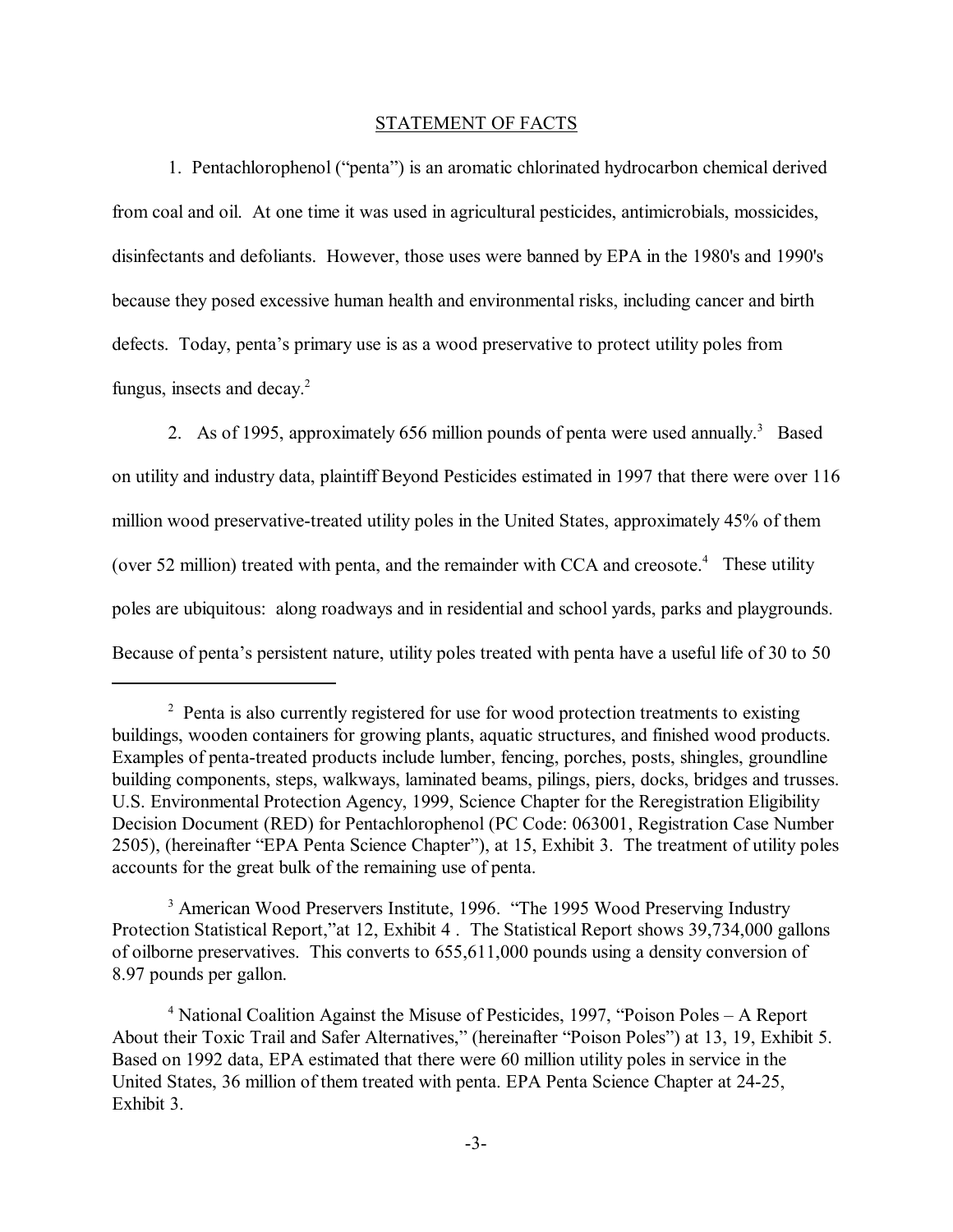years,<sup>5</sup> and some of penta's constituents, which are considered persistent organic pollutants, remain in the environment indefinitely. *See,* ¶ 4, *infra.*

3. The process of treating wood with preservatives creates enormous environmental and public health hazards.Wood treatment plants often become Superfund hazardous waste sites due to contamination of the surrounding environment by wood preservative chemicals.<sup>6</sup> Penta has been found in at least 314 of the sites on EPA's National Priority List of Superfund clean-up sites.<sup>7</sup>

4. Because of concerns about its health and environmental hazards, penta has been totally banned or severely restricted in many countries throughout the world.<sup>8</sup> Penta and its contaminants are classified as "persistent organic pollutants" by the United Nations Environment

<sup>5</sup> 1995 Wood Preserving Industry Production Statistical Report at 1, Exhibit 4.

<sup>7</sup> "Poison Poles," at 14 and n. 27, Exhibit 5.

<sup>8</sup> Beyond Pesticides, National Coalition Against the Misuse of Pesticides, December, 1999. "Pole Pollution – New Utility Pole Chemical Risks Identified by EPA While Survey Shows Widespread Contamination," (hereinafter "Pole Pollution"), at 4, Table 1 and n. 12, Exhibit 7. *See*, United Nations Environmental Programme, "Prior Informed Consent Decision Guidance Document," available at www.chem.unep.ch, at http://193.247.37.2/picsite/chemicals-todel/5%20-third%20set%20of%20pesticides/pentachlorophenol/penta.doc; United Nations, ìConsolidated List of Products Whose Consumption and/or Sale Have Been Banned, Withdrawn, Severely Restricted or Not Approved by Governments," Fifth Issue, 1994, Exhibit 6; European Union Commission Decision, Oct. 26, 1999 (1999/831/EC) at 1.(5), available from http://europa.eu.int/eur-lex/pri/en/oj/dat/1999/l\_329/-l-32919991222en00150024.pdf (Any substance to which penta has been added intentionally may not be sold or used in any European Union country as of Sept. 2000, except that 5 countries may continue under less than total restriction until Dec. 31, 2008).

 $6$  The "Superfund" program for clean-up of hazardous waste sites was created by the Comprehensive Environmental Response, Compensation and Liability Act, 52 U.S.C. ß 9601 *et seq.*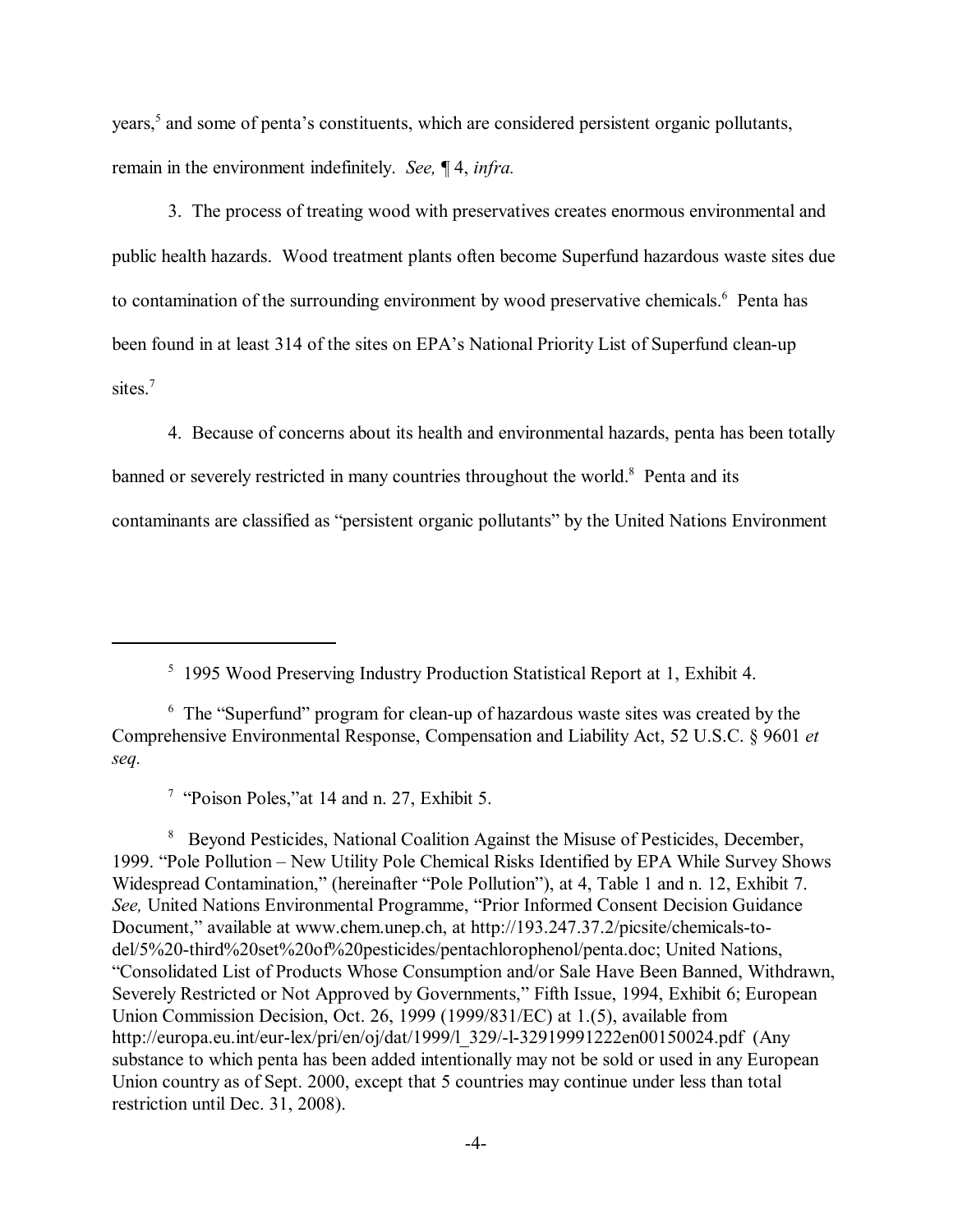Programme ("UNEP").<sup>9</sup> Some of penta's carcinogenic contaminants, hexachlorobenzene ("HCB"), dioxins, and polychlorinated dibenzofurans ("furans"), are restricted by the Stockholm Convention on Persistent Organic Pollutants, signed by the United States in 2001.<sup>10</sup>

 5. Beginning in 1978, because of concerns including cancer, genetic mutations and birth defects, EPA began a regulatory review, called the "Rebuttable Presumption Against Registration" ("RPAR"), of penta, creosote and CCA. In 1984, EPA made a decision to retain the wood preservative uses of penta, with certain risk-mitigating measures, despite findings of elevated risks of cancer, birth defects and fetotoxicity (toxicity to fetuses), because of the asserted high economic benefits from its use and the lack of economically viable alternatives. EPA has not reevaluated the availability of safer alternatives since that time.<sup>11</sup>

6. Over the next several years, EPA cancelled the pesticide registrations for all uses of penta, CCA and creosote, except wood preservative use. In 1987, when EPA cancelled most non-wood use penta products, including herbicides, antimicrobials, disinfectants, mossicides and defoliants, it stated,

The Agency is concerned about the ubiquity of pentachlorophenol, its persistence in the environment, its fetotoxic and teratogenic [birth defect-inducing] properties,

<sup>&</sup>lt;sup>9</sup> United Nations Environment Programe, November, 1999. "Inventory of Information Sources on Chemicals: Persistent Organic Pollutants<sup>"</sup> at 1 ( penta contaminants), 15, 17 (penta). Available at http://www.chem.unep.ch/pops/pdf/invsrce/inventpopscomb.pdf

<sup>10</sup> *See,* Bush, G.W., C. Powell, C. Whitman. 2001. Remarks by the President, Secretary of State Colin Powell and EPA Administrator Christine Todd Whitman in Environmental Announcement. Office of the Press Secretary, April 19, 2001, available at http://www.whitehouse.gov/news/releases/2001/04/20010419-2.html; UNEP Press Release, ìGovernments Finalize Persistent Organic Pollutants Treaty,î December 10, 2000, available at http://www.chem.unep.ch/pops/princ5.htm.

 $11$  A detailed chronology of EPA's earlier regulatory review of penta is attached as Appendix A.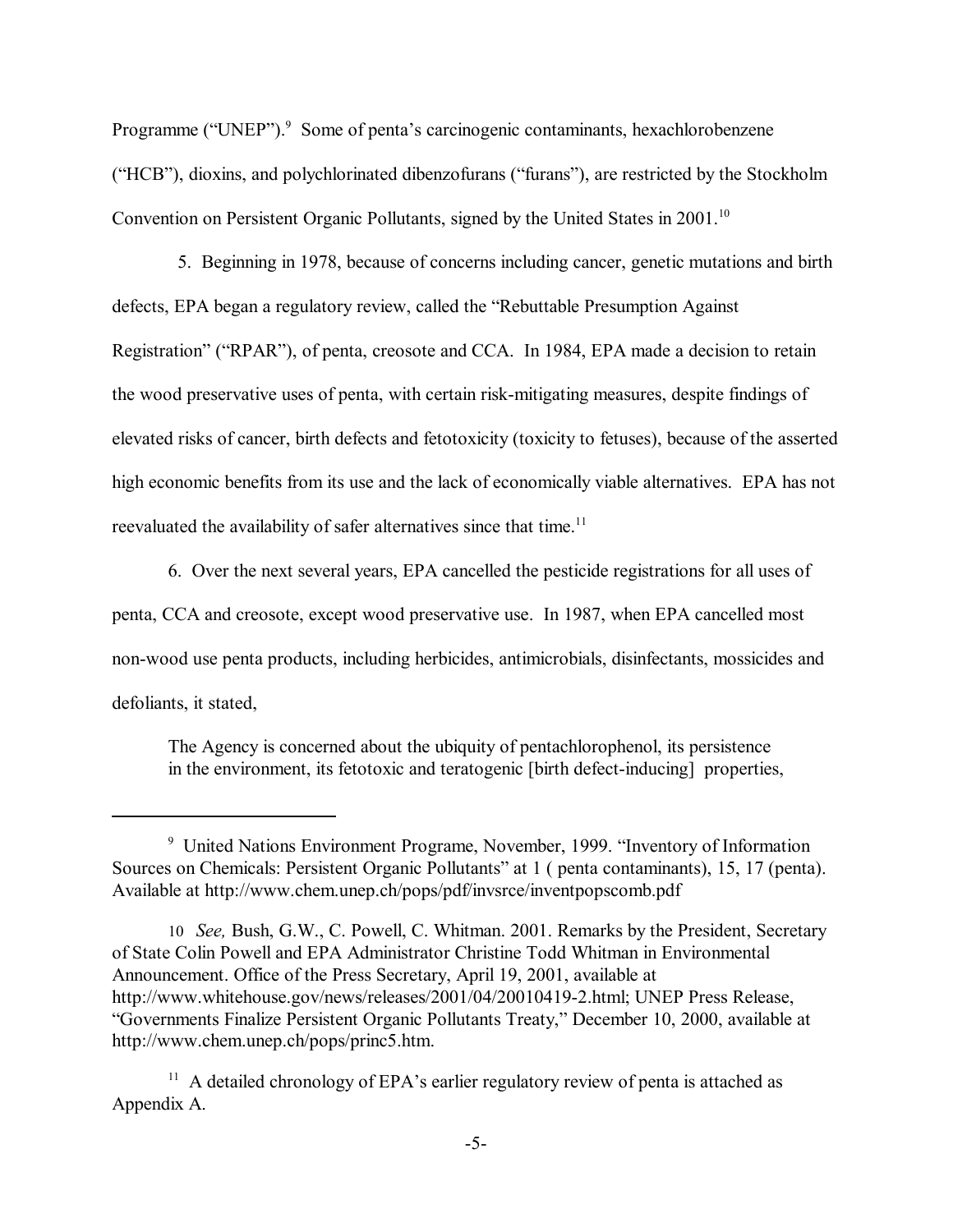its presence in human tissues and its oncogenic [cancer-causing] risks from the presence of dioxins in the technical material.

52 Fed. Reg. 2282, 2283 (Jan. 21, 1987). EPA rejected the option of adopting risk reducing measures similar to those adopted for the wood preservative uses, noting that the wood preservative registrations were maintained with modifications because "those uses entailed very high benefits. Here, with similar risk concerns, the risk/benefit balance weighs heavily on the side of risk because of the low benefits.<sup>"</sup> *Id.* at 2288.

7. Since 1997, EPA has been reassessing penta as part of the reregistration of older

pesticides required by FIFRA, 7 U.S.C. § 136a-1(a). In 1999, EPA's Risk Assessment and

Science Support Branch (RASSB)/ Antimicrobial Division produced a preliminary Science

Chapter on penta for a Reregistration Eligibility Decision document ("RED"). EPA Penta

Science Chapter, Exhibit 3. In that report, EPA made the following findings, based on the risk of

penta alone, without consideration of its persistent carcinogenic contaminants:12

 ó The lifetime cancer risk to children exposed to soil contaminated with penta leaching from utility poles was as high as 2.2 in10,000 (2.2 x 10-4), and contact with the treated wood itself posed a cancer risk of 6.4 in one million  $(6.4 \times 10^{-6})^{13}$ These risks are, respectively, 220 and 6.4 times EPA's usual one-in-a-million threshold for "acceptable" risk. $14$ 

<sup>&</sup>lt;sup>12</sup> In the memorandum accompanying the EPA Penta Science Chapter, Exhibit 3, first page, EPA stated that the report addressed only penta as the active ingredient, and not its dioxin and furan microcontaminants. EPA stated that "a separate document on the microcontaminants will be forthcoming." However, no such document has yet been produced.

<sup>&</sup>lt;sup>13</sup> EPA Penta Science Chapter at 125, Table 10, Exhibit 3.

<sup>&</sup>lt;sup>14</sup> When Congress amended FIFRA in 1996 in the Food Quality Protection Act, the Commerce Committee report stated: "It is the Committee's understanding that, under current EPA practice . . . EPA interprets a negligible risk to be a one-in-a-million lifetime risk. The Committee expects the Administrator to continue to follow this interpretation." House Report No. 104-669(II) (Committee on Commerce) (July 23, 1996) at 41, *reprinted in,* 1996 U.S. Code Cong. and Admin. News 1280.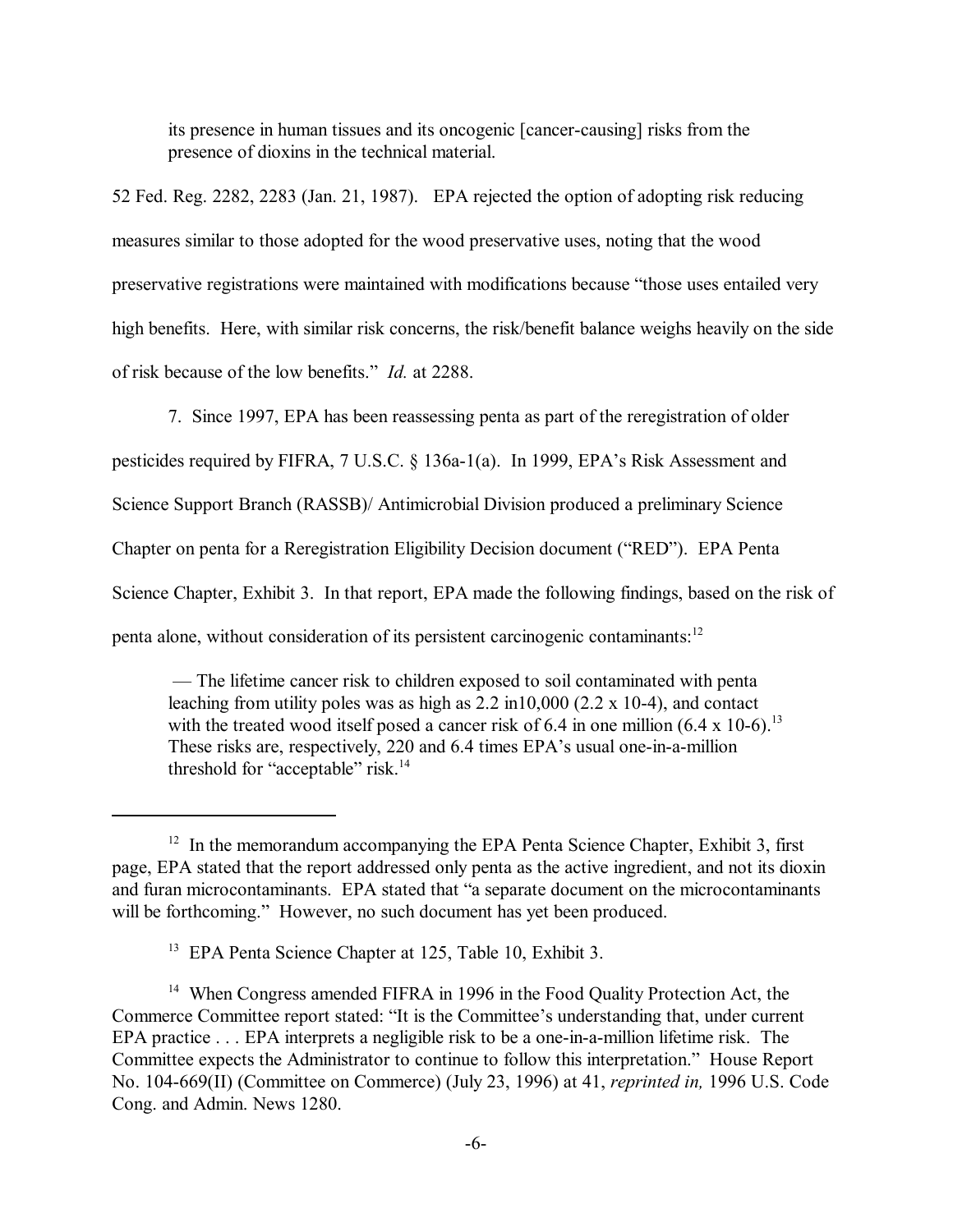— Residues of penta in drinking water, along with exposure from food and residential uses, "pose an unacceptable chronic risk to children." EPA Penta Science Chapter at 7.

ó With regard to occupational exposures, despite risk reduction measures EPA had adopted in the 1980's, EPA found, based on "maximum protective measures," that 13 out of 14 exposure scenarios had unacceptable cancer risks.<sup>15</sup> Certain categories of workers had lifetime cancer risks as high as 1.8 and 4.4 in 10, and 6.2 and 8.4 in  $100$ , <sup>16</sup> up to more than 4,400 times EPA's "acceptable" level of risk for occupational exposures, and  $440,000$  times the usual one per million standard.<sup>17</sup> Utility pole installers were found to have a cancer risk of 6.6 in 1000, sixty-six times the "acceptable" occupational level or  $6,600$  times the general level.<sup>18</sup> Most extreme, applicators of grease formulations of penta as groundline retreatments for existing utility poles had a risk of 3.4 out of 1 (apparently because an exposed worker who survived and continued in this occupation could be expected to incur additional cancers), 3.4 million times the "acceptable level" for the general population (34,000 times the occupational level).<sup>19</sup>

—Chronic non-cancer risks for occupational handlers "exceed the Agency's level of concern using maximum protective measures . . . for all scenarios." *Id.*, at 1.

ó EPA reaffirmed its earlier findings on the teratogenic and fetotoxic properties of penta. *Id.*, at 59-60.

8. In the 18 years since EPA concluded the wood preservatives RPAR review with a

determination that despite risks which would otherwise mandate cancellation, continued use was

justified by the lack of economically viable alternatives, a number of adequate substitutes for

penta-treated wood have become available, and the capacity for production of previously-known

15 *Id.* at 2.

<sup>17</sup> EPA's "risk level of concern" for occupational exposures is 1 in 10,000 (1 x10-4). *Id.* at 2. EPA does not explain why it applied a hundred-fold less protective standard to occupational exposures than the congressionally-approved one in a million "negligible risk" it applies to the public at large.

18 *Id.* at 120, Table 8.

19 *Id.* at 108, Table 6.

<sup>16</sup> *Id.* at 108, Table 6.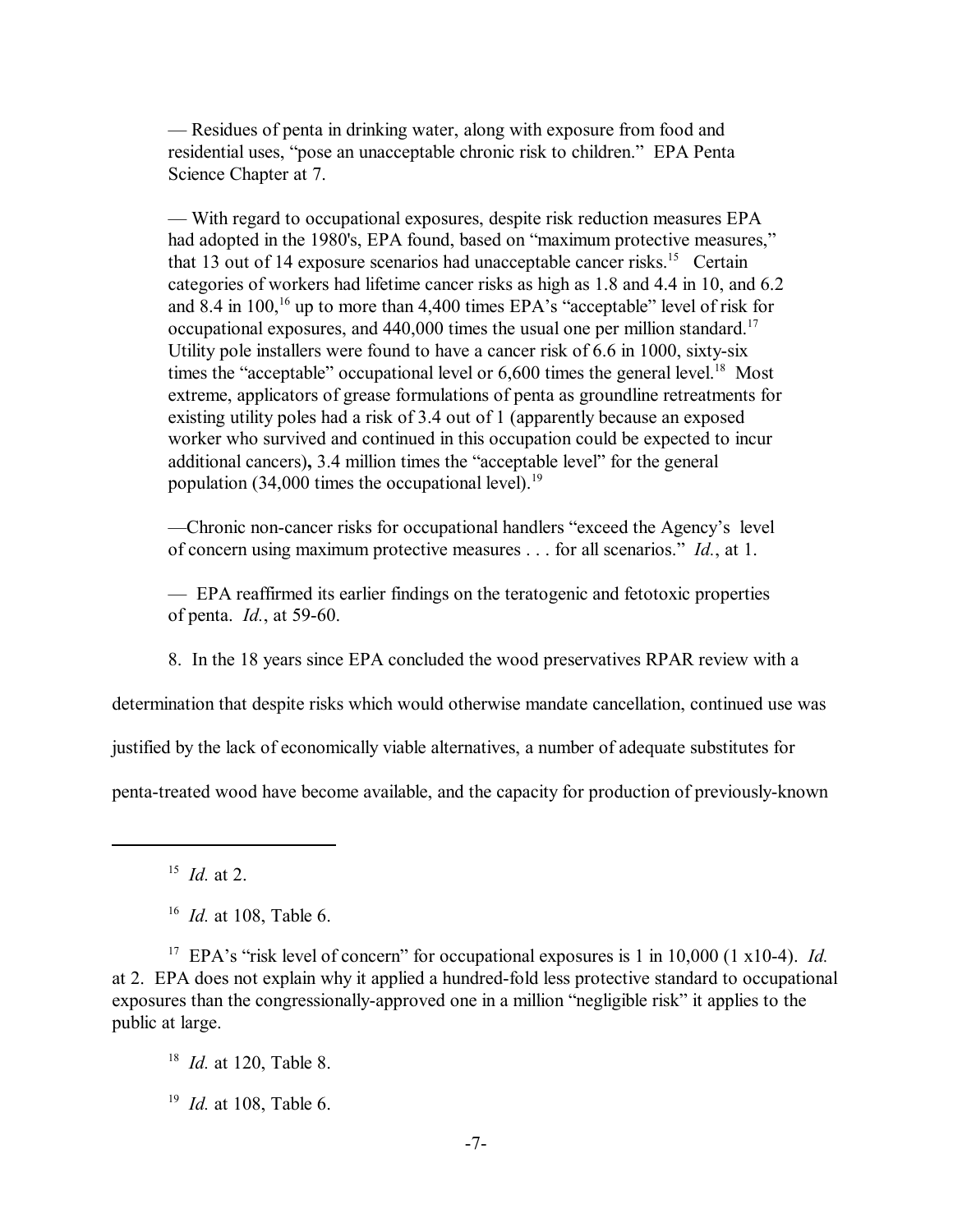substitutes has increased to the point where the perceived "immense" "economic impact" that EPA relied upon as the basis for its decision to retain the registrations has diminished to the point of vanishing.20

9. Manufacturers of alternatives to treated wood utility poles have made submissions to EPA and have had meetings with EPA officials concerning the environmental, economic, and performance advantages of their products as compared with treated wood. For example, producers of steel utility poles have been in communication with and had meetings with EPA beginning in 1993.<sup>21</sup> In 2001, Mr. Joseph Reilly, president of a company which produces a fiberglass alternative to treated wood utility poles, made a presentation concerning his product to staff at EPA's Office of Pesticide Programs' Biological and Economic Analysis Division. His presentation demonstrated that fiberglass poles are being used by utilities in place of treated wood poles, and are non-toxic and economically competitive with treated wood.<sup>22</sup>

10. Beyond Pesticides has communicated information about economical alternatives to pesticide-treated wood to EPA a number of times in various forms over the years since the conclusion of the 1984 regulatory RPAR review. Most notably, in 1997 Beyond Pesticides submitted to EPA its report entitled, "Poison Poles: A Report About Their Toxic Trail and Safer Alternatives." Exhibit 5. The report contains a detailed analysis, including cost comparisons, of the available substitutes for treated wood utility poles, such as recycled steel, concrete, fiberglass reinforced composite and the burial of utility lines. The report concludes by urging that

<sup>&</sup>lt;sup>20</sup> See Appendix A,  $\P$  2, p. A-2.

<sup>&</sup>lt;sup>21</sup> Affidavit of Robert G. J. Jack, Ex. 1,  $\P$ 9.

<sup>&</sup>lt;sup>22</sup> Affidavit of Joseph W. Reilly, Ex. 2,  $\P$  9.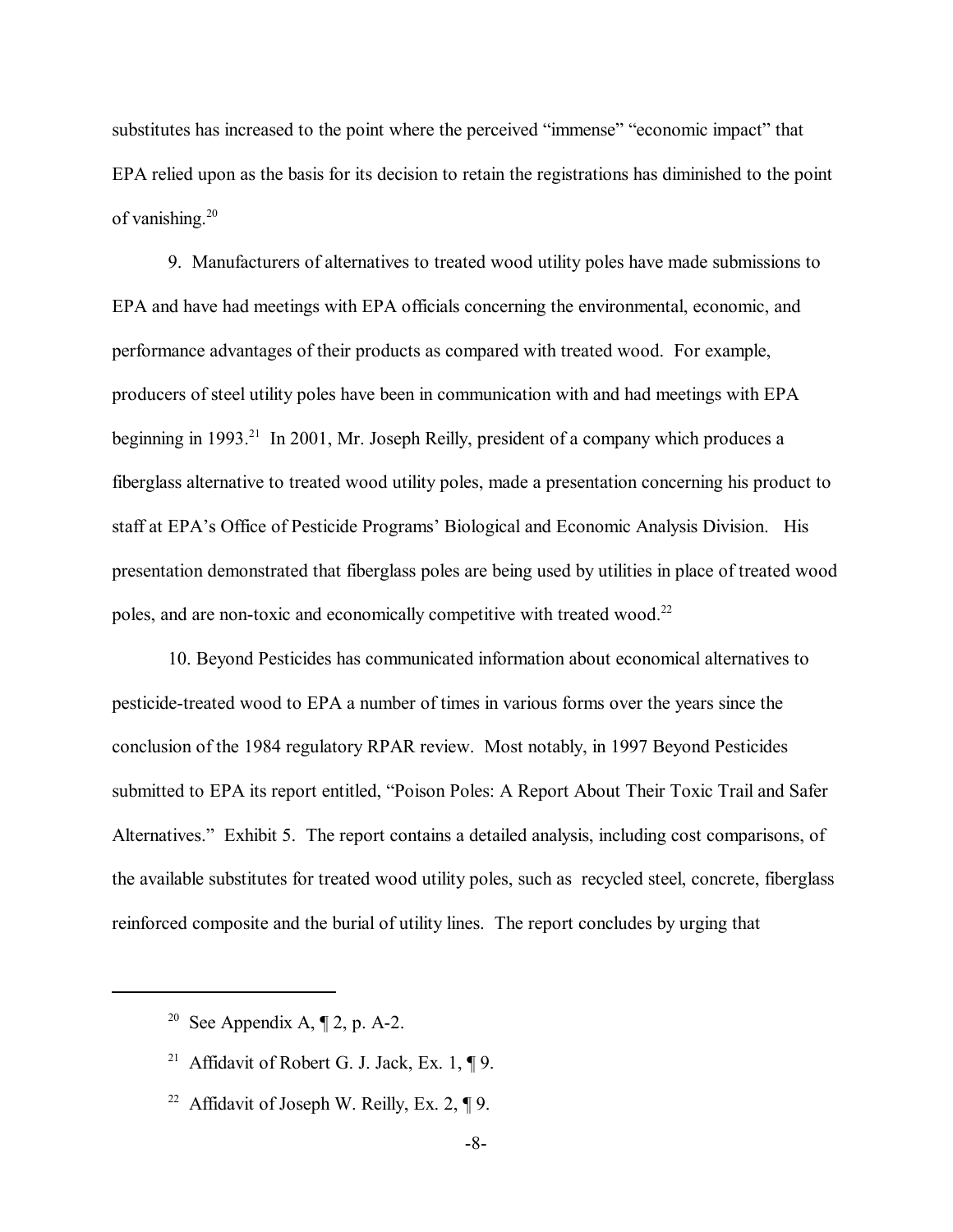"hazardous wood preservatives . . . be removed from the market." (p. 38).

11. Between 1997 and 2001, Beyond Pesticides and others submitted a series of letters, reports, comments and petitions to EPA seeking the cancellation and suspension of penta's registration, including up-to-date information about the hazards of penta and about alternatives to penta-treated wood.<sup>23</sup> These included Beyond Pesticides' 1997 "Poison Poles" report, Exhibit 5, and the 1999 "Pole Pollution" report, Exhibit 7. The 1999 report reviewed the EPA Penta Science Chapter, noting EPA's findings of extremely high risks to utility workers and children, as well as factors not considered by EPA which would lead to even higher risk findings. For example, it reported a survey of utility companies which revealed that over 68% of the respondent utilities gave or sold their discarded poles to be reused by the public, resulting in exposures not considered by EPA. "Pole Pollution" at 11-12, Exhibit 7. Based on responses to the survey concerning the cost to utilities of various types of poles, the report concluded that "the cost differential between treated wood and recycled steel poles is negligible in the short-term and benefits steel in the long-term.<sup>n</sup> *Id.* at 7.

12. EPA's various responses to these letters, reports and petitions repeated that the Agency was currently reviewing penta as part of its process for the reregistration of older pesticides, which review it originally stated would be completed in FY 1998. *See*, Appendix B, ¶¶ 2, 7 and 12; Exhibits 10, 13, and 15. EPA's most recent response, on March 5, 2002, again stated that the wood preservative pesticides were undergoing reregistration review and that the agency was "proceeding as rapidly as feasible to resolve your concerns." It offered no timetable

<sup>&</sup>lt;sup>23</sup> A detailed chronology of the petitions for cancellation and suspension and other submissions to EPA and EPA's responses is included in Appendix B. The relevant documents are attached as exhibits 5, 7, and 9 through 17 hereto.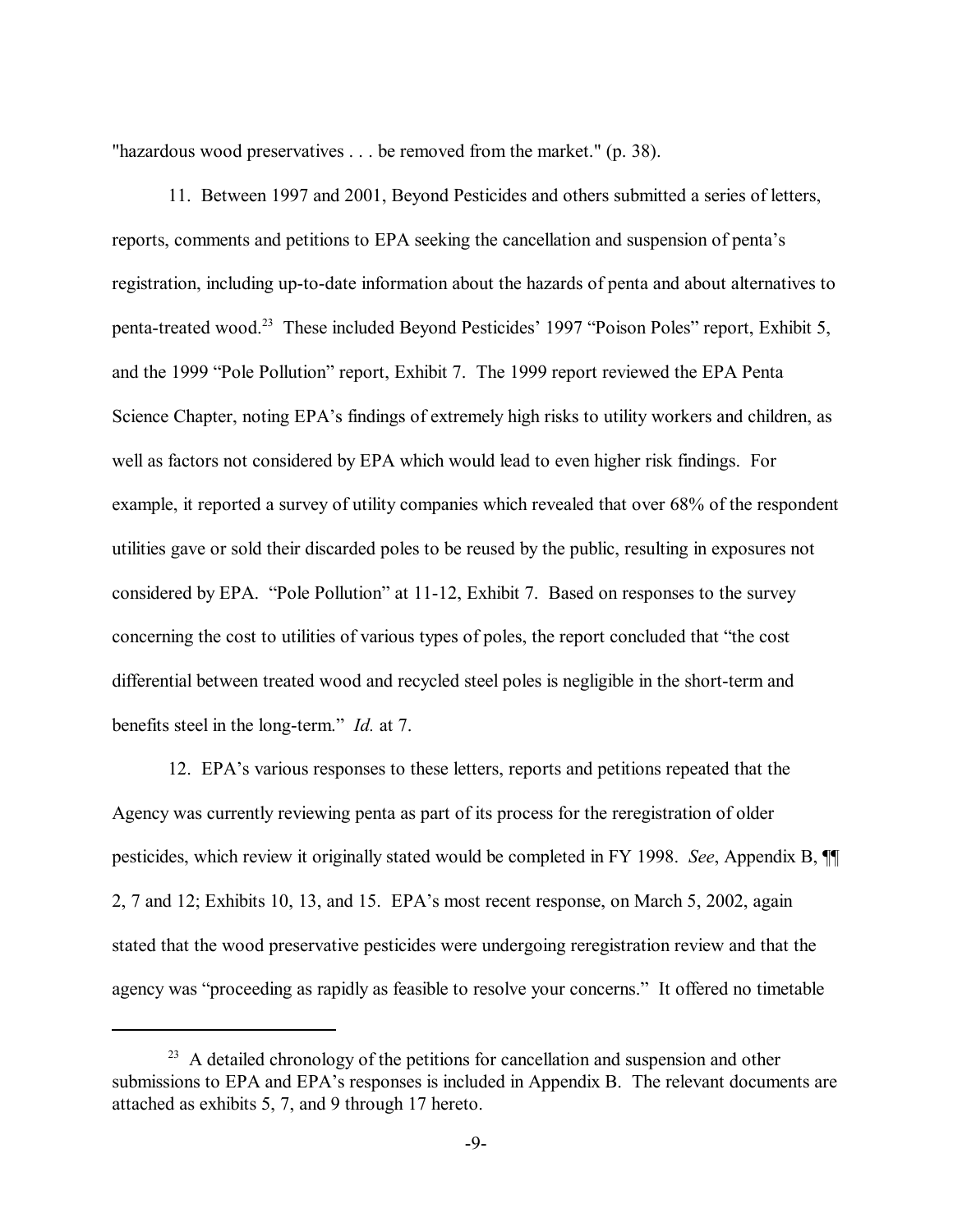for completion of review. Appendix B, ¶ 12, Exhibit 17.

### LEGAL FRAMEWORK

### 1. The Federal Insecticide, Fungicide and Rodenticide Act ("FIFRA")

The primary purpose of FIFRA, 7 U.S.C. § 136, *et seq.*, is to "regulate the use of pesticides to protect man and his environment.<sup> $24$ </sup> FIFRA requires all pesticides which are distributed or sold in the United States to be registered with the Administrator of EPA. 7 U.S.C. ß 136a(a). The Administrator is to approve the registration of a pesticide only if he finds, *inter alia*, that "when used in accordance with widespread and commonly recognized practice it will not generally cause unreasonable adverse effects on the environment."  $7 \text{ U.S.C. } § 136a(c)(5)(D)$ . "Unreasonable adverse effects on the environment" is defined, in relevant part, to mean "any unreasonable risk to man or the environment, taking into account the economic, social, and environmental costs and benefits of the use of any pesticide." 7 U.S.C. §136(bb). Thus, in determining whether or not to register a pesticide or to cancel its registration, EPA engages in a cost/benefit analysis.

### 2. Cancellation, Suspension and Emergency Suspension of Pesticide Registrations

Whenever it appears that a pesticide does not meet the statutory standard, EPA must issue a notice of cancellation of the pesticide's registration.  $7 \text{ U.S.C.} \& 136d(b)$ ; Environmental Defense Fund (ìEDFî) v. EPA, 465 F.2d 528, 533 (D.C. Cir. 1972); Love v. Thomas*,* 858 F.2d 1347, 1350 (9th Cir. 1988), *cert. denied sub nom* AFL-CIO v. Love, 490 U.S. 1035 (1989). Interested parties may request formal adjudicatory hearings, during which sale and use of the

<sup>24</sup> S. Rep. 92-838 (Committee on Agriculture and Forestry), June 7, 1972, *reprinted in*, 1972 U.S. Code Cong. & Admin. News at 3993.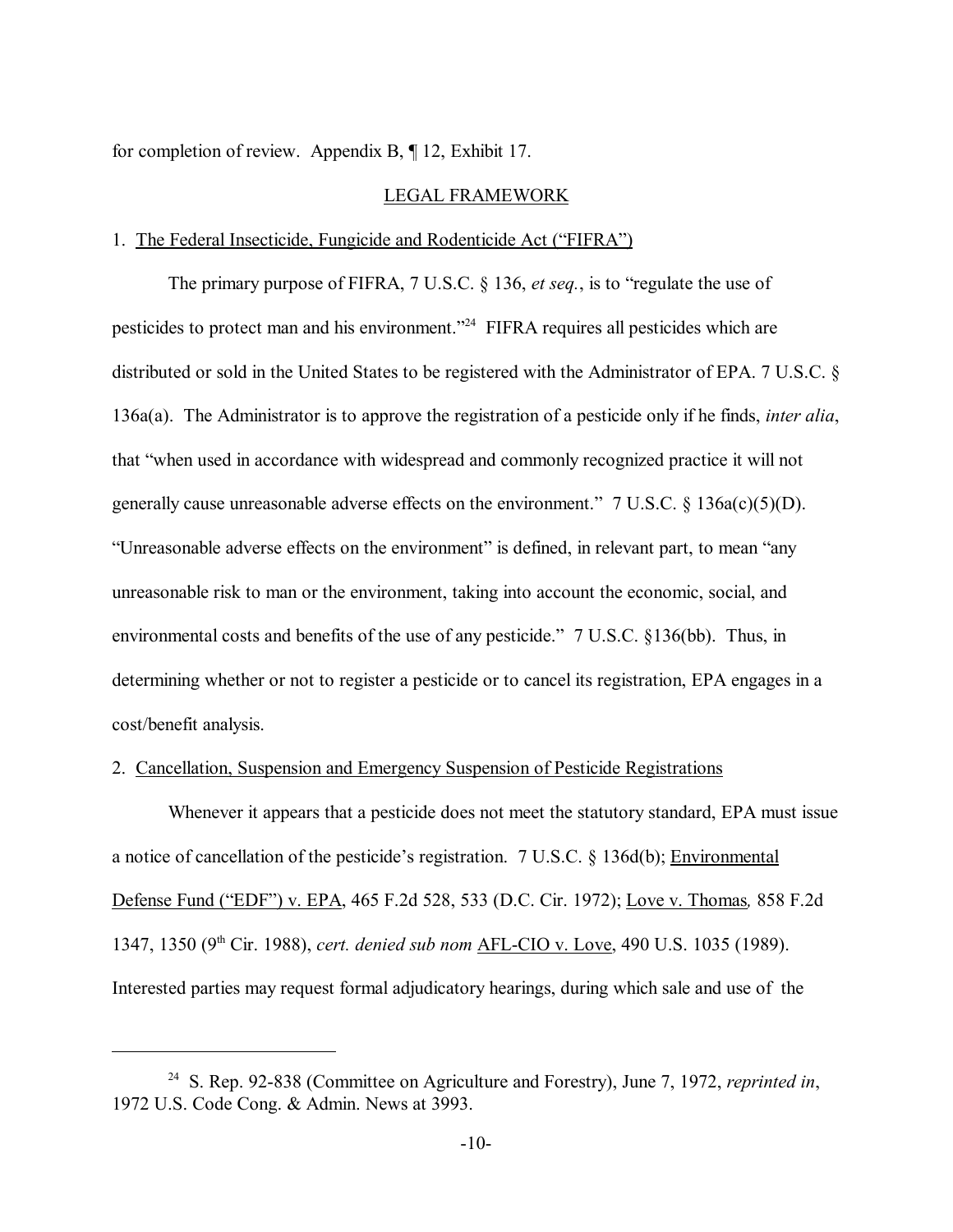pesticide is permitted to continue. 7 U.S.C. ß 136d(b) and (d). EPA cancellation hearings have generally taken a year to two years or more.<sup>25</sup>

Because of this "elaborate procedural protection against improvident cancellations," EDF v. EPA, 465 F.2d at 533, FIFRA also provides two levels of suspension. An ordinary suspension may be ordered "[i]f the Administrator determines that action is necessary to prevent an imminent hazard during the time required for cancellation. . . ...  $\frac{7 \text{ U.S.C. } }{3}$  136d(c)(1). The registrant may request an expedited hearing on the question of whether an imminent hazard exists, and use may continue during that hearing. 7 U.S.C.  $\S$  136d(c)(1) and (2). "Imminent hazard" is defined to mean "a situation which exists when the continued use of a pesticide during the time required for cancellation proceedings would be likely to result in unreasonable adverse effects on the environment ...". 7 U.S.C.  $\S$  136(1). Suspension hearings generally consume a few months.<sup>26</sup> The alternative to an ordinary suspension preceded by a hearing is an emergency suspension: ìWhenever the Administrator determines that an emergency exists that does not permit the Administrator to hold a hearing before suspending," an emergency order may be issued which becomes effective immediately. The registrant may request a suspension hearing, but the suspension remains in effect during the hearing. 7 U.S.C.  $\S$  136d(c)(3).

Unlike statutory schemes where the burden is on the agency to justify its proposed regulatory actions, under FIFRA, "Congress ... deliberately shifted the ordinary burden of proof under the Administrative Procedure Act, requiring manufacturers to establish the continued safety

<sup>25</sup> *See*, S. Rep. 92-970 (Committee on Commerce), July 19, 1972, *reprinted in*, 1972 U.S. Code Cong. & Admin. News at 4094; Love v. Thomas*,* 858 F.2d at 1350 and n.2.

<sup>26</sup> *E.g.*, Love v. Thomas, 858 F.2d at 1363 (Administrator estimated it would take four months to complete a suspension hearing).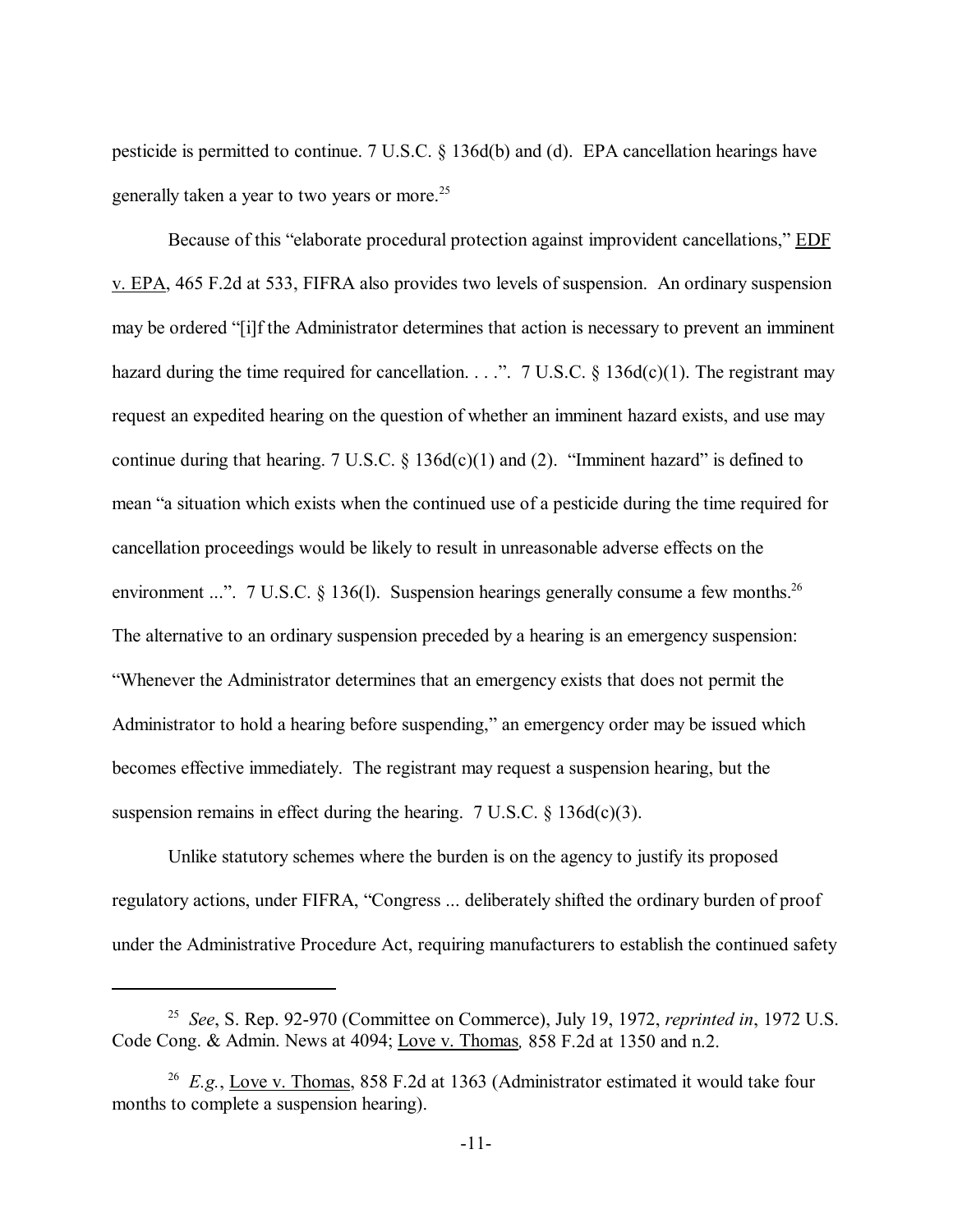of their products." Industrial Union v. American Petroleum Institute, 448 U.S. 607, 653, n.61  $(1980)^{27}$ 

### 3. Judicial Review of EPA's Failure to Cancel or Suspend Pesticides

FIFRA provides for U.S. District Court review of "the refusal of the Administrator to cancel or suspend a registration not following a hearing...".  $7 \text{ U.S.C. }$  \$136n (a). The case law makes clear that EPA's failure to cancel or suspend a pesticide may be challenged in court even when EPA asserts that it still has the matter under consideration. EDF v. Ruckelshaus, 439 F.2d 584, 592-93 (D.C. Cir. 1971). Even short-term inaction is considered tantamount to denial of a request to suspend a pesticide's registration, since suspension is designed to protect from an ìimminent hazard.î EDF v. Hardin, 428 F.2d 1093, 1099 (D.C. Cir. 1970); *accord*, EDF v. EPA, 465 F.2d at 533 (a refusal to suspend is a final order reviewable immediately because of the potential for delay and the consequent possibility of serious and irreparable environmental damage).

### 4. The Rebuttable Presumption Against Registration and Special Review

The expectation of Congress when it enacted FIFRA, as interpreted by the courts, was that cancellation notices would issue after "a reasonable preliminary investigation," as soon as a "substantial question of safety" arose. The full exploration of the issues would occur at the

<sup>&</sup>lt;sup>27</sup> *See also, e.g.*, "Creosote, Pentachlorophenol and Inorganic Arsenicals; Intent to Cancel Registrations," 49 Fed. Reg. 28666, 28667 (July. 13, 1984): "The burden of proving that a pesticide satisfies the registration standard is on the proponents of registration and continues as long as the pesticide is registered. Under section 6 of FIFRA, the Administrator may cancel the registration of a pesticide or require modification of the terms and conditions of registration whenever it is determined that the pesticide causes unreasonable adverse effects on the environment."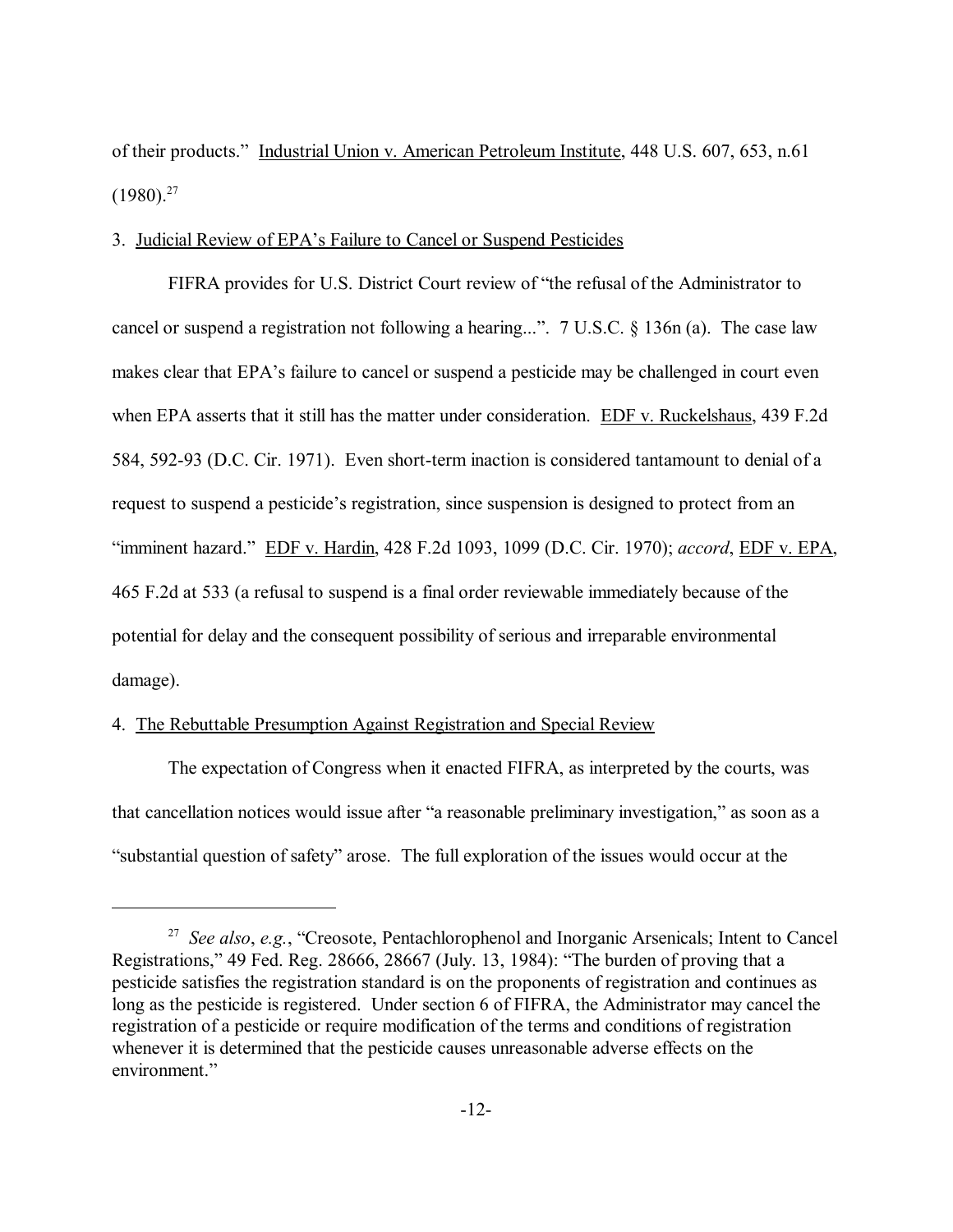cancellation hearing. EDF v. Ruckelshaus, 439 F.2d at 595. 28

Instead, by regulation EPA has established elaborate procedures to analyze the risks and benefits of pesticides which appear to pose unreasonable risks prior to the issuance of a cancellation notice. In 1975, EPA instituted its "Rebuttable Presumption Against Registration" ( $RPAR$ ) process, to which the wood preservative pesticides were subject. Former 40 C.F.R. ß 162.11. The RPAR regulations set forth certain risk criteria related to acute toxicity, hazards to wildlife, chronic toxicity (including cancer), and the lack of emergency treatments. If a pesticide met or exceeded these criteria, an RPAR would be initiated, and if the risk presumptions were not rebutted, EPA was required to initiate cancellation proceedings. Former 40 C.F.R. ß162.11(a)(1)  $-$  (5).<sup>29</sup> RPAR's typically consumed two to six years before final regulatory resolution.<sup>30</sup> In the case of penta and the other wood preservatives, it was six years until a final regulatory decision, which was then challenged by registrants requesting the statutory cancellation hearings, and ultimately resolved by negotiated settlements two and three years later. *See*, Appendix A, ¶¶ 1-3, 5 and 6.

The RPAR procedures applied to the wood preservatives consisted of three stages. First,

<sup>&</sup>lt;sup>28</sup> *See also*, National Coalition Against the Misuse of Pesticides ("NCAMP") v. EPA, 867 F. 2d 636, 643-44 (D.C. Cir. 1989) ("substantial question of safety" standard for cancellation "is perhaps even less rigorous than the typical 'reason to believe' with which many agencies begin enforcement proceedings. ... Analytically, a notice of intent to cancel is little more than ëa determination . . . that adjudicatory proceedings will commence.""(citations omitted).

<sup>&</sup>lt;sup>29</sup> *See also*, "Creosote, Pentachlorophenol and Inorganic Arsenicals; Intent to Cancel Registrations," 49 Fed. Reg. at 28667 ("Unless all presumptions of risk are rebutted, the RPAR is concluded by issuance of a Notice of Intent to Cancel.").

<sup>&</sup>lt;sup>30</sup> Proposed Rule, "Special Review of Pesticides Criteria and Procedures," 50 Fed. Reg. 12188, 12189 (March 27, 1985).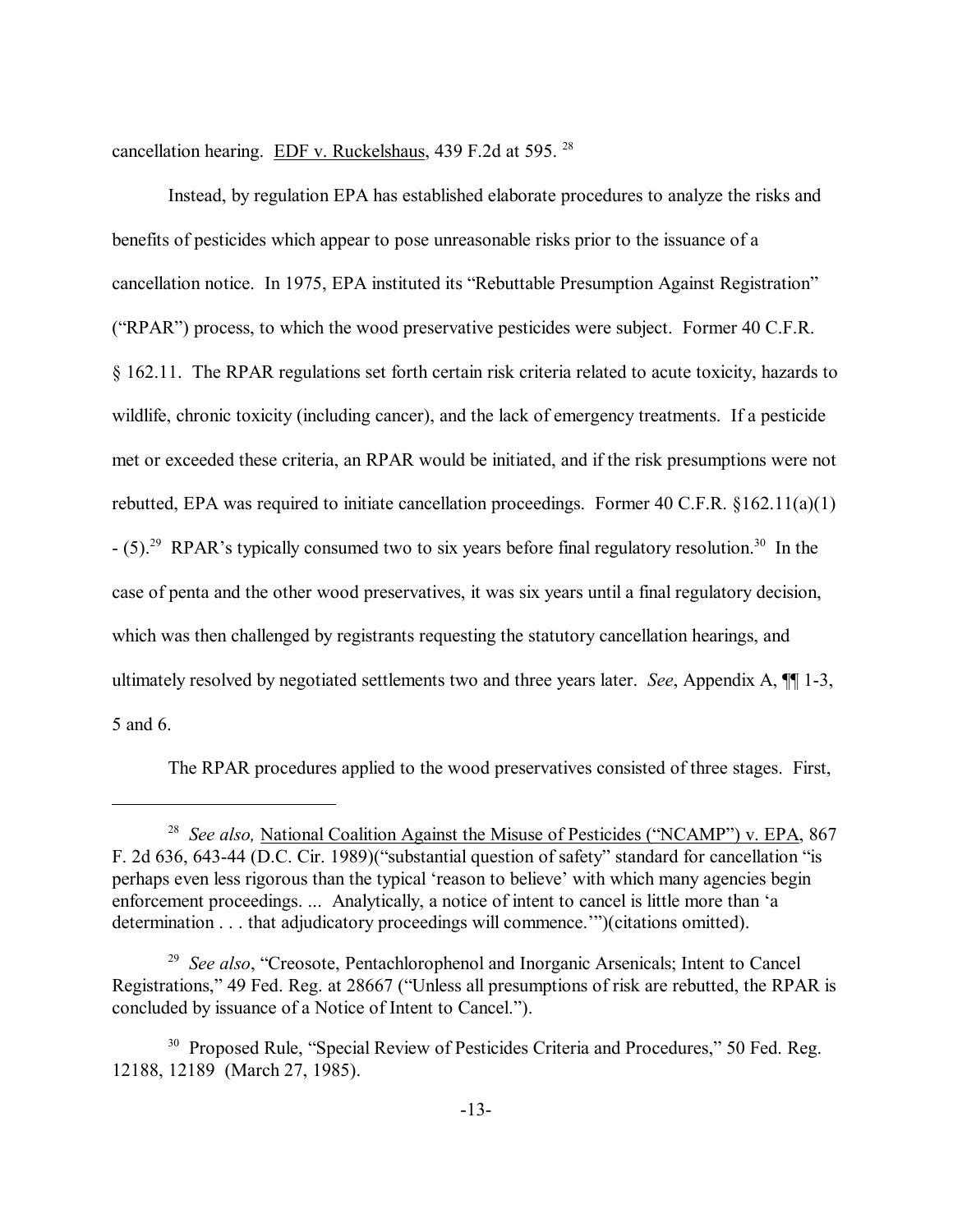there was an initial investigation involving a review of scientific studies, validation of those studies by EPA scientists or contractors, and an extensive literature search to identify health and environmental effects information. A preliminary assessment of exposure to the pesticide was made. The pesticide registrants were informed of the review and offered the opportunity to submit comments and information. At the conclusion of this phase, the RPAR notice was published in the Federal Register<sup>31</sup> and EPA's Position Document 1 ( $P$ D 1") was made available to the public. 50 Fed Reg. at 12191.

In the second phase, EPA gathered additional information in the form of rebuttal comments, additional information on risk, and input from other agencies. Because, in the case of the wood preservatives, the rebuttal was not successful, EPA prepared and issued a Position Document 2/3 (PD 2/3), including a rebuttal assessment, risk assessment, benefits assessment, risk/benefit analysis and proposed regulatory position.<sup>32</sup> A notice of EPA's position and the availability of the PD2/3 was published in the Federal Register.<sup>33</sup>

In the third phase, as required by FIFRA for proposed cancellation decisions, 7 U.S.C. 136w(d) and 136d(b), the decision was submitted to the Scientific Advisory Panel and the Secretary of Agriculture for comment. EPA also solicited comments from the industry and the public. Then EPA reviewed all of these comments and then published its final regulatory decision

- 32 50 Fed. Reg. at 12191.
- <sup>33</sup> See Appendix A,  $\P$  2.

<sup>&</sup>lt;sup>31</sup> See Appendix A, p. A-1, n.1.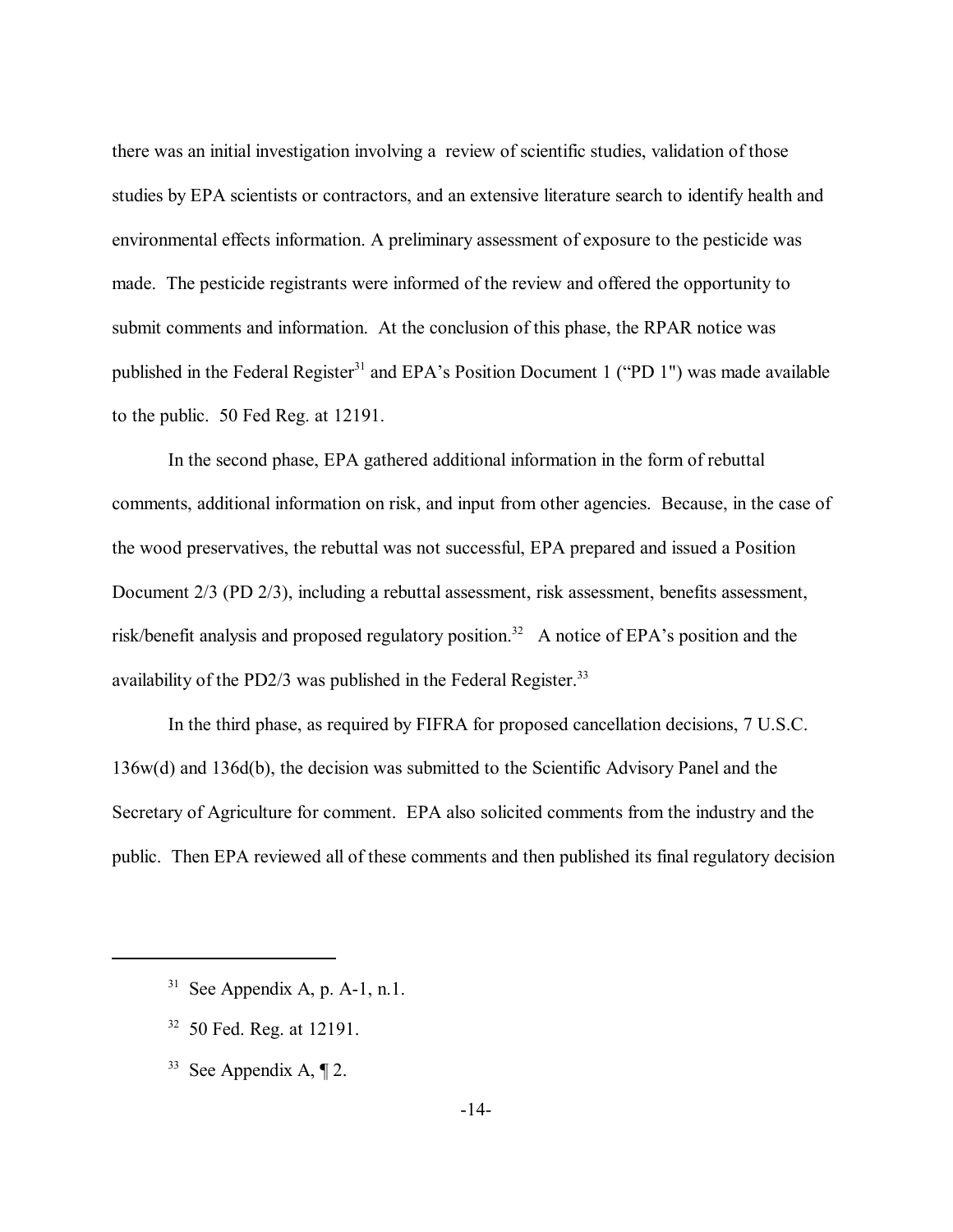in the Federal Register,<sup>34</sup> supported by the risk/benefit evaluation in the Position Document 4 (PD) 4).<sup>35</sup> Because EPA's final decision on the wood preservatives was a Notice of Intent to Cancel unless proposed risk mitigation measures were adopted, interested parties then had the opportunity to request the adjudicatory cancellation hearings provided in the statute. Hearings were requested on the 1984 mitigation measures, resulting in a settlement and the publication of modified measures in 1986. Then the restrictions on dioxin contaminants in penta were challenged in 1986, resulting in a settlement which weakened those restrictions in 1987. *See*, Appendix A, ¶¶ 5 and 6.

In 1985, EPA revised its regulations and renamed the RPAR procedure "Special Review." 50 Fed. Reg. 49003 (Nov. 27, 1985). The Special Review procedures, found at 40 C.F.R 154.1 *et seq.*, are similar to the RPAR procedures, with some modifications.<sup>36</sup> In the case of the wood preservatives, the review was begun under the RPAR regulations, but finally completed under the Special Review regulations in 1987. The changes in the regulations had no effects relevant to the wood preservatives proceedings.<sup>37</sup>

<sup>34</sup> See Appendix A,  $\P$  3.

35 50 Fed. Reg. 12191*.*

<sup>36</sup> The Special Review Process is described in the Federal Register Notice adopting the regulations, 50 Fed. Reg. 49003, and in EPA's 1998 report, "Status of Pesticides in Registration, Reregistration and Special Review (Rainbow Report)," at 11-13, available at www.epa.gov.oppsrrd1/Rainbow/98rainbo.pdf.

<sup>37</sup> *See*, "Creosote, Pentachlorophenol, and Inorganic Arsenicals; Amendment of Notice of Intent to Cancel Registrations," 51 Fed. Reg. 1334, 1335 (January 10, 1986) (discussing initiation of the proceeding under the RPAR criteria and reaffirming the decision based on the RPAR process, and referring to "Special Review" as "(previously referred to as the Rebuttable Presumption Against Registration ("RPAR"))" *See also*, "Conclusion of Special Review,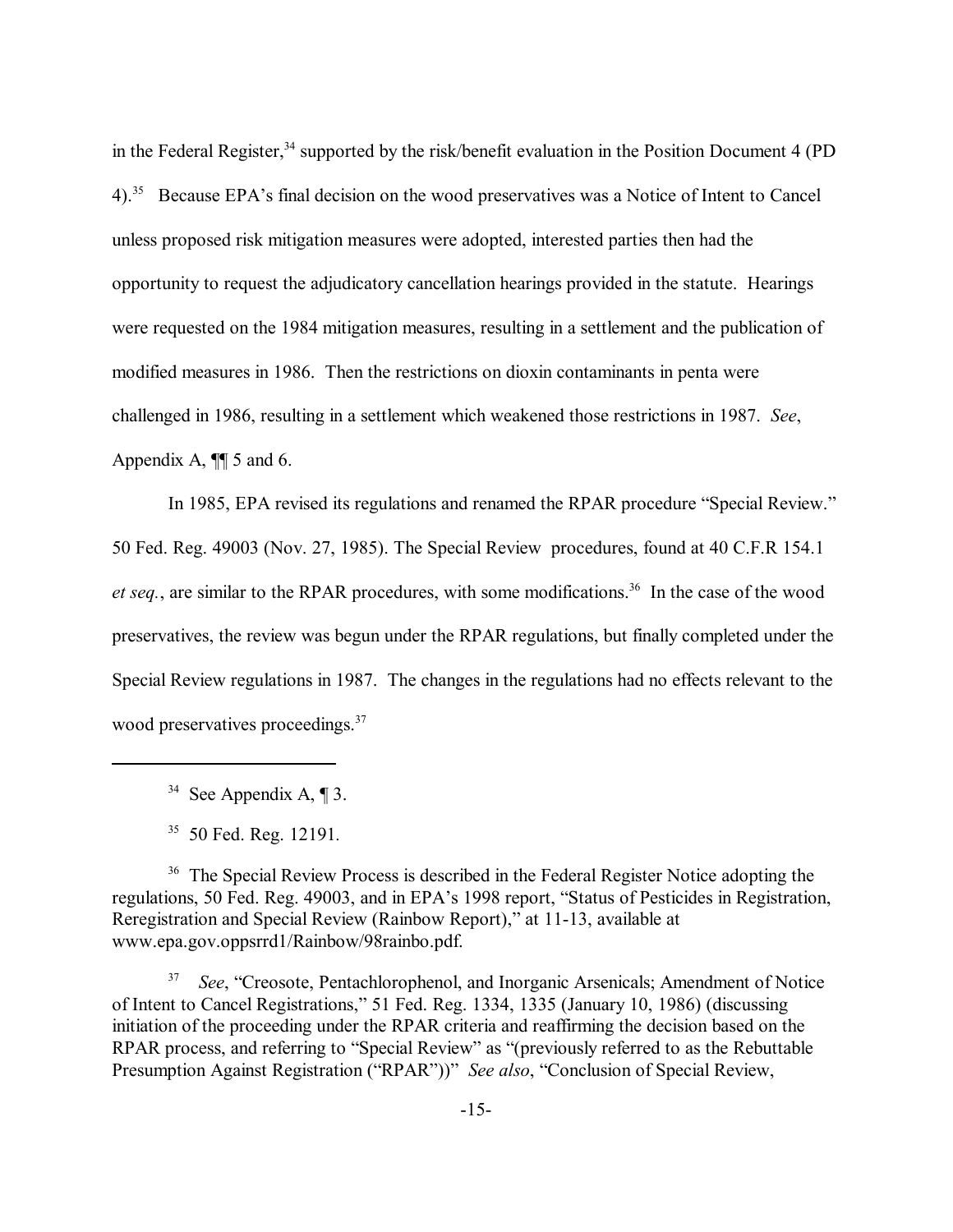EPA recognizes that utilization of these interim review procedures is not required by statute and that "[i]n lieu of Special Review, the Agency may elect to issue an immediate notice of intent to suspend, cancel, or deny registration ...". 50 Fed. Reg. 49003, 49007.

### 5. Reregistration

FIFRA requires the reregistration of all pesticides first registered before November 1, 1984. 7 U.S.C.  $\S$  136a-1(a). The purpose of reregistration is to ensure "that older pesticides meet contemporary health and safety standards and product labeling requirements, and that their risks are mitigated.<sup>338</sup> The reregistration process involves the submission of additional studies and data by the registrants. EPA then reviews the submitted materials and issues a "Reregistration" Eligibility Decision" ("RED") which determines "whether the data base is substantially complete and whether or not the pesticide causes unreasonable adverse effects to people or the environment when used according to product labeling.<sup>*n*</sup> *Id.*, at 62.

Despite the fact that a reregistration decision is intended to determine whether or not the pesticide meets the statutory standard for registration, EPA generally does not conduct a full risk/benefit review in this context, but rather focuses on updating studies and information concerning the potential risks posed by the pesticide. When it proposed the current Special Review procedures, even though the statutory standards applied in registration, reregistration and

Inorganic Arsenicals" [Non-wood], 58 Fed. Reg. 64579, 64580 (Dec. 8, 1993) ("EPA issued a Notice of Rebuttable Presumption Against Registration (hereafter referred to as Special Review) for the wood preservative and non-wood preservative uses of inorganic arsenicals .... Based on ... the risk criteria for carcinogenicity, teratogenicity and mutagenicity under 40 CFR 162.11 (these criteria are now found at 40 CFR 154.7).<sup>"</sup>

 $38$  "Rainbow Report, at 61.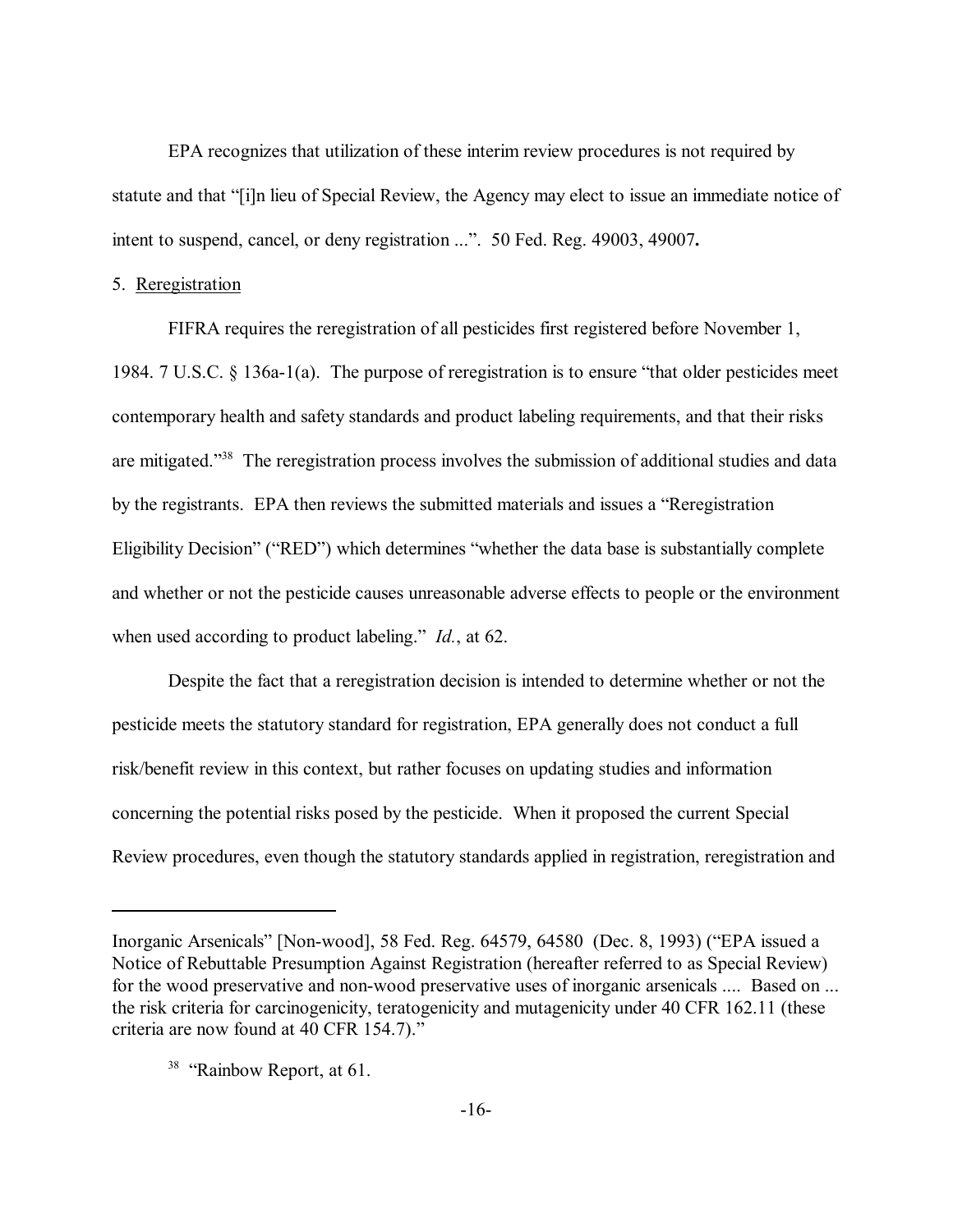Special Review proceedings are the same, EPA distinguished the "in-depth review of the risks" and benefits posed by a pesticide" in Special Review from "the routine reviews that the Agency conducts in making most registration and reregistration determinations. . .<sup>339</sup>. In particular, EPA does not generally conduct a benefits review, in order to determine whether the risks posed by a pesticide are justified by its benefits, in its reregistration reviews.<sup>40</sup>

In response to a 1997 letter concerning the wood preservatives from twelve scientists and public health officials, EPA replied "A RED on penta is expected in FY 1998  $\dots$ . You have suggested that EPA address . . . alternative materials . . . . *After* the Agency completes the penta RED, it may make sense to carry out such a reassessment." (Emphasis supplied). Exhibit 10; *see*, Appendix B, ¶ 2. Thus, despite two decades of accumulated and unrefuted findings of elevated risk, the Agency has chosen to address the hazards of penta through its routine re-registration process rather than through a Special Review or through the statutory scheme of a cancellation and suspension proceeding. Furthermore, it has stated explicitly that its current (and by its own admission four years overdue) re-registration review will not include an analysis of alternatives, the lack of which was the sole justification for its prior determination to retain penta's registration.

<sup>&</sup>lt;sup>39</sup> 50 Fed. Reg. at 12192.

 $40$  In a report entitled "EPA's Use of Benefit Assessments in Regulating Pesticides," GAO/RCED-91-52 (March 1991), the General Accounting Office ("GAO") stated that EPA generally waives submission of benefits data in the registration process. "Typically, EPA formally examines benefits primarily during its special review process, designed to assess risks and benefits of registered pesticides suspected of posing unreasonable adverse effects." Report at 9. GAO concluded that "[t]he main role of benefit analysis in EPA's pesticide regulatory scheme is to provide input for special review.<sup>"</sup> *Id.*, at 14. Available at www.gao.gov.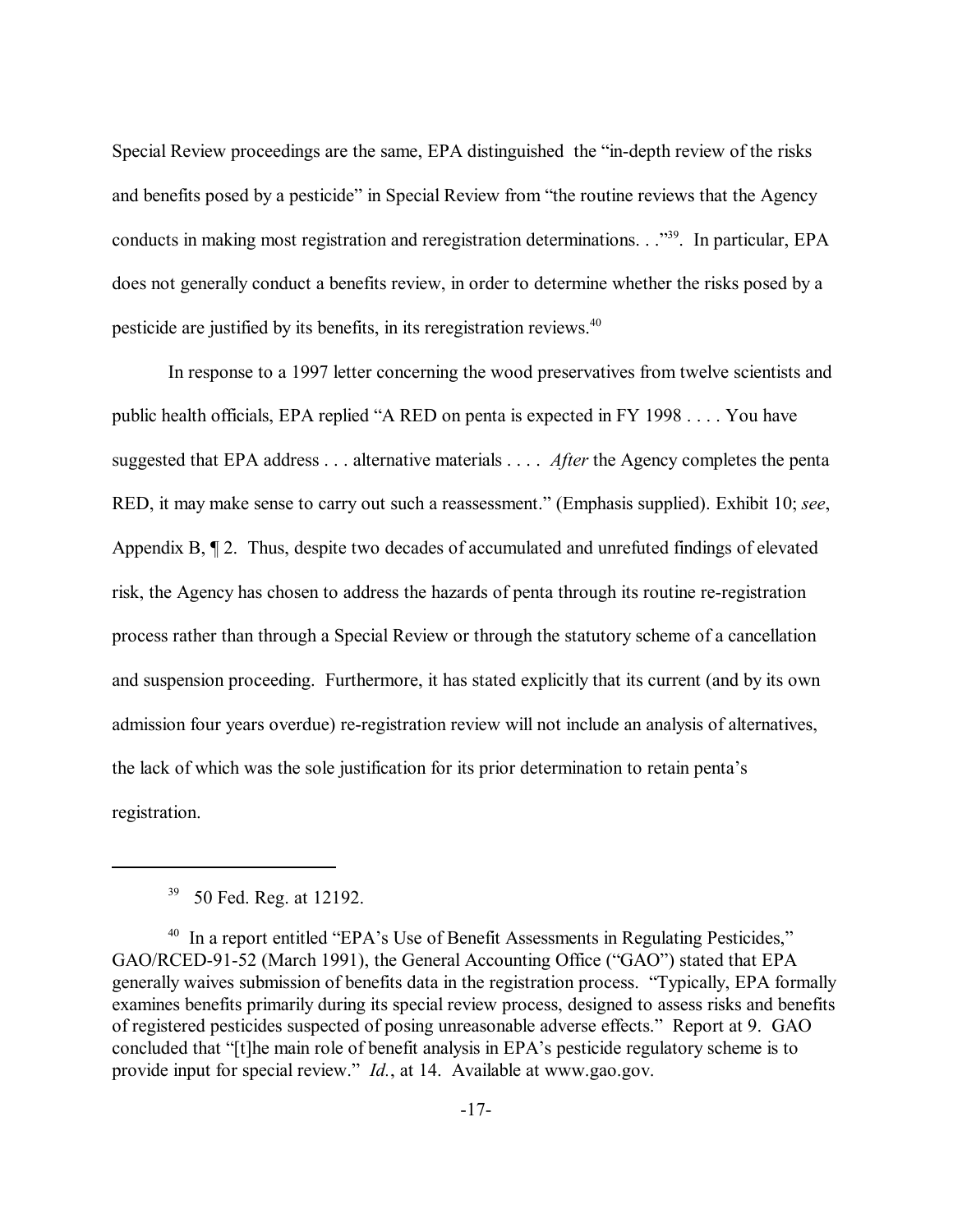#### ARGUMENT

The requirements for preliminary injunctive relief in this Circuit are:1) a substantial likelihood of success on the merits; 2) irreparable injury absent an injunction; 3) no substantial injury to other interested parties from the injunction; and 4) that the public interest would be furthered by the injunction. City Fed Financial Corp. v. Office of Thrift Supervision, 58 F.3d 738, 746 (D.C. Cir. 1995). The court is to "balance the strengths of the requesting party's arguments in each of the four required areas. If the arguments for one factor are particularly strong, an injunction may issue even if the arguments in other areas are rather weak." *Id.*, 58 F.3d at 746. *Accord*, Davenport v. International Brotherhood of Teamsters, 166 F.3d 356, 360-61 (D.C. Cir. 1999). An injunction may issue "with either a high probability of success and some injury, or vice versa." Miami Bldg. & Const. Trades Council v. Secretary of Defense, 143 F. Supp.2d 19, 24 (D.D.C. 2001), quoting Cuomo v. Nuclear Regulatory Commission, 772 F.2d 972, 974 (D.C. Cir. 1985).

In this case, all four factors strongly favor the grant of a preliminary injunction.

#### 1. Plaintiffs Have a Strong Likelihood of Success on the Merits

Plaintiffs have a strong likelihood of success on the merits because EPA itself has found that the hazards posed by penta would warrant cancellation if there were economically viable alternatives, and EPA no longer has a reasonable basis for its 18-year-old finding that there are no such alternatives. Moreover, EPA has recently found even more extreme risks to the public which cannot be balanced against any compelling need for continued use, thus warranting emergency action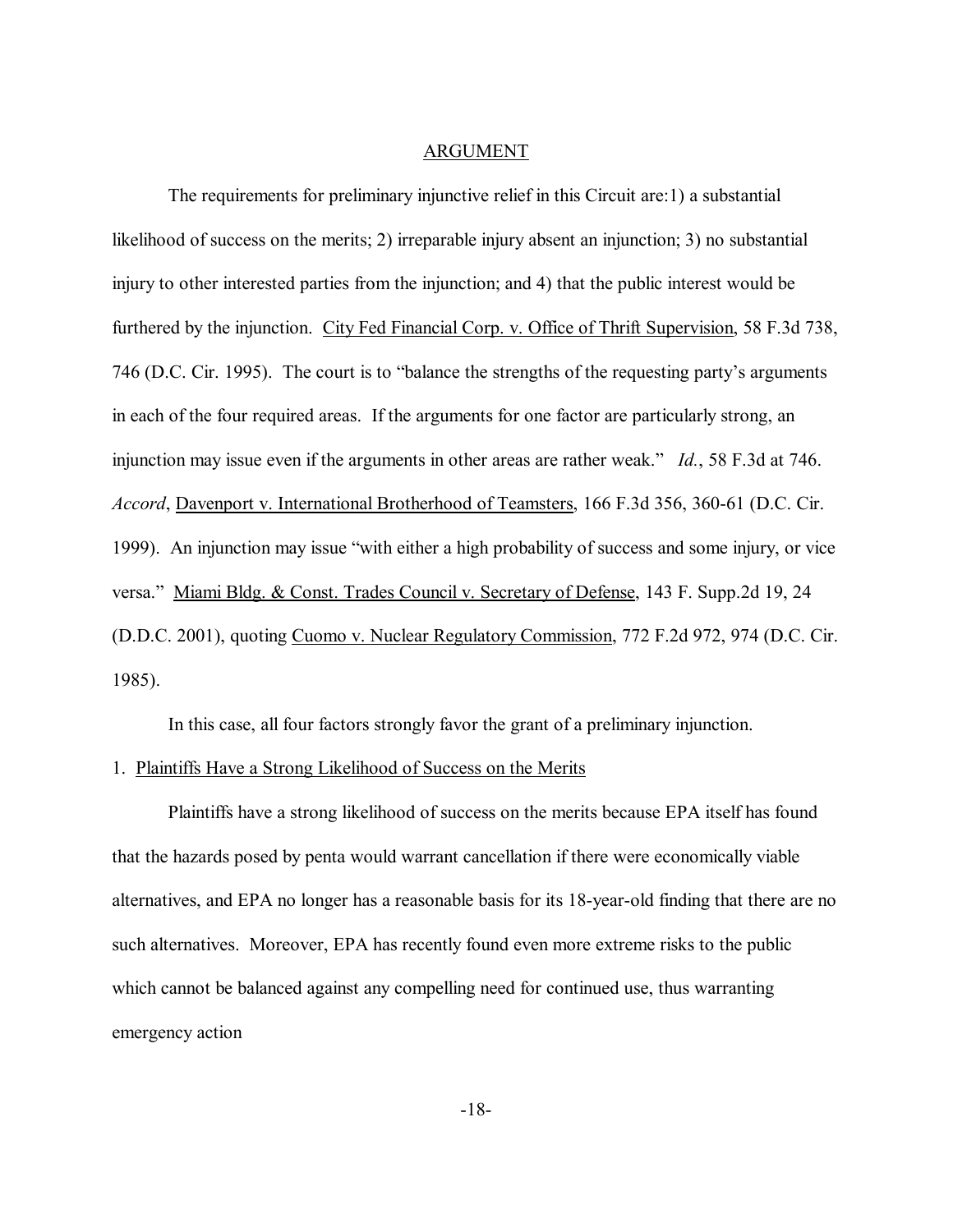EPA is required to take appropriate action to cancel and suspend pesticide registrations when the statutory standards for those actions are met. EDF v. Ruckelshaus, 439 F.2d at 593 (decision not to cancel reviewable based on the claim that the agency already has findings requiring cancellation). EPA must issue a cancellation notice whenever there is a substantial question about the safety of a registered pesticide. Love v. Thomas, 858 F.2d at 1350 (citations omitted). With regard to suspension, once EPA has determined that cancellation is warranted, (as EPA did regarding the wood preservatives but for the lack of viable alternatives), "[i]f there is no offsetting claim of any benefit to the public, then the EPA has the burden of showing that the substantial question of safety does not pose an 'imminent hazard' to the public." EDF v. EPA, 465 F.2d at 539.<sup>41</sup>

Eighteen years ago, after 6 years of exhaustive review and attempted rebuttal by the advocates of continued use, EPA made findings that the wood preservative uses of penta posed risks of birth defects, cancer, and fetotoxicity which would have warranted cancellation but for the lack of economically viable alternatives.<sup>42</sup> All other uses of penta, for which there were economically viable alternatives, have been canceled by EPA.<sup>43</sup> When EPA decided to cancel most of penta's non-wood uses in 1987, the Agency specifically stated that the wood preservative uses of penta posed "similar risk concerns" but that those registrations were maintained because

<sup>&</sup>lt;sup>41</sup> The D.C. Circuit reaffirmed this standard in NCAMP v. EPA, 867 F. 2d at 644, while emphasizing that the standards for cancellation, suspension and emergency suspension were not to be conflated, but vary along a continuum as to the immediacy of the harm and the quality and quantity of the evidence.

<sup>42</sup> *See*, Appendix A, ¶¶ 1-4.

<sup>43</sup> *See*, Statement of Facts, p.5-6, ¶ 6*, supra*; App. A at ¶ 7 and n.5.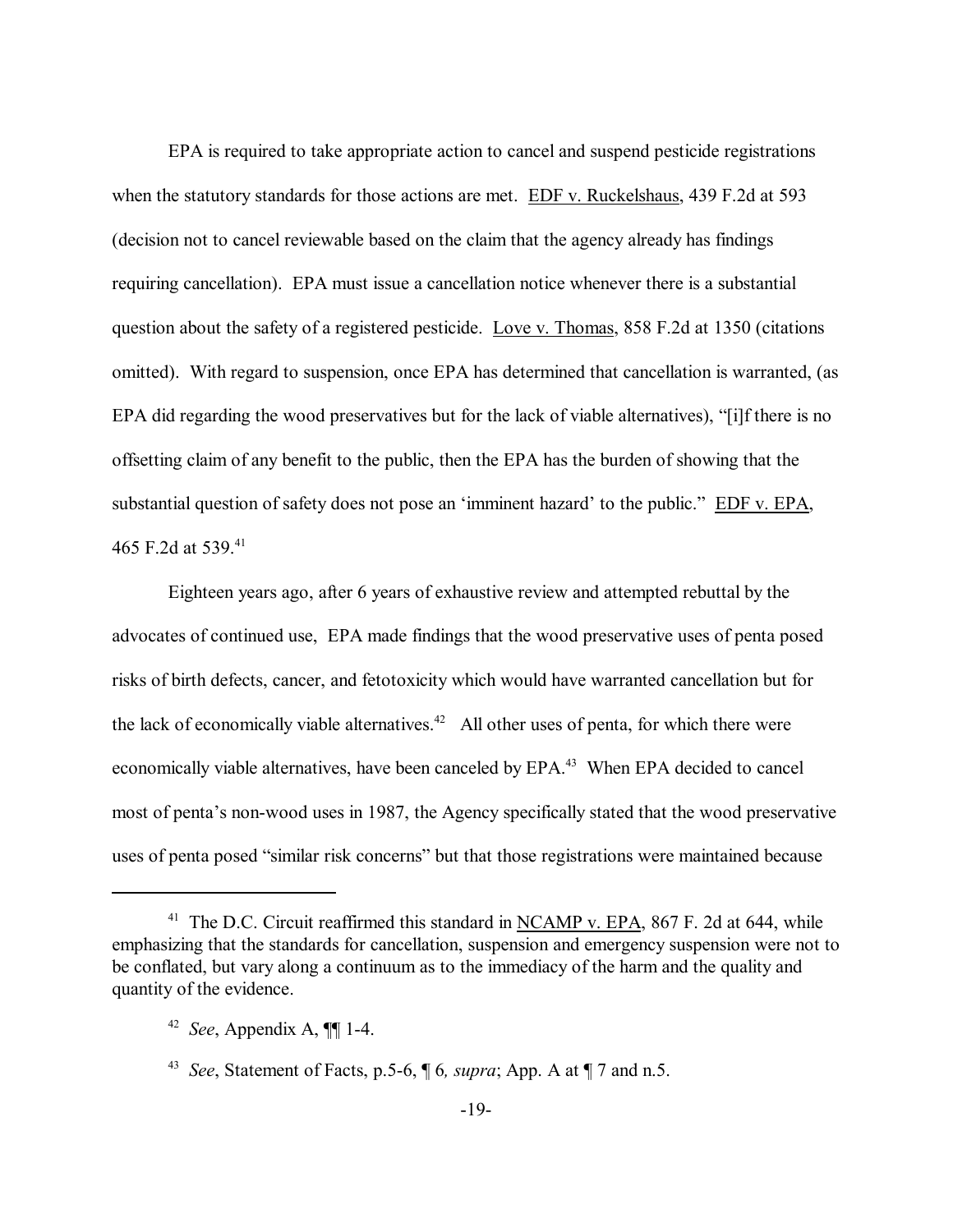of "very high benefits;" *i.e.*, were it not for the "very high benefits," the wood preservative uses of penta would also be canceled. Since that time, no subsequent review of penta's risks has reduced the risk concerns that supported those conclusions; to the contrary, risk concerns have only increased.44 And, over the course of several years, EPA has been presented with evidence of safer available and currently-utilized, economically-viable alternatives to penta as a wood preservative.<sup>45</sup> As a result, the "very high benefits" which upon which EPA's decision to allow continued use of penta was based no longer exist, and the "similar risk concerns" to the non-wood uses of penta now merit cancellation of wood preservative uses also. Yet, EPA has failed to take the statutorily required action to cancel penta's registration at any time that the pesticide causes "unreasonable adverse effects on the environment,", *i.e.*, its risks exceed its benefits.

EPA's current review of penta in the reregistration process has already consumed five years, with no end in sight. Moreover, as currently implemented by EPA, the reregistration process is not even the appropriate vehicle to determine whether use of penta should continue, since it does not include a re-examination of benefits, which alone would lead to action to cancel pentaís registration. Thus, the reregistration review has actually delayed cancellation action which should have taken place at least nine years ago when EPA was informed of viable

<sup>44</sup> *See*, Statement of Facts, p. 6-7, ¶ 7*, supra*; Appendix A, ¶ 8.

<sup>45</sup> *See*, Statement of Facts, pp. 7-9*, ¶¶* 8-10, *supra*; Affidavits of Robert G. J. Jack and Joseph W. Reilly, Exhibits 1 and 2. Where EPA has been presented with information that alternative pest control mechanisms are available, a decision not to suspend must address whether those alternatives are available or feasible. EDF v. EPA, 465 F.2d at 539.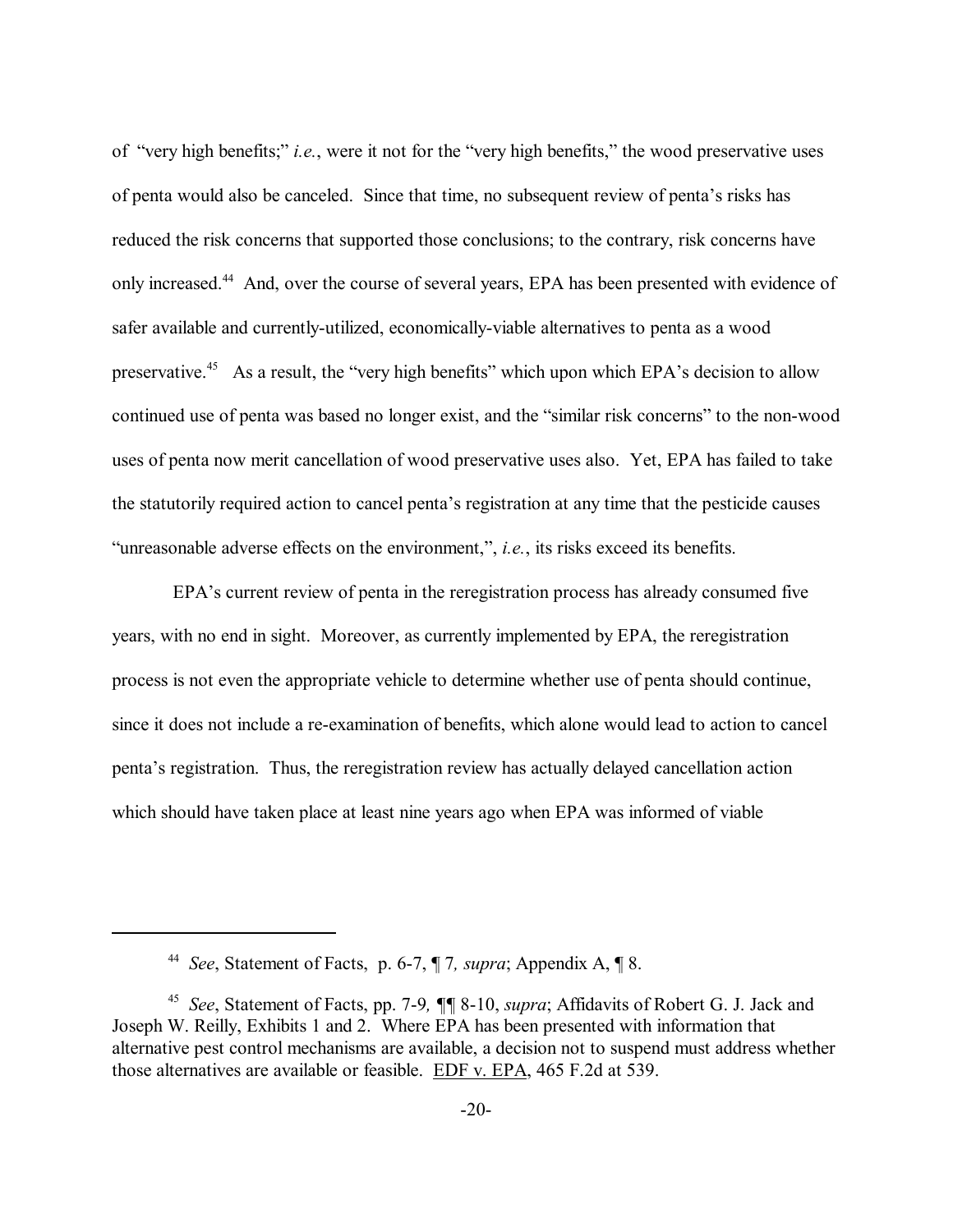alternatives.<sup>46</sup> EPA's updated risk analysis in the reregistration review, as reflected in the 1999 Penta Science Chapter, however, has added greatly to risk concerns, which, if there was any doubt before, now unquestionably rise to the level of an "imminent hazard" and an "emergency" under FIFRA, requiring an emergency suspension.

EPA found an alarmingly high lifetime risk of cancer to workers re-applying penta to utility poles. (EPA's finding suggests that in a typical cohort of such workers the number of cancers induced by lifetime occupational exposure to penta would be more than three times the number of workers). EPA also found lifetime cancer risks of up to 2 in 10 to other categories of workers, two thousand times EPA's threshold for "unreasonable risk" for occupational exposures and 200,000 times the "acceptable" risk level EPA applies to the general public.<sup>47</sup> These risks are much higher than those found in 1984 in the RPAR, even with maximum mitigation measures, completely belying any expectation EPA might have had in1984 that mitigation measures could reduce risks to acceptable levels.<sup>48</sup> Adding further to the urgency of the situation, EPA found not

<sup>46</sup> If EPA had initiated cancellation action when it learned of alternatives in 1993**,** instead of beginning a lengthy reregistration process, even if cancellation hearings had been requested and no suspension action had been taken, certainly penta would have been off the market by now. Thus, even an emergency suspension now would result in a later removal from the market than would have taken place had EPA acted on the information about alternatives.

<sup>47</sup> *See* Statement of Facts, p.6-7, ¶ 7, *supra*. When it determined to cancel the use of inorganic arsenicals (which are a component of the wood preservative CCA) on cotton, EPA stated that cancer risks to workers higher than one in one hundred "are considered unreasonable within the meaning of FIFRA section  $2(bb)$ ," despite the existence of "moderate benefits" and the fact that "alternatives are not as efficacious." "Inorganic Arsenicals, Preliminary Determination to Cancel," 56 Fed. Reg. 50576, 50584 (Oct. 7, 1991).

<sup>&</sup>lt;sup>48</sup> Of course, since EPA in 1984 was balancing the risks against what it considered to be very high benefits due to a lack of suitable alternatives, the "acceptable" level of risk now that there are suitable alternatives should be much lower than what it was in 1984**,** and the additional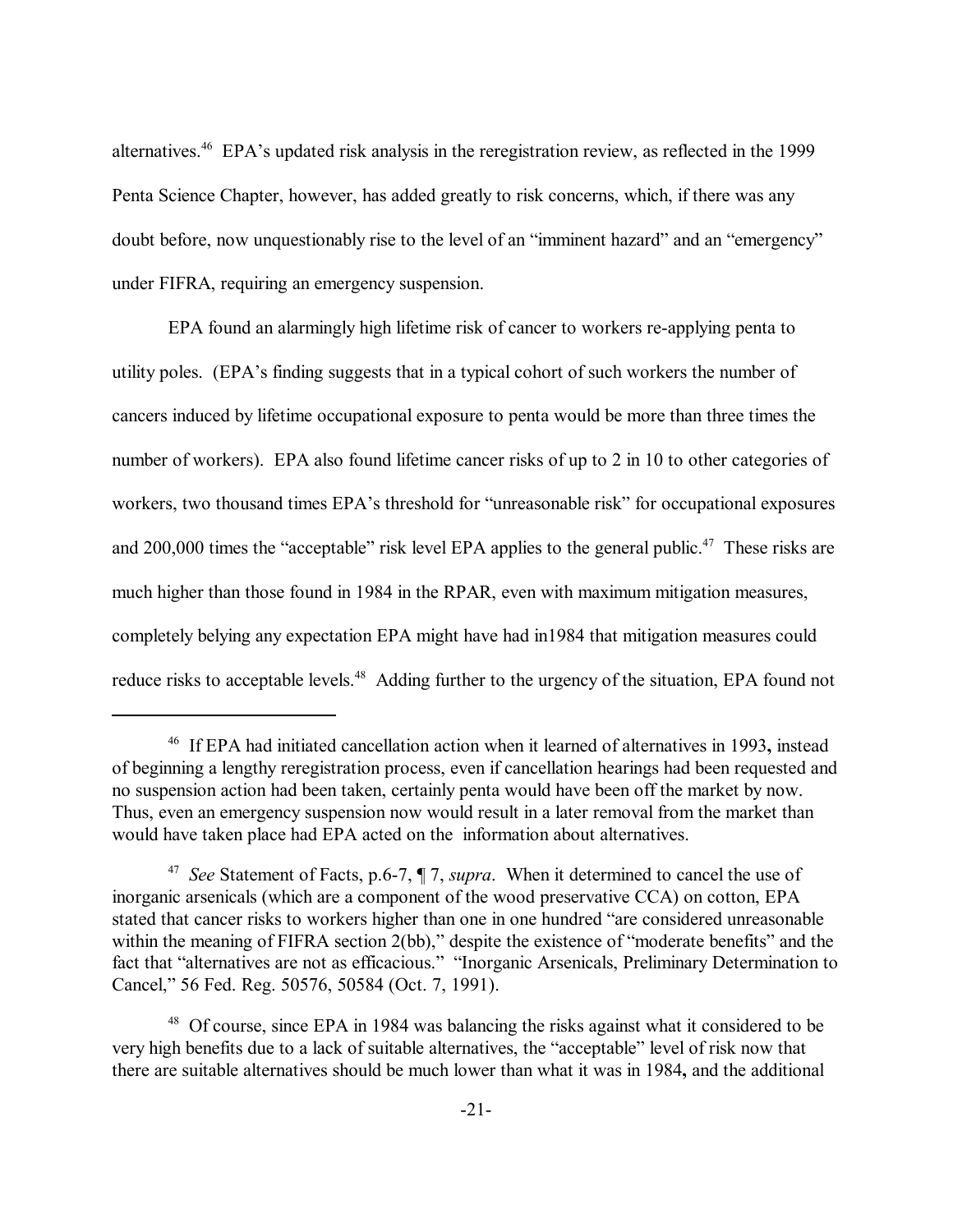only extremely high risks to the relatively small population of wood treatment and utility workers, but also found, in EPA's own words, "unacceptable" risks to the very large population of children who are exposed to the soil around utility poles and to penta in treated wood, in drinking water and in food. These risks to children were up to 220 times EPA's threshold for unreasonable risk. Even if risks of this magnitude could ever be justified by economic benefits, this is no longer an issue, since economically viable alternatives are now available.

With regard to suspension, the courts have cautioned that the concept of "imminent" hazard," "is not limited to a crisis: 'It is enough if there is a substantial likelihood that serious harm will be experienced during the year or two required in any realistic projection of the administrative [cancellation] process." Love v. Thomas, 858 F.2d at 1350, n.3, quoting EDF v. EPA,  $465$  F.2d at  $540$ . The term "emergency" is not defined in the statute, but the courts have ruled, based on EPA's own policy statements, that an emergency suspension is appropriate when there is a "substantial likelihood that serious harm will be experienced during the three or four months required in any realistic projection of the administrative suspension process." Dow Chemical Co. v. Blum, 469 F. Supp. 892, 902 (E.D. Mich. 1979)(citations omitted); Nagel v. Thomas,  $666$  F. Supp. 1002, 1005 (W.D. Mich. 1987)( $\text{``EPA}}$  has interpreted the term [emergency] to mean a threat of harm to humans and the environment so immediate that the continuation of pesticide use is likely to result in unreasonable adverse effects during a suspension hearing."); NCAMP v. EPA, 867 F. 2d at 644 (footnote omitted)("The extraordinary step of emergency suspension is available only if the requisite unreasonable harm would be likely to

risks identified should push the scale even further in the direction of immediate action.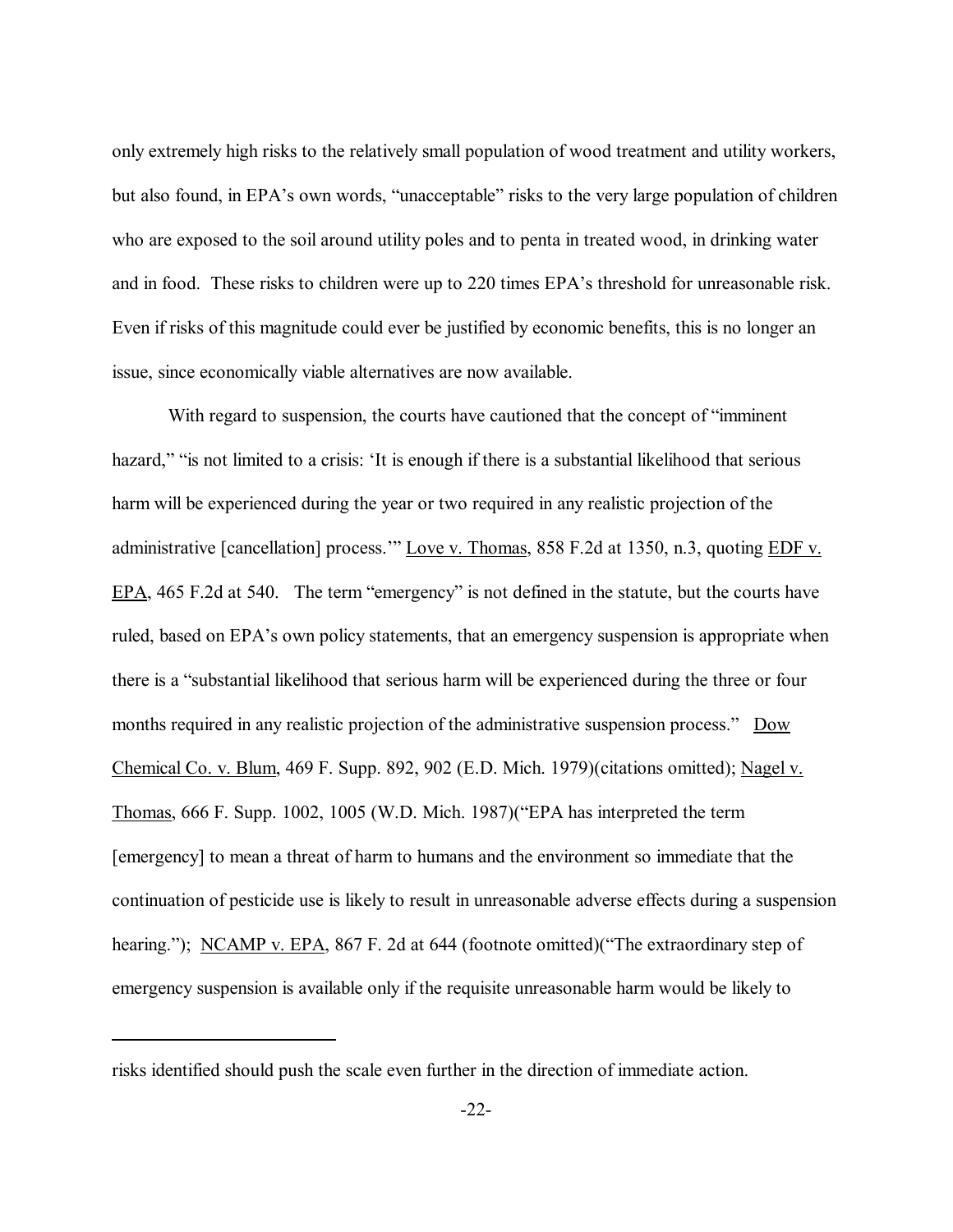materialize during the pendency of ordinary suspension proceedings."). Moreover, the consideration of whether to issue a suspension or emergency suspension of a pesticide should be made in the light of "the Congressional intent [in FIFRA] that potentially dangerous pesticides should be removed form the market without delay . . .". Dow Chemical v. Blum, 469 F. Supp. at 900.

There can be no doubt that unreasonable harm would be likely to materialize from the continued use of penta, even in the few months it would take to hold a suspension hearing, and to a much greater degree in the year to two years or more that would be consumed by a cancellation hearing. Groundline remediation applicators and other workers, including members of plaintiff CWA, would continue to receive new exposures to penta, at extreme risks to their lives and health. Over a million newly penta-treated utility poles are installed to replace existing poles every year<sup>49</sup> (over a third of a million in the four months likely required for a suspension hearing), and in addition large numbers of new poles are installed where there were none before as utility services are extended to new buildings. These newly treated poles are the most hazardous to the workers who come in contact with them and to the public, as EPA has found that the major portion of the leaching of penta and its toxic contaminants into the surrounding soil occurs within the first year of application to the wood.<sup>50</sup>

 $49$  EPA estimates that  $3\%$  of utility poles are replaced each year with poles newly treated with penta. EPA Penta Science Chapter at 24-25, Exhibit 3. Based on Beyond Pesticides' estimate of 52 million utility poles treated with penta, approximately 1.56 million poles would be replaced each year. Using EPA's estimate, based on older data, that there are 36 million pentatreated poles in the nation, approximately 1.08 million would be replaced each year. S*ee* Statement of Facts, p. 3, ¶ 2 and n. 4, *supra*.

<sup>50</sup> EPA Penta Science Chapter at 31, Exhibit 3.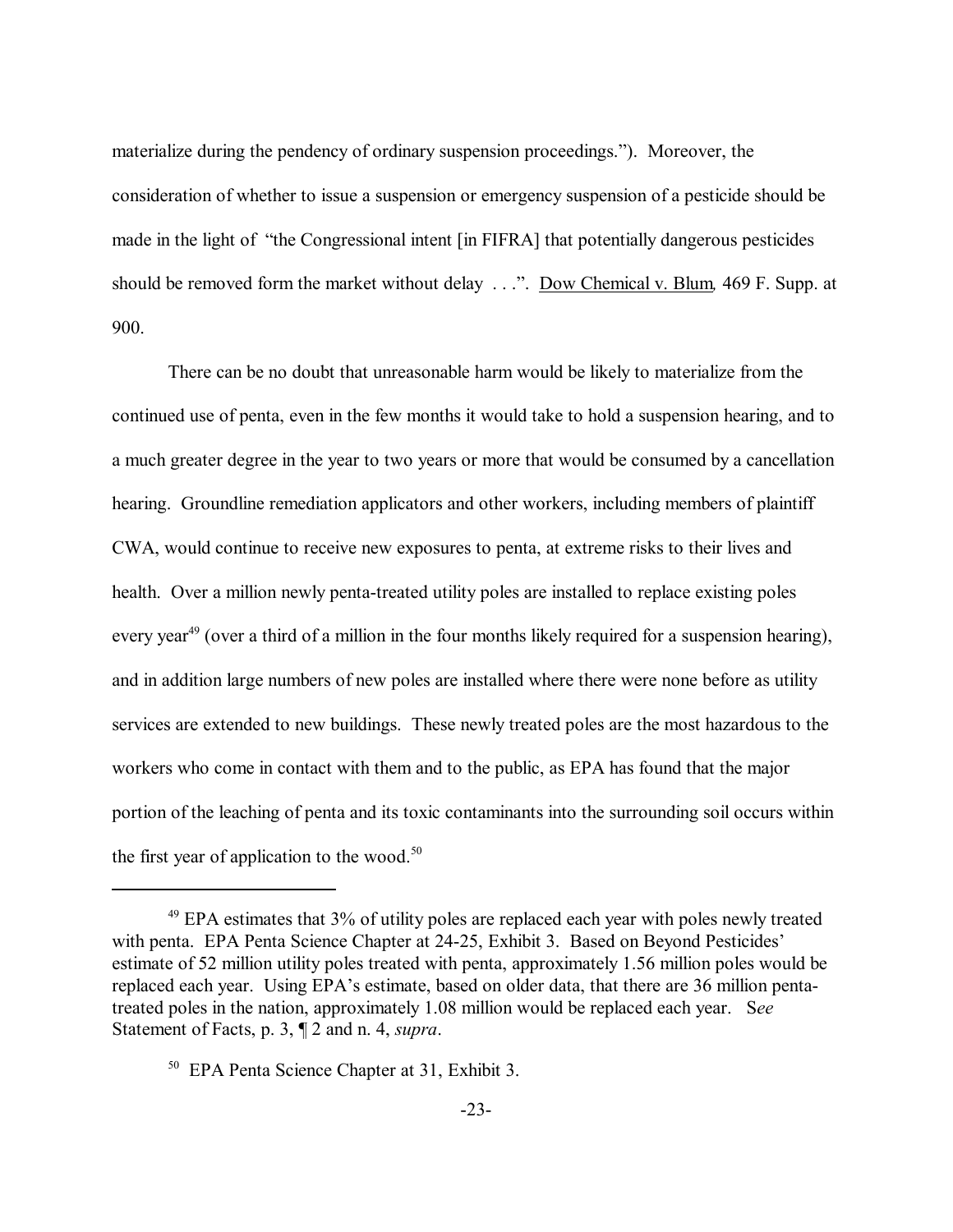Thus, emergency suspension action is required to prevent the treatment and installation of hundreds of thousands of new and replacement utility poles, which would pose high risks to children from exposure to soil around the poles, as well as posing extreme risks to workers who manufacture the penta, pressure-treat the wood, install and service utility poles and perform reapplications of penta to the poles. If sale and use of penta were to cease, the entire cycle of exposure to new penta, from its manufacture, its application to the wood, to the installation, use and retreatment of utility poles, to the reuse of the treated wood when the poles are taken out of service (often by unsuspecting users), to its final disposal, will be avoided.<sup>51</sup>

Equally important, there is no justification for introducing more penta into the environment when safer alternatives are available. EPA's failure to act to prevent further use of penta violates FIFRA's statutory mandate to EPA to protect the public from "unreasonable" adverse effects" and from "imminent hazards," and to remove potentially dangerous pesticides from the market "without delay." It is not only illegal, but unconscionable, for EPA first to ignore evidence of viable alternatives to a pesticide which EPA found merited cancellation but for the lack of alternatives 18 years ago, and then to find dramatically high cancer risks to workers and children in a draft report, and do nothing to finalize the report or to take appropriate action in the following three years. Because EPA has failed to provide both the permanent protection of cancellation of a pesticide causing unreasonable adverse effects and the interim protection from an

<sup>&</sup>lt;sup>51</sup> *See*, Statement of Facts, pp. 3-4,  $\P$  2-3 and p.9  $\P$ 11, *supra*; "Poison Poles," Exhibit 5, at 8-24.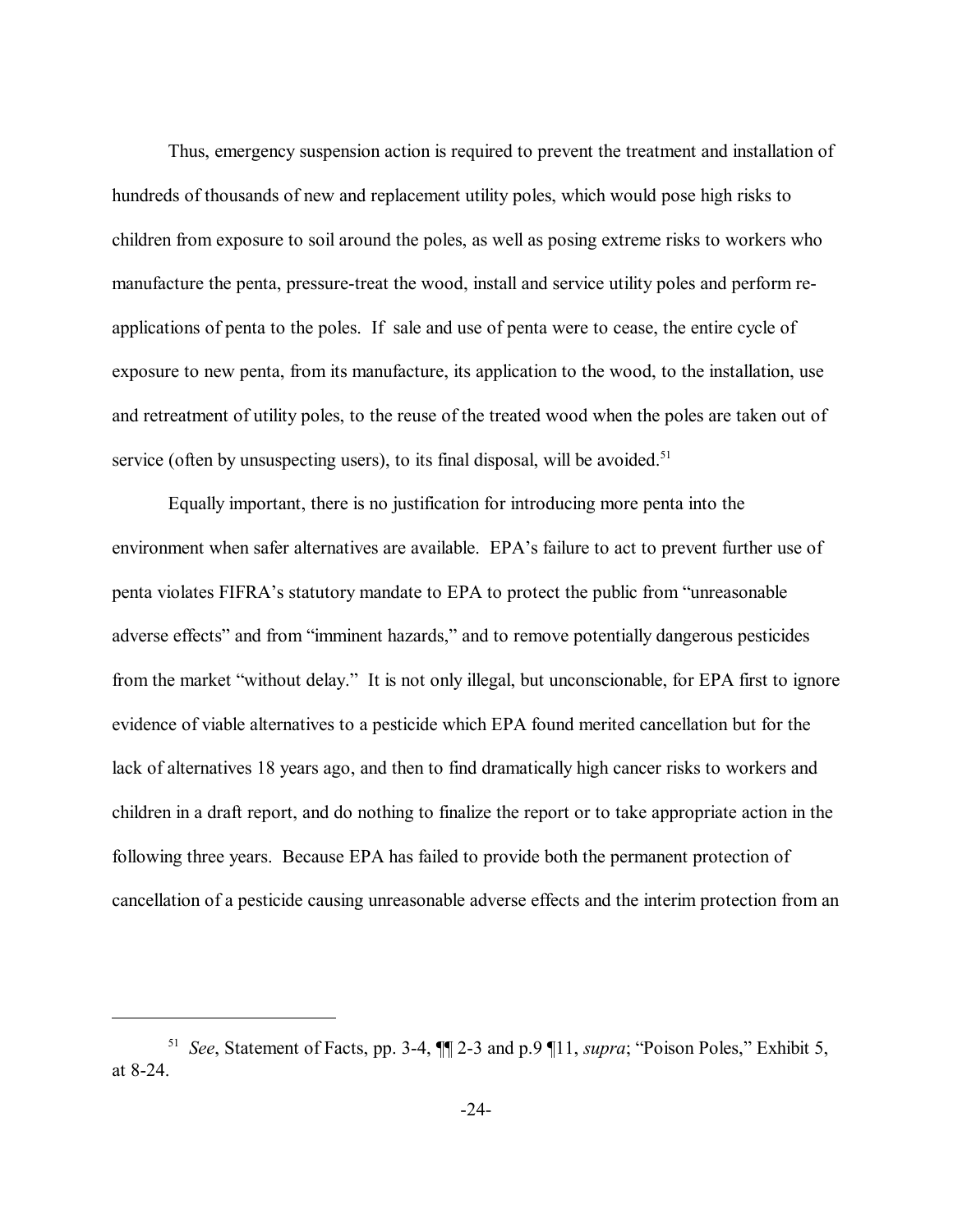"imminent hazard" required by FIFRA, the court should order EPA to do so. $52$ 

2. Plaintiffs and the Public Would Suffer Irreparable Injury Absent an Injunction

The threats to human life and health posed by the continued use of penta are the essence of irreparable injury, which no judicial remedy can compensate. *See,* Henderson v. Bodine Aluminum, Inc., 70 F.3d 958, 961 (8th Cir. 1995) ("preliminary injunctions become easier to obtain as the plaintiff faces progressively graver harm."). In fact, the very purpose of EPA's suspension power is to prevent serious and irreparable environmental damage. EDF v. EPA, 465 F.2d at 533. Thus, the failure to exercise that power when the statutory standards are met allows that serious and irreparable harm to occur. *See*, EDF v. Hardin, 428 F.2d at 1099 (when a pesticide poses an "imminent hazard," "even a temporary refusal to suspend results in irreparable injury on a massive scale.").

With specific regard to the use of penta, once wood is treated with penta and put into service as utility poles, the Court would have no power or ability to restore the status quo. The

 $52$  Because plaintiffs ask the court to order EPA to take action, the injunction sought could be viewed as a mandatory injunction, to which a higher standard has been applied in this Circuit. Howard v. Evans, 193 F. Supp.2d 221, 226, n.3 (D.D.C. 2002). *But see*, United Food & Commercial Workers Union v. Southwest Ohio Regional Transit Authority, 163 F.3d 341, 347- 48  $(6<sup>th</sup> Cir. 1998)$ (rejecting application of different legal standards to mandatory and prohibitory injunctions). However, while the injunction sought here superficially appears mandatory, its effects would be prohibitory. It would require EPA take action prohibiting the further introduction of penta into the environment. The definition of a mandatory injunction is one which changes the status quo rather than preserves it. Howard v. Evans, 193 F. Supp. 2d at 226, n.3. This injunction would *preserve* the status quo by maintaining the existing amount of penta and penta-treated wood in the environment rather than changing the status quo by adding to it. Regardless of which legal standard applies, plaintiffs make the higher showing which may be required for a mandatory injunction, namely "showing clearly that [they] are entitled to relief or that extreme and very serious damage will result from the denial of the injunction." *Id.* (internal quotations and citation omitted).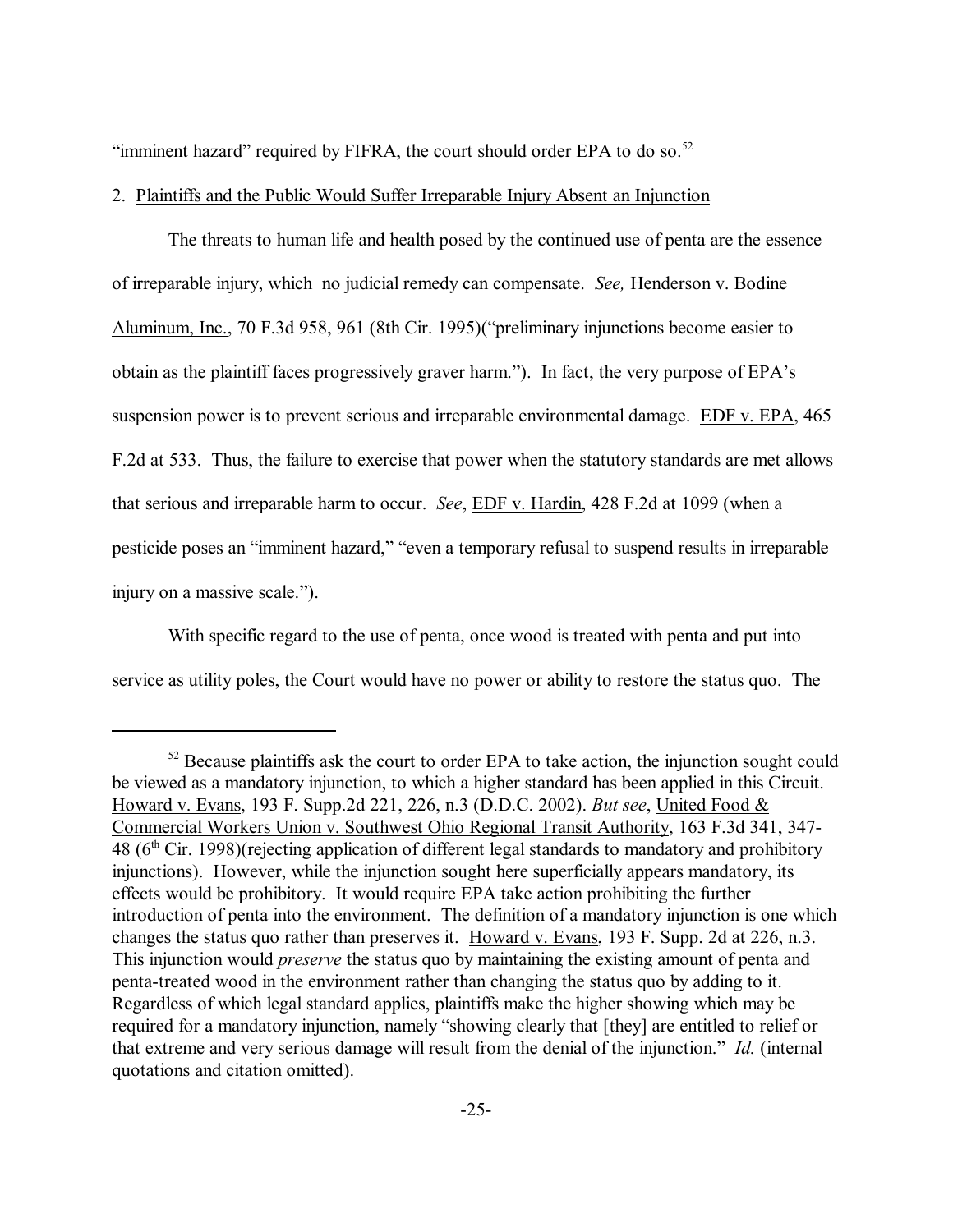treated poles will stay in use for decades, and some of the more persistent constituents of penta will remain in the environment indefinitely, posing a continual hazard to humans and the environment. Moreover, the continuing exposures to workers in the course of the manufacture of penta, the treatment and retreatment of the wood, and the installation and maintenance of utility poles could not be undone.

### 3. An Injunction Would Not Substantially Injure Other Parties

While the harm to plaintiffs and the public from the continued use of penta would be irreparable, little or no harm would occur to other parties from stopping its use pending this Court's consideration of the merits. Viable substitutes exist for all of penta's uses which will minimize any damage from the unavailability of penta while an injunction is in force.<sup>53</sup>

If plaintiffs are not successful on the merits, the status quo permitting the use of penta can be easily restored. Even if plaintiffs are successful on the merits, interested parties have a statutory right to request cancellation and suspension hearings at EPA, where all of the issues concerning the risks and benefits of any future use of penta will be explored in depth, and the prohibition on penta's use can be reversed or modified.

Moreover, the only kind of injuries that could be caused by halting penta's use would be in the nature of inconvenience or monetary loss, as opposed to the threats to life and health that are posed by continued use. Pesticides are by their nature poisons with potential harmful impacts on human health and the environment, and Congress determined in FIFRA that "potentially

<sup>&</sup>lt;sup>53</sup> *See*, Affidavits of Robert G. J. Jack and Joseph W. Reilly, Exhibits 1 and 2; "Poison" Poles," at 33-36, Exhibit 5; "Petition for Suspension and Cancellation of Pentachlorophenol," at 11-12, Exhibit 16.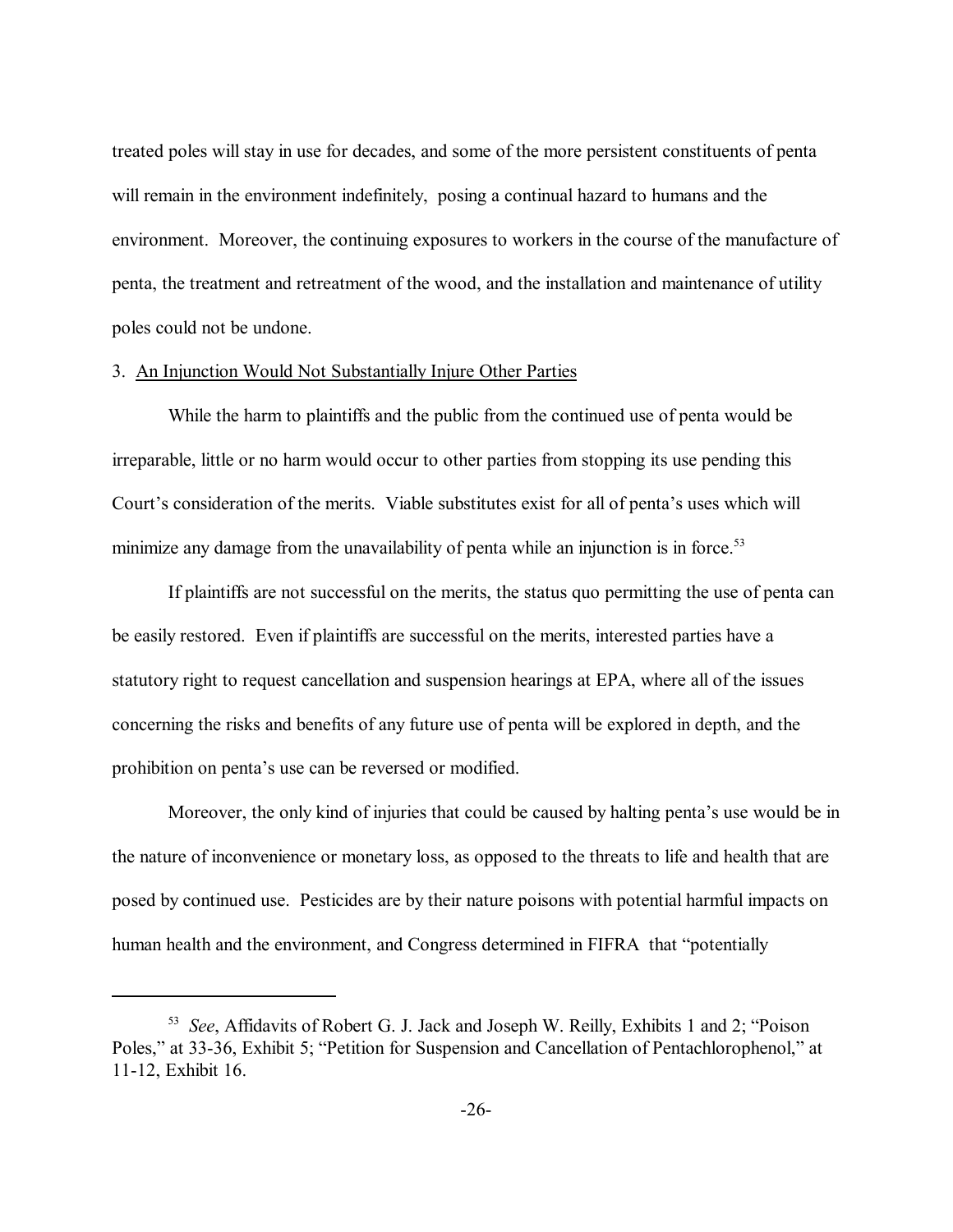dangerous pesticides should be removed form the market without delay  $\dots$ . Dow Chemical v. Blum*,* 469 F. Supp. at 900. Thus, inherent in the statutory scheme is an expectation that some injury will be borne by users of pesticides which are canceled or suspended, for the greater good of protecting human health and the environment.<sup>54</sup> Because the standards for cancellation and suspension themselves require a balancing of environmental, economic and social costs and benefits, if plaintiffs are correct on the merits, *i.e.*, that the standards for cancellation and suspension are met by EPA's own findings, then by definition, the balance of harms favors the plaintiffs.55

### 4. An Injunction Would Further the Public Interest

The public interest in avoiding additional exposure to a chemical which causes cancer, birth defects, and other adverse health effects is too obvious to belabor. With the advent of economically viable alternatives which do not pose these risks, there is little or no disadvantage to the public from stopping the use of penta. In fact, EPA's failure to take action to cancel penta's

<sup>&</sup>lt;sup>54</sup> Because FIFRA's registration standard refers to the "economic, social, and environmental costs and benefits of the *use* of any pesticide," 7 U.S.C. § 136(bb)(emphasis supplied), EPA has determined that in its cancellation and suspensions decisions it need consider only "economic impacts on pesticide users and the consumers of the products of the users. The impacts on pesticide *manufacturers* are not germane to this type of regulatory decision, in which the risk of the use of a pesticide is compared to the benefits of those uses." (Emphasis supplied.) "Intent to Cancel Registrations of Pesticide Products Containing Creosote and Coal Tar for Nonwood Purposes," 50 Fed. Reg. 41943, 41948 (Oct. 16, 1985).

<sup>&</sup>lt;sup>55</sup> As explained above, it is not necessary to explore or determine the balance of environmental, economic and social costs and benefits in the context of this court proceeding, because EPA has already done so, determining that the hazards of penta warrant cancellation for any use for which economically viable alternatives are available. EPA has also made findings concerning the hazards of penta which meet the statutory standards for suspension and emergency suspension.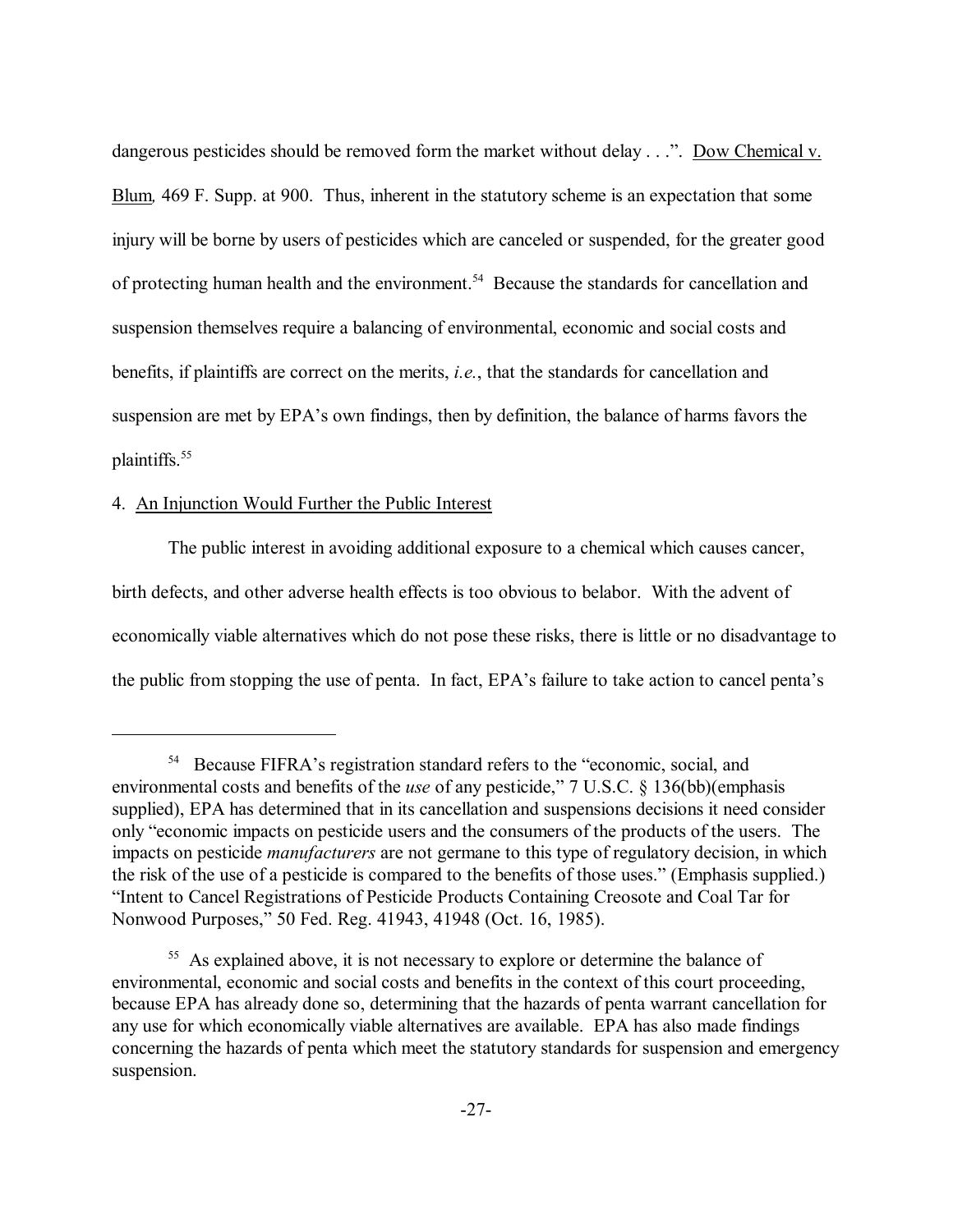registration actually serves to constrain the ability of the manufacturers, distributors and vendors of more environmentally benign products (such as utility poles made of fiberglass or steel) to market their products, because of the imprimatur that EPA's registration lends to penta-treated poles and utilities' consequent reluctance to switch to alternatives. In effect, EPA is in the ironic position of tilting the playing field in favor penta by maintaining its registration when non-toxic alternatives are available at competitive cost and would emerge in a fair marketplace. EPA's registration sends the inaccurate message to the marketplace that penta is "safe" and should compete equally with other products including those that are non-toxic.

Congress has enacted a law which mandates protection of the public from pesticides posing the types of risks posed by penta, and the Court may assume that proper implementation of the statute serves the public interest. *Cf.*, Government of the Virgin Islands v. Virgin Islands Paving, Inc., 714 F.2d 283, 286 ( $3<sup>rd</sup>$  Cir. 1983)("The enactment of a comprehensive regulatory scheme is a reflection of the Legislature's view of the importance of the interests at stake.").

#### **CONCLUSION**

For the foregoing reasons, the Court should grant a preliminary injunction to compelling defendant Christine T. Whitman, in her capacity as EPA Administrator, to issue a notice of cancellation of the registrations of all products containing penta intended for use as wood preservatives, pursuant to 7 U.S.C.  $\S$  136d(b)(1), and at the same time to issue an emergency order pursuant to 7 U.S.C. ß 136d(c)(3) to suspend immediately those registrations. A proposed order granting the requested relief is attached.

Respectfully submitted,

-28-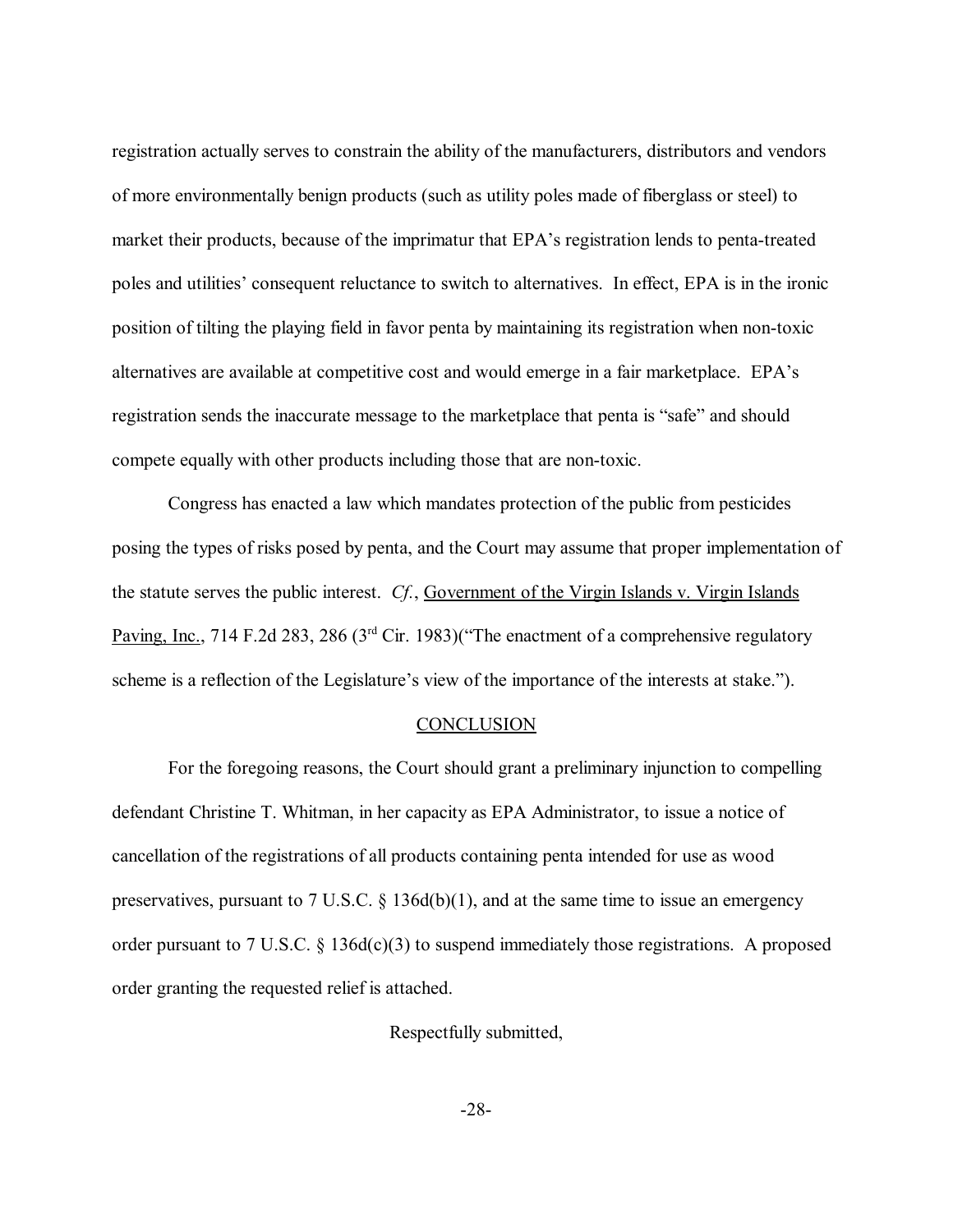Paula Dinerstein James Handley Bar. No. 333971 Bar No. 415001 1275 K Street, N.W. 1707 Bay St., SE Washington, D.C. 20005 Washington, DC 20003 Tel: 202-371-6626 Tel: 202-546-5692 Fax: 202-371-6643

Lobel, Novins & Lamont Handley Environmental Law

Attorneys for Plaintiffs Beyond Pesticides, CEH and Joesph F. Prager and Rosanne M. Prager

**\_\_\_\_\_\_\_\_\_\_\_\_\_\_\_\_\_\_\_**

 $\mathcal{L}_\text{max}$  and  $\mathcal{L}_\text{max}$  and  $\mathcal{L}_\text{max}$  and  $\mathcal{L}_\text{max}$ 

Mary K. O'Melveny Bar No. 418890 Special Litigation Counsel Communications Workers of America, AFL-CIO 501 Third Street, N.W. Washington, D.C. 20001 Tel: 202-434-1234 Fax: 202-434-1219

Attorney for Plaintiff Communications Workers of America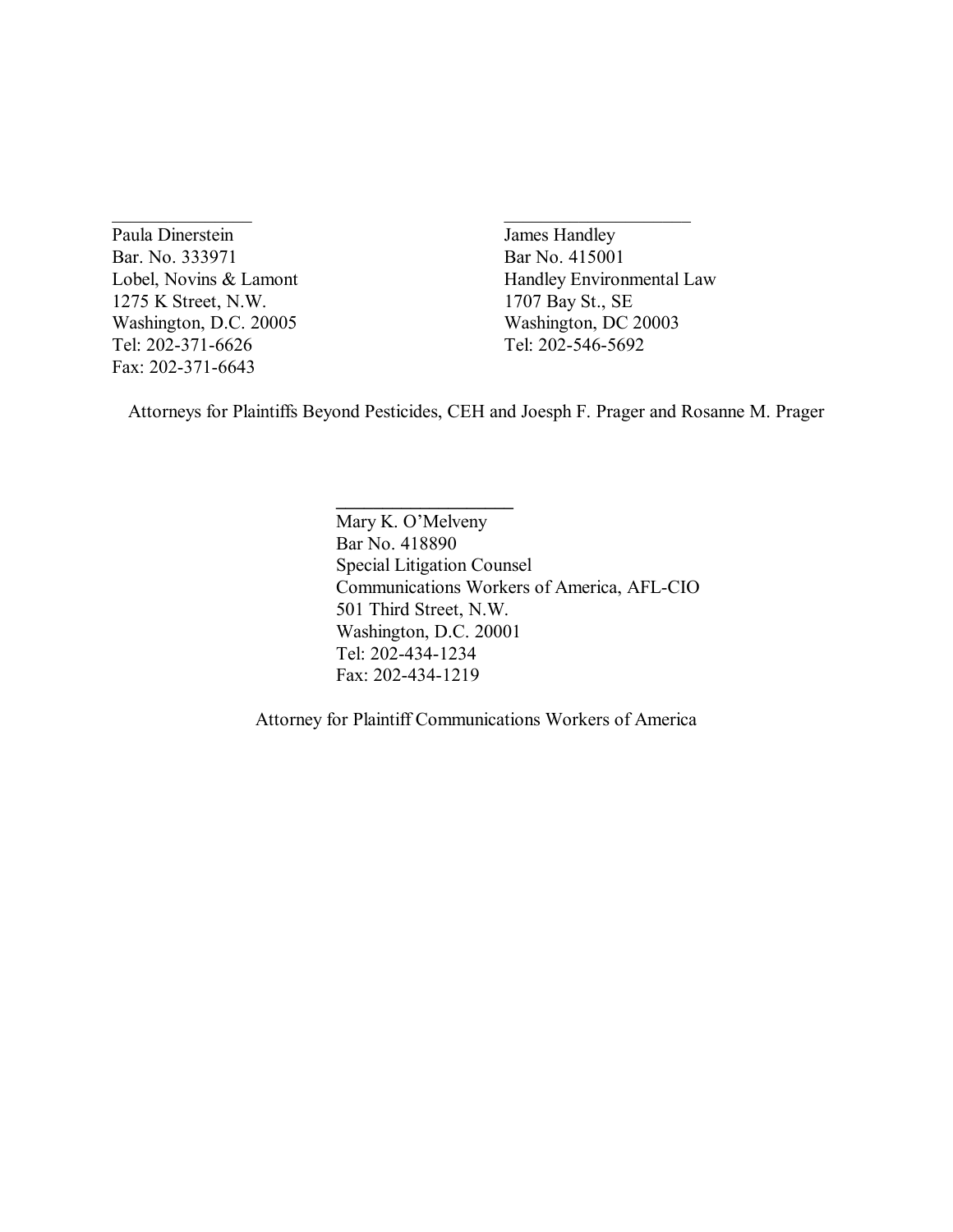#### BEYOND PESTICIDES v. WHITMAN

### APPENDIX A TO PLAINTIFFS' MEMORANDUM IN SUPPORT OF MOTION FOR PRELIMINARY INJUNCTION

#### Chronology of EPA's Review of the Wood Preservative Pesticides

1. Beginning in 1978, because of incident reports and scientific studies suggesting adverse effects including cancer, genetic mutations and birth defects, EPA began a regulatory review known as the Rebuttable Presumption Against Registration, ("RPAR") to evaluate the acceptability of continued registration of the wood preservatives creosote, penta, and inorganic arsenicals.<sup>1</sup> The RPAR proceeding<sup>2</sup> was initiated when EPA made findings that these three wood preservative pesticides exceeded the regulatory risk levels that would trigger cancellation of a pesticide's registration under FIFRA's continuing requirement that pesticides "not generally cause unreasonable adverse effects on the environment." EPA found that penta (or its contaminants) caused defects in the offspring of laboratory animals. Under the RPAR process, the pesticides would be canceled unless information submitted by the registrants rebutted the presumption that these pesticides did not meet the registration standard.<sup>3</sup>

2. On February 19, 1981, EPA published its Preliminary Determination concluding the

<sup>&</sup>lt;sup>1</sup> 43 Fed. Reg. 48154 (Oct. 18, 1978). EPA issued separate RPAR notices for creosote, 43 Fed. Reg. 48154, inorganic arsenicals, 43 Fed. Reg. 48267, and penta, 43 Fed. Reg. 48443. However, EPA determined to consider all three of these wood preservatives together in the riskbenefit part of the RPAR review process. 43 Fed. Reg. 48154.

<sup>&</sup>lt;sup>2</sup> Former 40 C.F.R. § 162.11. The RPAR for the wood preservatives was completed under the current Special Review regulations, which are found at 40 C.F.R. ß 154.1 *et seq.*

<sup>&</sup>lt;sup>3</sup> "Creosote, Pentachlorophenol and Inorganic Arsenicals; Intent to Cancel," 49 Fed. Reg. 28666, 28667 (July 13, 1984) "Unless all presumptions of risk are rebutted, the RPAR is concluded by issuance of a Notice of Intent to Cancel.<sup>"</sup>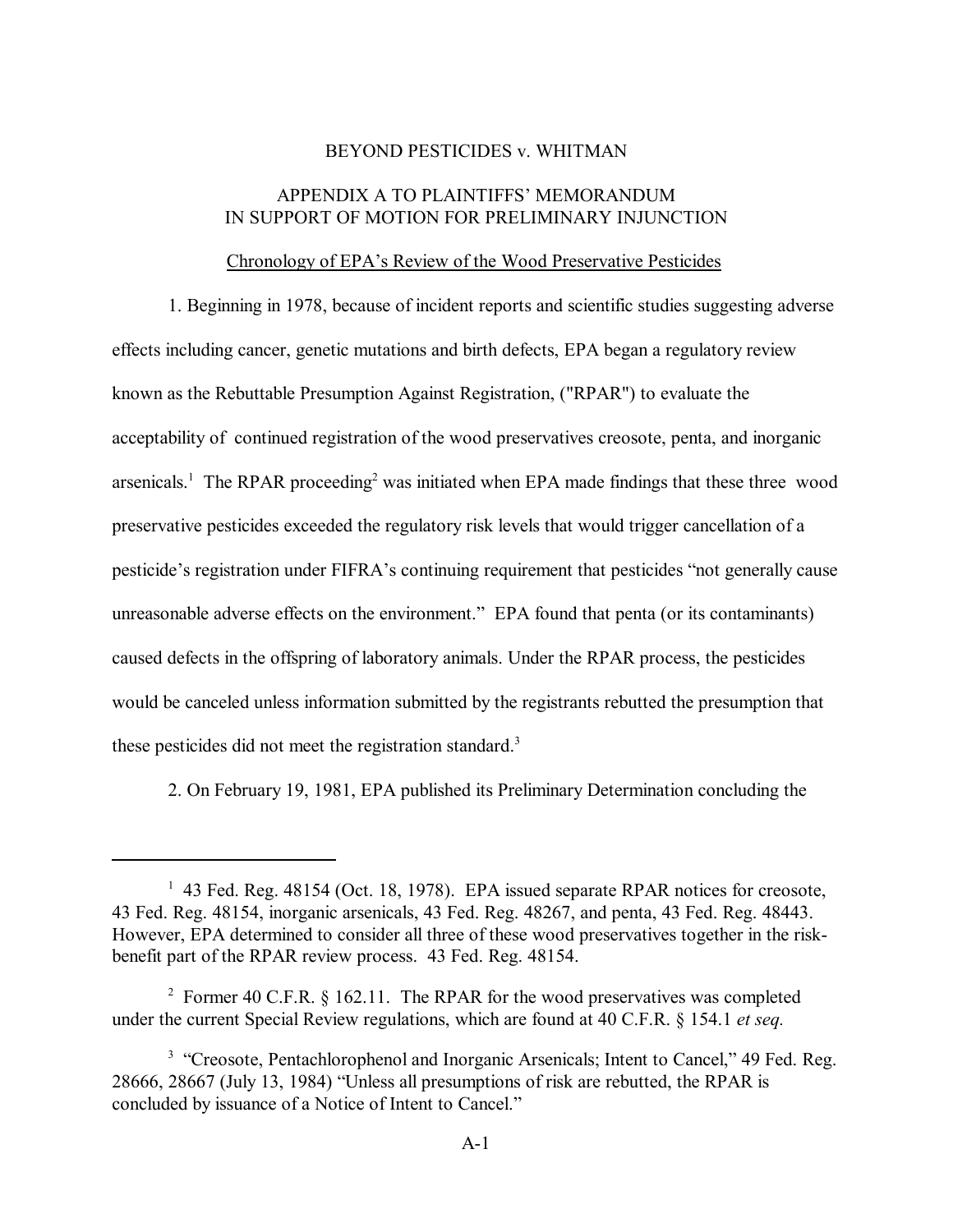RPAR. 46 Fed. Reg. 13020. EPA determined that "the information submitted to overcome the risk concerns ... for the wood preservative pesticide chemicals was insufficient to overcome the presumption against these chemicals for the effects of concern." *Id.* at 13023. In addition, based on information received since the RPAR was issued, EPA determined that penta posed cancer risks because of the presence of dioxin contaminants, which also had the potential to produce teratogenic/fetotoxic (birth defects or fetal toxicity) effects. *Id.* at 13021. EPA found that exposure to penta for treatment plant workers posed lifetime cancer risks as high as 1 in 100 (1 x 10-2) from inhalation and dermal exposure, including the handling of treated wood. EPA noted that there were also risks to the users of treated wood from dermal contact. *Id.*, at 13023.

EPA stated that it was "very concerned about reducing the possible high risks to [wood] treatment plant workers," but in order to reduce the risks to workers, EPA asserted that it would have had to cancel all three of the wood preservatives because elimination of one would lead to substitution with one of the others. EPA claimed that: "Due to the non-substitutability of the wood preservative compounds and the lack of acceptable non-wood or other chemical alternatives for many use situations, the economic impact which would result from across-theboard cancellation would be immense." *Id.*, at 13032. Therefore, EPA determined to retain the registrations of all three wood preservatives if its proposed risk reduction measures were adopted.

3. After evaluating comments from its Scientific Advisory Panel, the Secretary of Agriculture and interested parties, on July 13, 1984, EPA issued its notice concluding the RPAR process. 49 Fed. Reg. 28666. EPA adopted its 1981 preliminary determination, which it described as follows: "In light of the very high economic benefits resulting from the use of the wood preservative chemicals, the Agency determined that the use of the wood preservative

A-2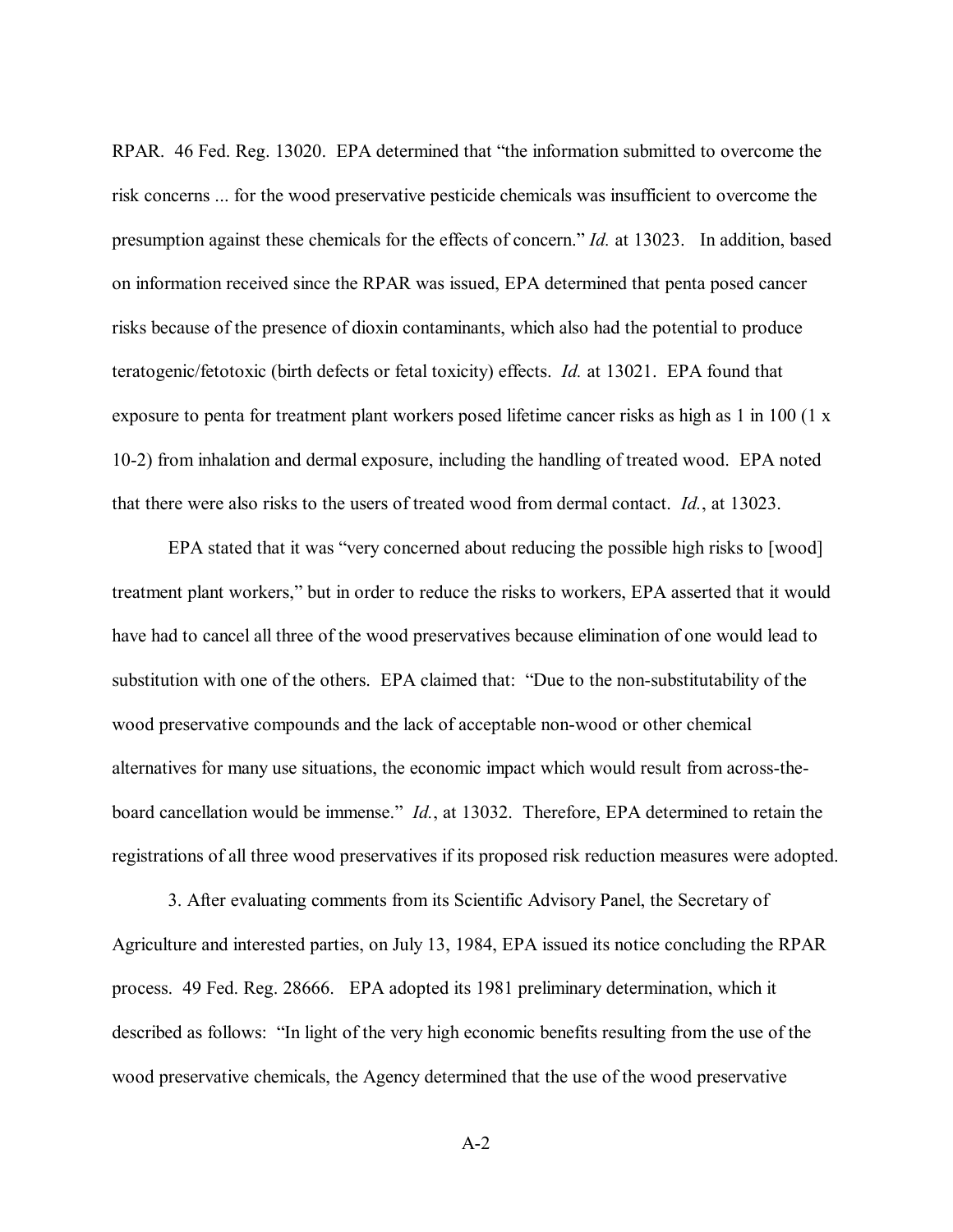chemicals in accordance with the[] modifications [proposed in 1981] would be expected to satisfy the statutory standard for registration." *Id.* After reevaluating the available data, EPA concluded with regard to penta that "the Agency's conclusions regarding the risks posed by the wood preservative chemicals remain intact." *Id.* at 28668.

 EPA adopted the risk reduction measures proposed in 1981 with some modifications. These measures included restricting the sale and use of penta, creosote and arsenical wood preservatives to certified applicators, a requirement for protective clothing and the use of respirators in high exposure situations, and a requirement that the manufacturers of penta reduce the levels of dioxin to less than one part per million within 18 months. EPA required a warning label on penta wood preservative products stating that "The U.S. EPA has determined that pentachlorophenol can produce defects in the offspring of laboratory animals. Exposure to pentachlorophenol during pregnancy should be avoided.<sup>7</sup> *Id.* at 28673.<sup>4</sup>

4. In its July 11, 1984 press statement describing the decision and the risk reduction measures it was requiring of the wood preservative registrants, EPA said, "without these restrictions, the risk to public health from using these pesticides would outweigh the benefits." Exhibit 8.

5. As a result of requests for administrative hearings on the 1984 risk reduction measures, EPA stayed their effective date. After negotiations with the parties to the hearings, EPA published a modified set of risk reduction measures in 1986. 51 Fed. Reg. 1334 (Jan. 10, 1986).

6. On January 2, 1987, EPA issued a notice amending the risk reduction measures

<sup>&</sup>lt;sup>4</sup> This warning is affixed to the chemicals used to treat wood, not to the treated wood products to which consumers are exposed.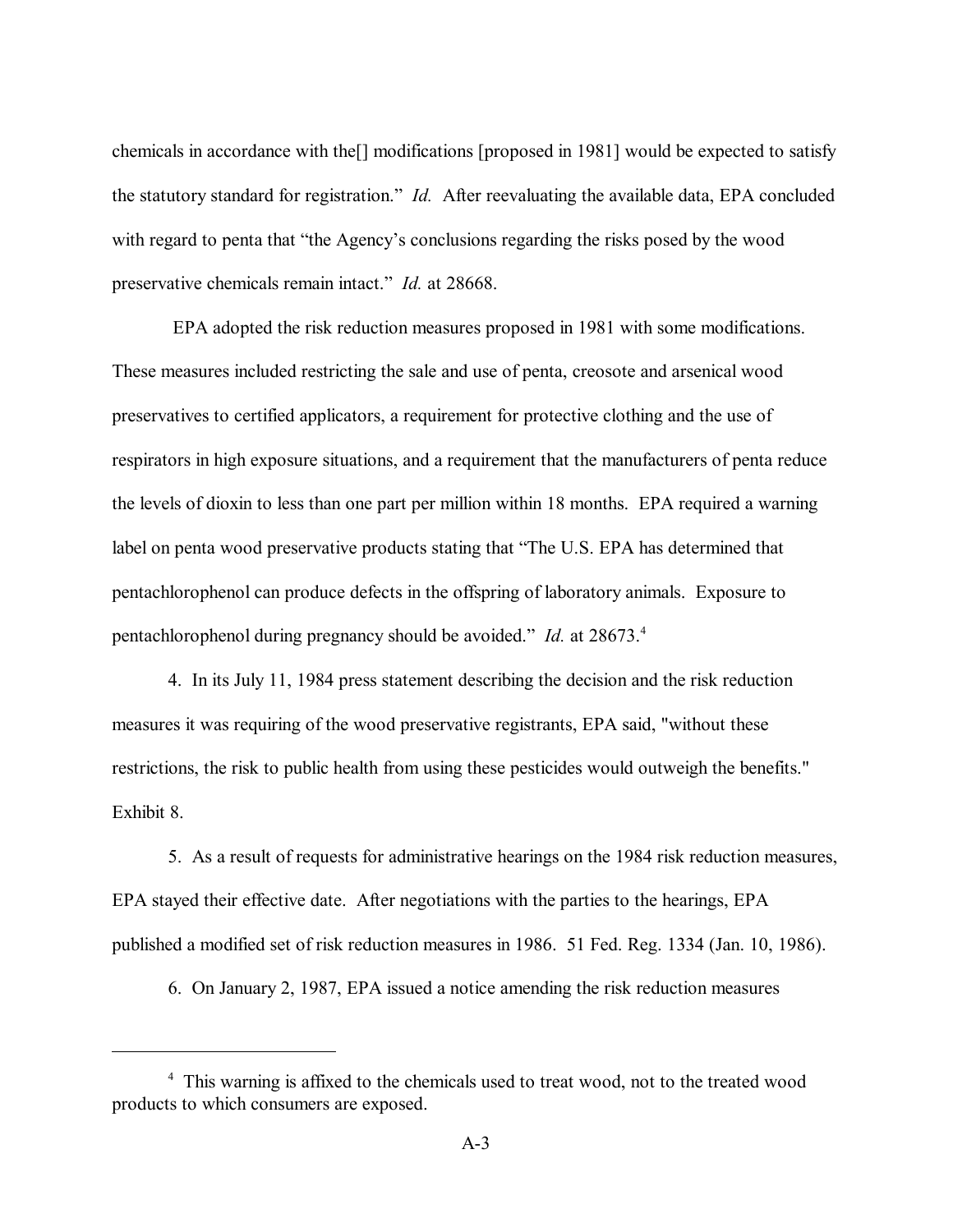adopted in 1986. As a result of a settlement with two registrants, EPA increased the levels of dioxin and other contaminants of penta permitted by the 1986 Amended Notice, which levels EPA had previously said were necessary to reduce the risk to levels such that benefits would outweigh the risks. 52 Fed. Reg. 140.

 7. Between 1987 and 1993 EPA cancelled the registrations of penta for all uses other than as wood preservatives because of excessive risk.<sup>5</sup>

8. EPA's most current assessments and statements concerning penta, including the 1999 EPA Penta Science Chapter discussed in the text, not only to affirm the risk findings made in the RPAR process, but also to add risk concerns. A "Hazard Summary" for penta currently on EPA's web site states that penta is "extremely toxic to humans" and a "probable human carcinogen."<sup>6</sup> EPA has set the Maximum Containment Level Goal for penta in drinking water as zero, because EPA believes this is required to prevent damage to the central nervous system from short-term exposure and reproductive effects, damage to liver and kidneys and cancer from longterm exposure.<sup>7</sup> An EPA "Product Matrix" on "Wood Preservatives" states that penta has "been shown to cause cancer . . . in lab animals. In addition, . . . pentachlorophenol is associated with birth defects and fetal toxicity."<sup>8</sup> In 2001, the Department of Health and Human Services

<sup>5</sup> 58 Fed. Reg. 7848 (Feb. 9, 1993) (cancellation of last remaining non-wood uses of penta).

 $6$  "Pentachlorophenol 87-86-5," U.S.E.P.A., available at http:/www.epa.gov/ttnatw/hlthef/pentachl.html.

<sup>&</sup>lt;sup>7</sup> "National Primary Drinking Water Regulations, Consumer Fact Sheet on: Pentachlorophenol," available at www.epa.gov/safewater/dwh/c-soc/pentachl.html.

<sup>&</sup>lt;sup>8</sup> "Product Matrix - Wood Preservatives," available at http://www.epa.gov/grtlakes/seahome/housewaste/house/woodpre.htm.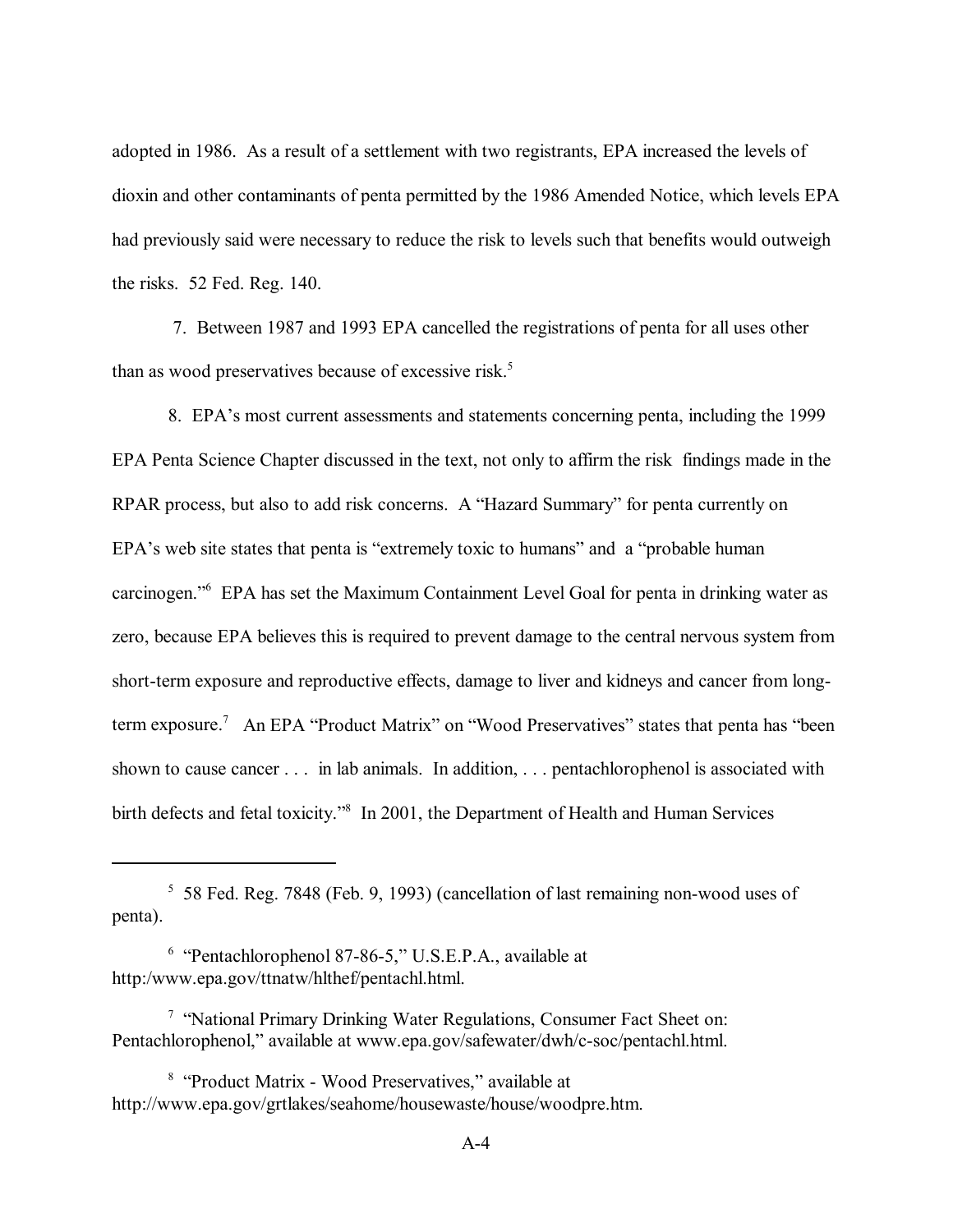upgraded the classification of dioxin, which is a contaminant of penta, from a "reasonably anticipated" to a "known" human carcinogen. *See*, Tozzi v. U.S. Dept. of Health and Human Services, 271 F.3d 301 (D.C. Cir. 2001).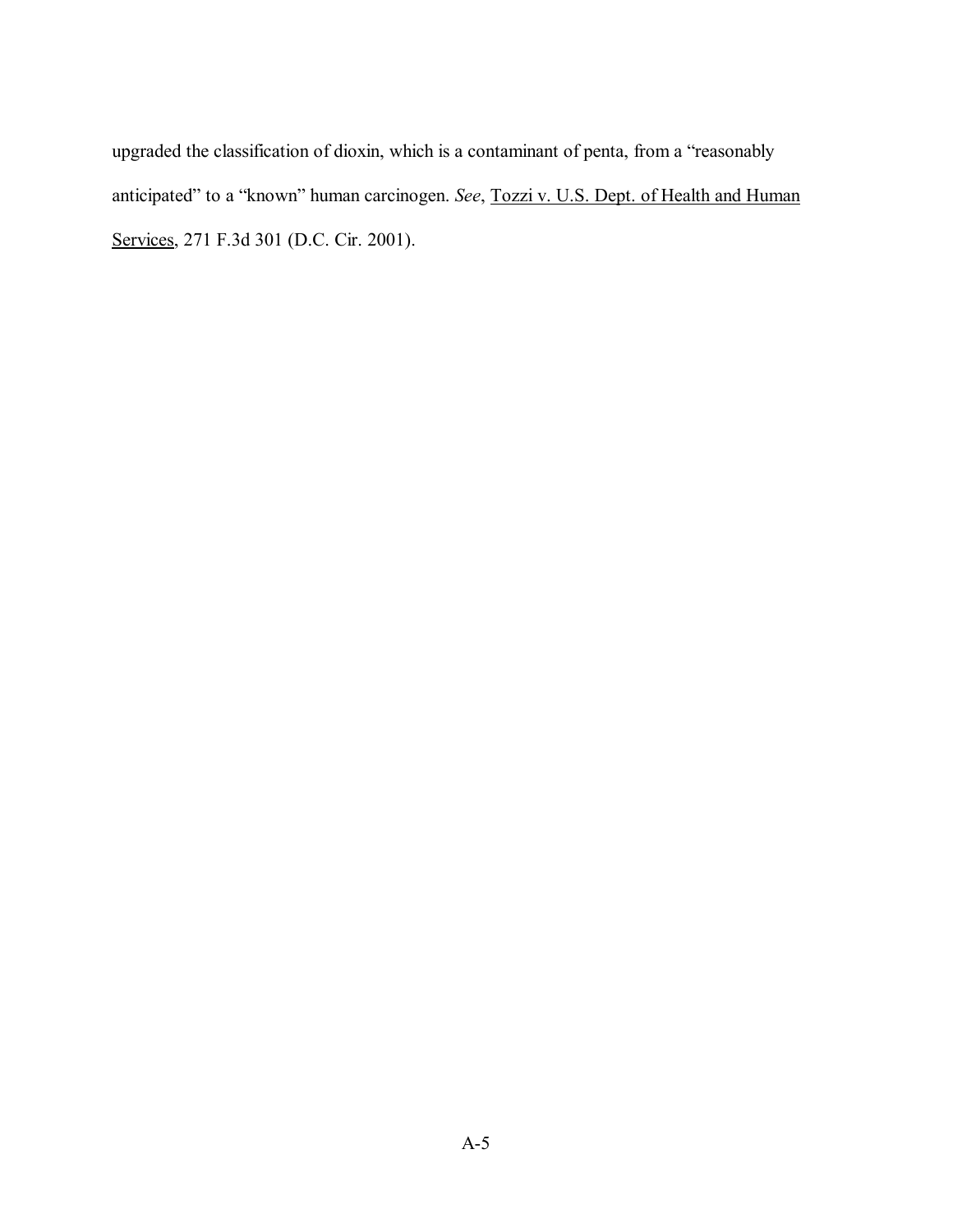#### BEYOND PESTICIDES, et al. v. WHITMAN

### APPENDIX B TO PLAINTIFFS' MEMORANDUM OF POINTS AND AUTHORITIES IN SUPPORT OF MOTION FOR PRELIMINARY INUNCTION

#### Chronology of Petitions to Cancel and Suspend Penta's Registration

1. On June 2, 1997, Dr. Howard Freed, M.D. and a group of eleven other noted public health scientists and physicians, including members of Beyond Pesticides, wrote to EPA calling attention to studies that found wood preservatives in the "body fluids and tissues of humans in the general population," which raised concern because of these chemicals' "association with cancer, birth defects, [and] disruption of the endocrine system...". The scientists referred to the information on alternatives in Beyond Pesticides' "Poison Poles" report (Exhibit 5), and pressed the Agency to begin immediately a reassessment of treated wood and its alternatives, and "as quickly as possible... to curtail the introduction of these chlorinated hydrocarbons [penta] into the environment...". Exhibit 9.

2. On July 9, 1997, Dr. Lyn Goldman, Assistant Administrator for EPA's Office of Pollution Prevention and Toxic Substances ("OPPTS") replied, assuring the scientists and public health officials that their concerns were being addressed. She specified a timetable in which EPA expected to complete the Registration Eligibility Decision ("RED") on penta:

Penta and all of the currently registered wood preservatives will be reassessed as part of EPA's ongoing reregistration program, which was established by the Federal Insecticide, Fungicide and Rodenticide Act (FIFRA) Amendments of 1988. As part of the reregistration review, EPA is requiring manufacturers (registrants) to submit additional data, including exposure data on wood treatment plant employees and the general population. Once the required studies are submitted, EPA will complete its analyses and issue a Reregistration Eligibility Decision (RED) on the continued use of pentachlorophenol on wood utility poles. A RED on penta is expected in FY 1998 by OPP's new Antimicrobial Division,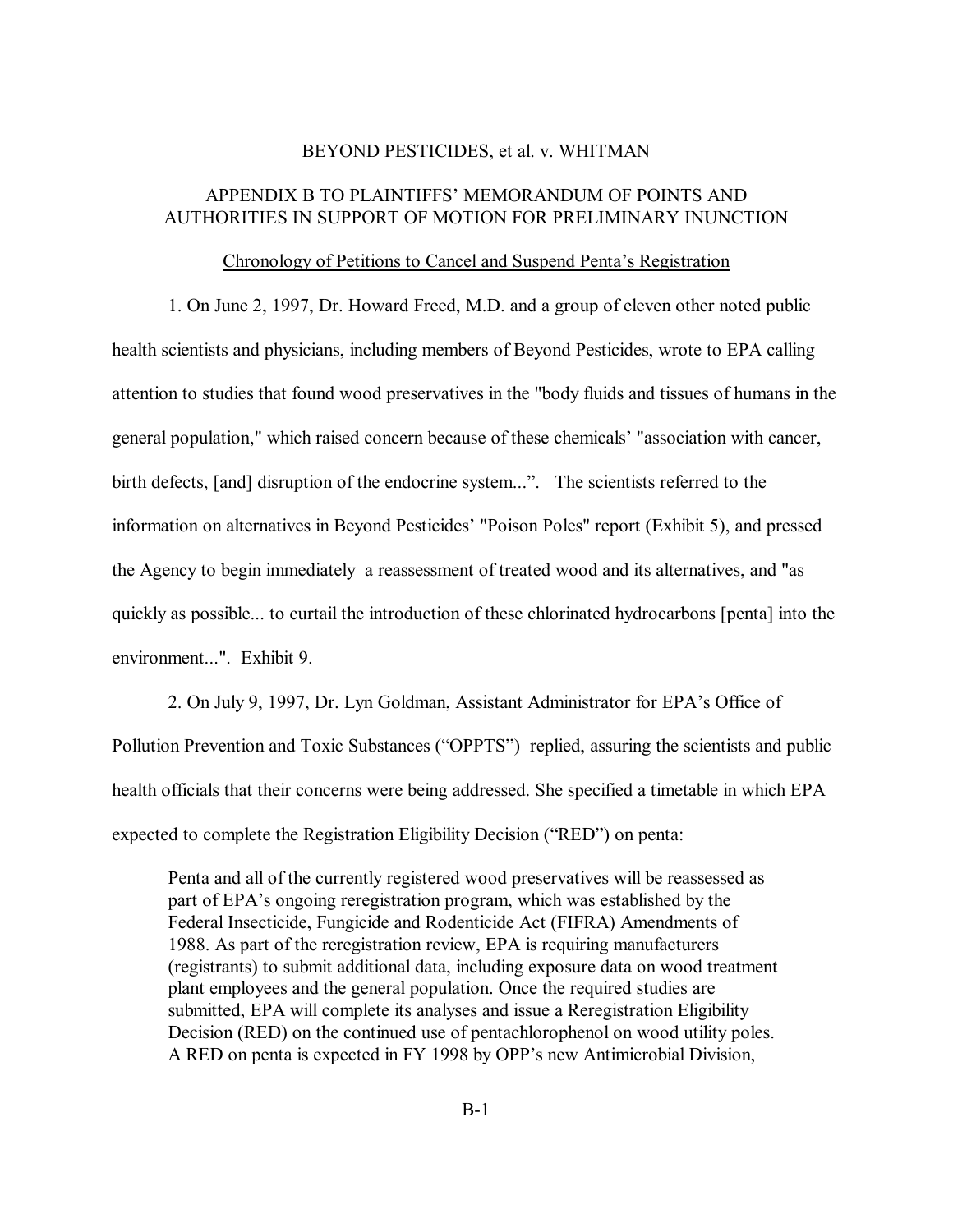which is currently hiring more scientists to perform reregistration reviews. This analysis will include additional consideration of the chemical's impact on human health and potential endocrine disruption effects.

In response to the scientists' submission on the use of alternative materials instead of treated wood, the letter stated: "After the Agency completes the penta RED, it may make sense to carry out such a reassessment." Exhibit 10.

3. When the RED for penta had yet to be issued in February of 1999, Beyond Pesticides sought and was granted a meeting with Frank T. Sanders, director of EPA's Antimicrobial Division and his staff. Beyond Pesticides was informed that the penta RED was only in its draft stages, and the preliminary science chapter would not be available for public review until late 1999. The EPA representatives promised to share their preliminary findings with the public.

4. EPA released its draft Science Chapter for the penta RED to the wood treatment industry in the early summer of 1999. Beyond Pesticides obtained a copy in September, 1999. EPA found extremely high risks from the wood preservative use of penta to children and to workers, including a more than 100% lifetime risk of cancer for one category of workers. Exhibit 3.

5. On December 21, 1999, Beyond Pesticides submitted comments on the EPA Penta Science Chapter to EPA. Exhibit 11. The comments called for cancellation of penta's registration. With the comments, Beyond Pesticides transmitted a copy of its report entitled "Pole" Pollution – New Utility Pole Chemical Risks Identified by EPA While Survey Shows Widespread Contamination." Exhibit 7.

6. On July 21, 2000, David C. Vladeck, of the Public Citizen Litigation Group, wrote to

B-2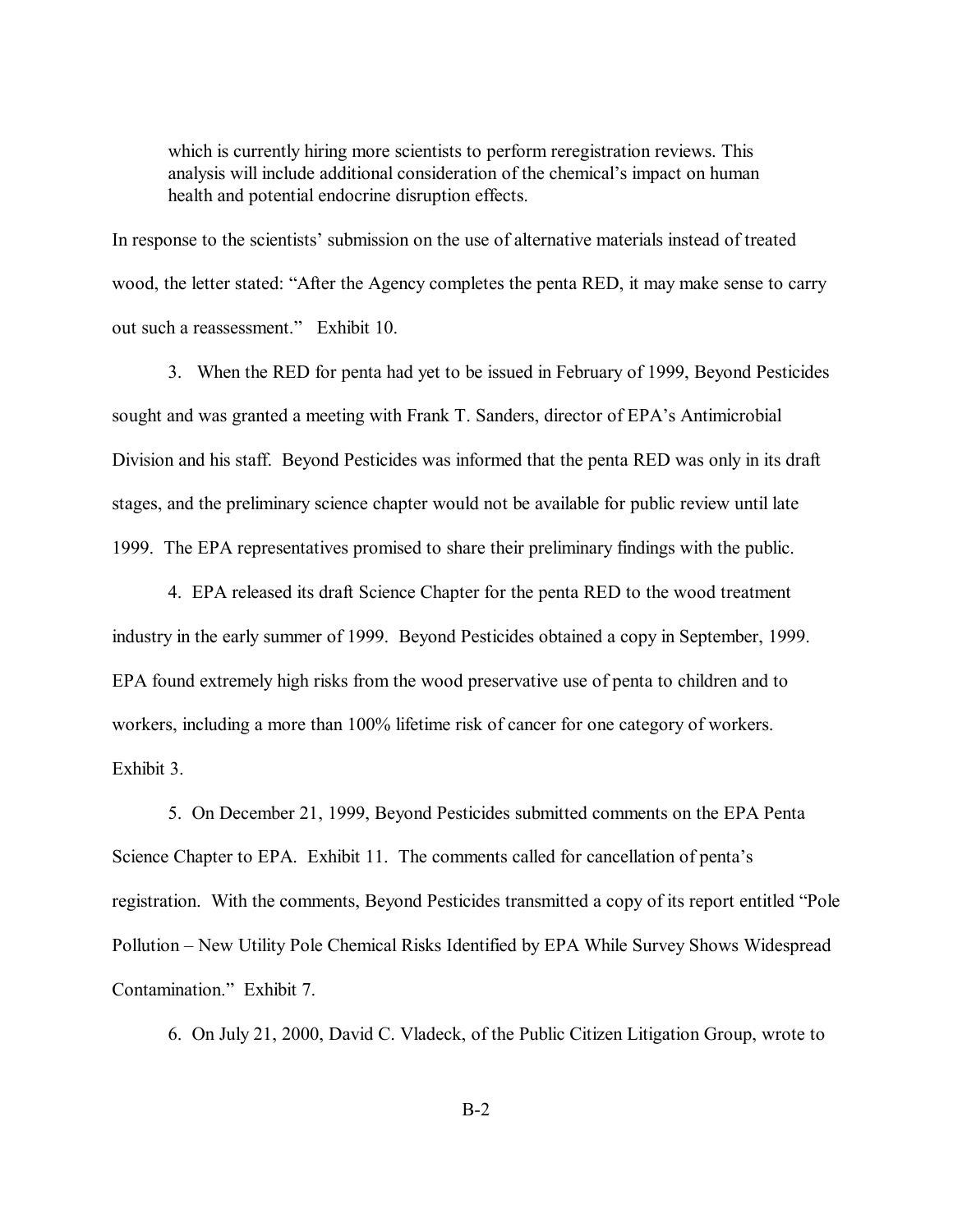the EPA administrator on behalf of Beyond Pesticides, making a "formal request to the agency to initiate a proceeding to cancel the remaining registration for Penta as a wood preservative." The letter recounted the history of Beyond Pesticides' efforts to have EPA remove penta from the market and summarized and resubmitted Beyond Pesticides' 1997 "Poison Poles" and 1999 "Pole Pollution" reports. The letter stated that EPA's failure to reassess penta in accordance with its previous commitments was in violation of the Administrative Procedure Act and of FIFRA. It further stated that rather than bring a court action at that time, Beyond Pesticides preferred to work with EPA, and was therefore renewing and supplementing its 1997 requests. The letter concluded by asking for a response within 30 days including EPA's projected timetable for action on penta. Exhibit 12.

7. On September 8, 2000, EPA responded to Mr. Vladeck's letter in a letter signed by Acting Assistant Administrator Susan H. Wayland. EPA's letter acknowledged Beyond Pesticides' request to cancel penta's registration, and stated that the agency expected to finish the risk assessment on penta and begin the public review process in 2001. Exhibit 13.

8. Since that September, 2000 letter, EPA has not given any public indication of any progress on its assessment of penta, nor issued the RED originally promised for 1998.

9. On April 19, 2001 Beyond Pesticides wrote to EPA requesting cancellation and emergency suspension of penta, CCA and creosote. The letter noted that "EPA's current review, which has dragged on since 1998 and is expected to continue through 2003, is unacceptable in meeting the urgent need to protect children from daily exposure to known human carcinogens, endocrine disruptors and highly neurotoxic chemicals." The letter stated that there were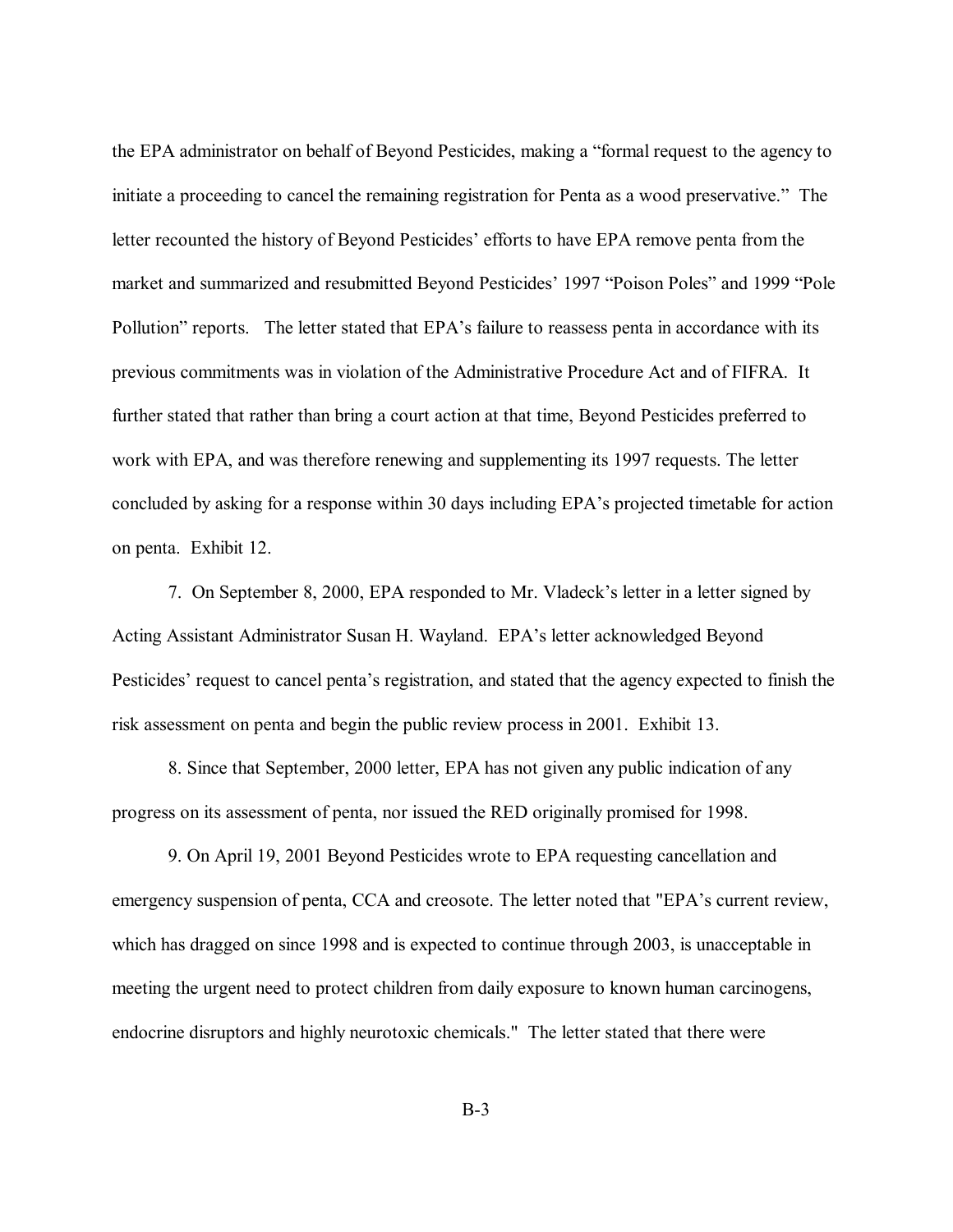alternatives to treated wood for utility poles and other uses. Exhibit 14.

10. EPA responded to Beyond Pesticides' April, 19, 2001 petition for cancellation and emergency suspension in a letter dated May 16, 2001 signed by Stephen L. Johnson, Acting Assistant Administrator for OPPTS. EPA's letter explained that the Agency was "currently reassessing CCA, pentachlorophenol and creosote as part of the Agency's ongoing effort to ensure that older pesticides meet current safety standards." Mr. Johnson assured Beyond Pesticides that "We are giving this priority attention." No timetable was offered for completion of these assessments. Exhibit 15.

11. On December 21, 2001, Beyond Pesticides and several other organizations again petitioned EPA seeking immediate suspension and cancellation of penta based on EPA's previous findings in the 1978 RPAR as well as new evidence of risk from these pesticides and additional information about available alternatives to penta-treated wood that had been submitted to EPA by Beyond Pesticides and others. The petition also requested a consumer awareness program for reused wood products treated with penta. Exhibit 16.

12. On March 5, 2002 EPA responded to Beyond Pesticides December 21, 2002 petitions for cancellation and suspension of CCA and penta in a letter signed by Assistant Administrator Stephen L. Johnson, stating, "this interim reply to your petition constitutes neither a denial nor an acceptance of your petition." The letter stated that the wood preservative pesticides were undergoing reregistration review and that the agency was "proceeding as rapidly as feasible to resolve your concerns." It offered no timetable for completion of review. Exhibit 17.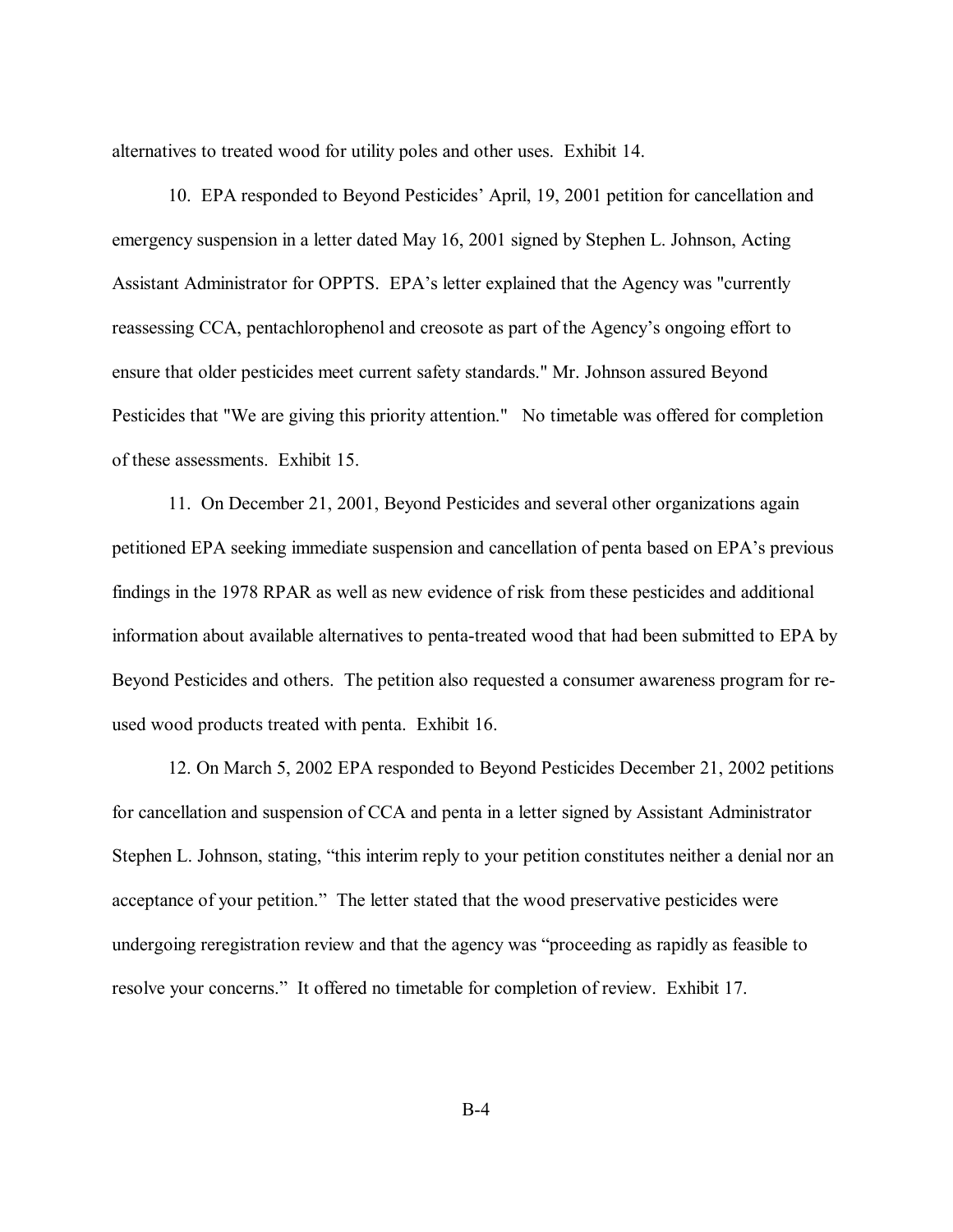### IN THE UNITED STATES DISTRICT COURT FOR THE DISTRICT OF COLUMBIA

## BEYOND PESTICIDES/ NATIONAL COALITION AGAINST THE MISUSE OF PESTICIDES, et al.,

Plaintiffs,

v. Civil Action No. \_\_\_\_\_\_\_

### CHRISTINE T. WHITMAN, ADMINISTRATOR, ENVIRONMENTAL PROTECTION AGENCY, et al.,

Defendants.

### EXHIBITS TO MEMORANDUM OF POINTS AND AUTHORITIES IN SUPPORT OF PLAINTIFFS' MOTION FOR PRELIMINARY INJUNCTION

1. Affidavit of Robert G. J. Jack, dated September 6, 2002

2. Affidavit of Joseph W. Reilly, dated August 29, 2002

3. U.S. Environmental Protection Agency, 1999. "Science Chapter for the Reregistration

Eligibility Decision Document (RED) for Pentachlorophenol" (PC Code: 063001, Registration

Case Number 2505)

4. American Wood Preservers Institute, 1996. "The 1995 Wood Preserving Industry Protection

Statistical Report" (Excerpts).

5. National Coalition Against the Misuse of Pesticides, 1997. *"Poison Poles – A Report About* Their Toxic Trail and Safer Alternatives."

6. United Nations, Fifth Issue, 1994. "Consolidated List of Products Whose Consumption and/or Sale Have Been Banned, Withdrawn, Severely Restricted or Not Approved by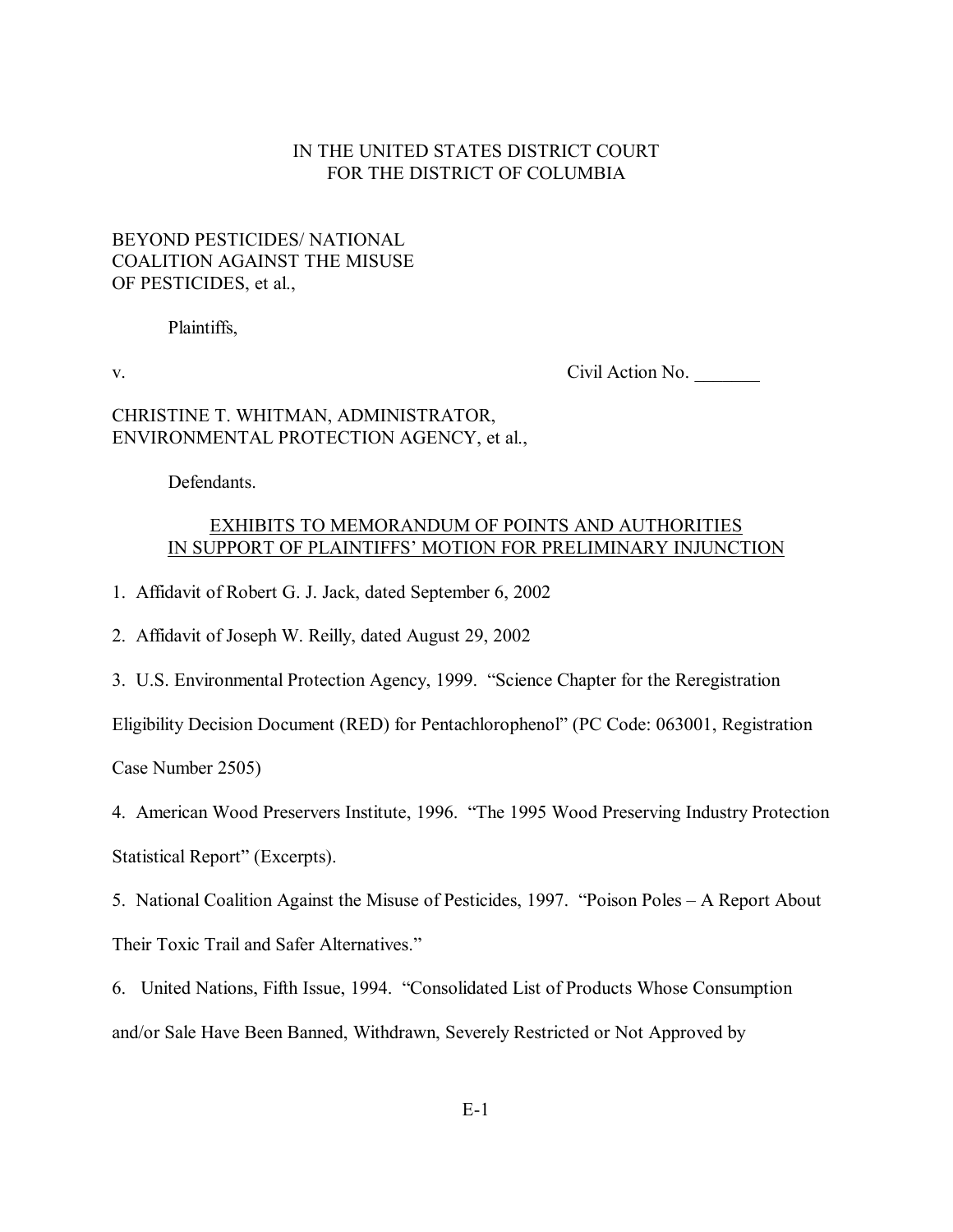Governments." (Excerpts)

7. Beyond Pesticides/National Coalition Against the Misuse of Pesticides, December, 1999. ìPole Pollution ñ New Utility Pole Chemical Risks Identified by EPA While Survey Shows Widespread Contamination."

8. Environmental News, "EPA Restricts Uses of Wood Preservatives," July 11, 1984.

9. Letter to Carol Browner, Administrator, U.S. EPA from Howard Freed MD, *et al*. dated June 2, 1997.

10. Letter to Howard Freed, MD from Lynn Goldman, Assistant Administrator, EPA, dated July 9, 1997.

11. Public Comments in Response to Reregistration Eligibility Decision, Pentachlorophenol, Case 2505, Beyond Pesticides, National Coalition Against the Misuse of Pesticides, December 21, 1999.

12. Letter to Carol Browner, Administrator, EPA from David C. Vladeck, Public Citizen Litigation Group, dated July 21, 2000.

13. Letter to David C. Vladeck from Susan H. Wayland, Acting Assistant Administrator, EPA, dated September 8, 2000.

14. Letter to Christine T. Whitman, Administrator, EPA from Jay Feldman, Executive Director, Beyond Pesticides/National Coalition Against the Misuse of Pesticides, dated April 19, 2001

15. Letter to Jay Feldman, Executive Director, Beyond Pesticides/National Coalition Against the Misuse of Pesticides, from Stephen L. Johnson, Acting Assistant Administrator, EPA, dated May 16, 2001.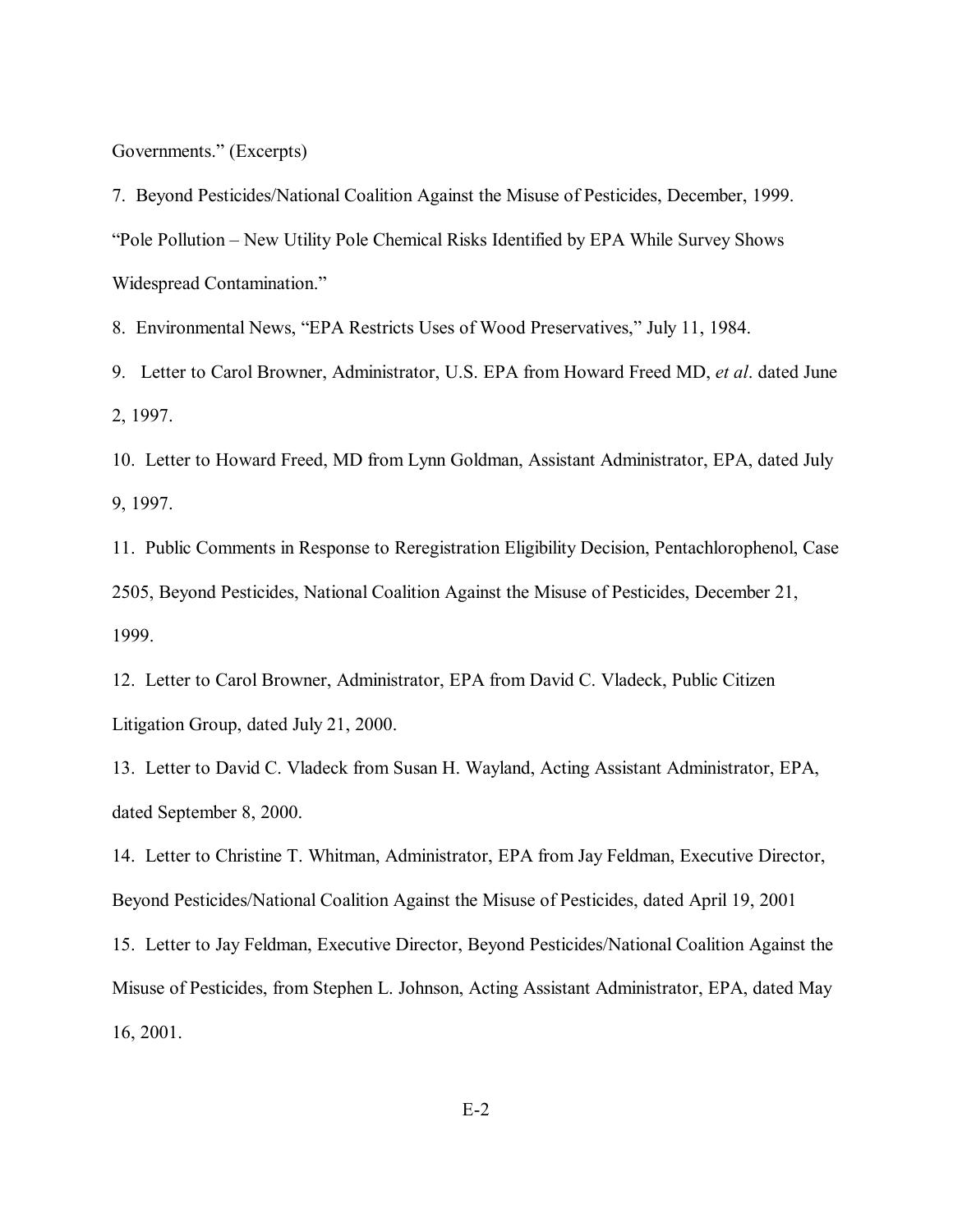16. Petition for Suspension and Cancellation of Pentachlorophenol, Beyond Pesticides/National Coalition Against the Misuse of Pesticides, *et al.*, December 21, 2001.

17. Letter to Jay Feldman, Executive Director, Beyond Pesticides/National Coalition Against the Misuse of Pesticides, from Stephen L. Johnson, Assistant Administrator, EPA, dated February 5, 2002.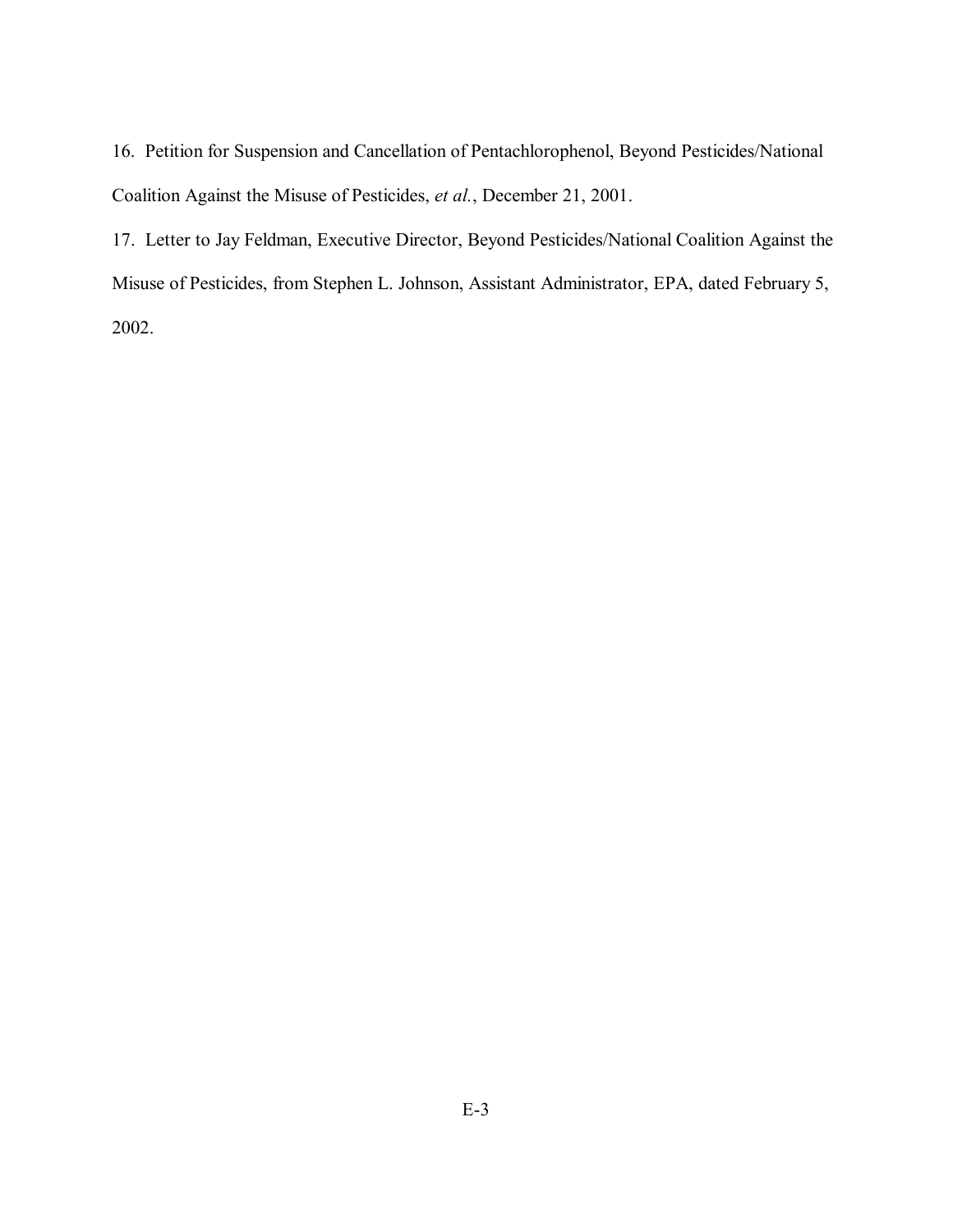### IN THE UNITED STATES DISTRICT COURT FOR THE DISTRICT OF COLUMBIA

## BEYOND PESTICIDES/ NATIONAL COALITION AGAINST THE MISUSE OF PESTICIDES, et al.,

Plaintiffs,

v. Civil Action No.

## CHRISTINE T. WHITMAN, ADMINISTRATOR, ENVIRONMENTAL PROTECTION AGENCY, et al.,

Defendants.

### **CERTIFICATE OF SERVICE**

I hereby certify that the foregoing Plaintiffs' Motion for a Preliminary Injunction,

Plaintiffs' Memorandum of Points and Authorities in Support of Motion for Preliminary

Injunction, with Appendices and Exhibits, Plaintiffs' Request for Expedited Hearing, and

Plaintiffs' Request to Defendants Whitman and the Environmental Protection Agency for the

Production of Documents, or Alternatively, for Submission of the Administrative Record were

served by hand delivery by messenger service this 10th day of December, 2002, upon the

following:

Christine T. Whitman, Administrator, United States Environmental Protection Agency 1101A, Ariel Rios Building, 1200 Pennsylvania, Ave, N.W. Washington, D.C. 20460

Mark Nagel, Chief, Civil Division U.S. Attorney for the District of Columbia 555 4th Street, N.W**.** Washington, D.C. 20530